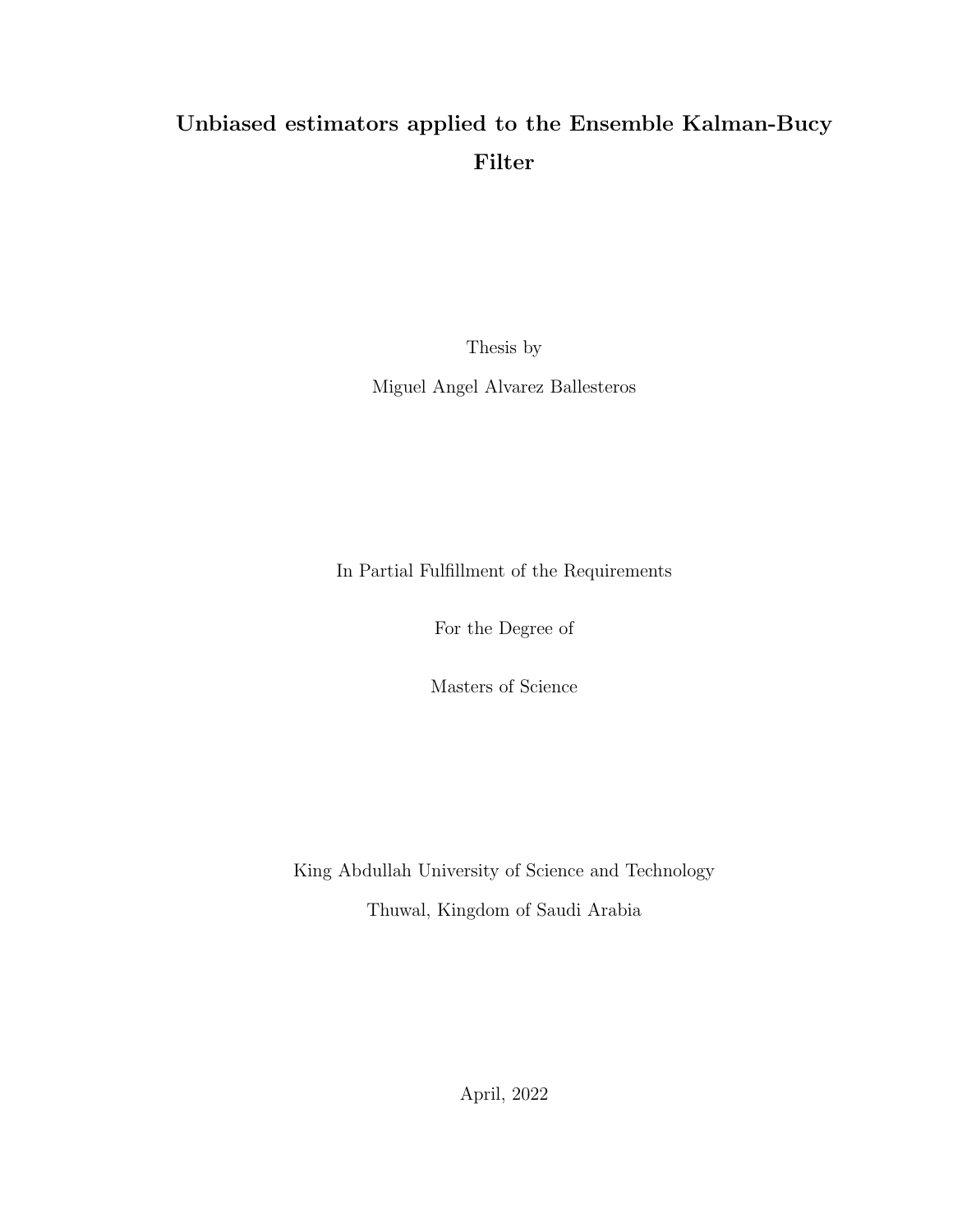## EXAMINATION COMMITTEE PAGE

The thesis of Miguel Angel Alvarez Ballesteros is approved by the examination committee

Committee Chairperson: Ajay Jasra Committee Members: Raul F. Tempone, Raphael Huser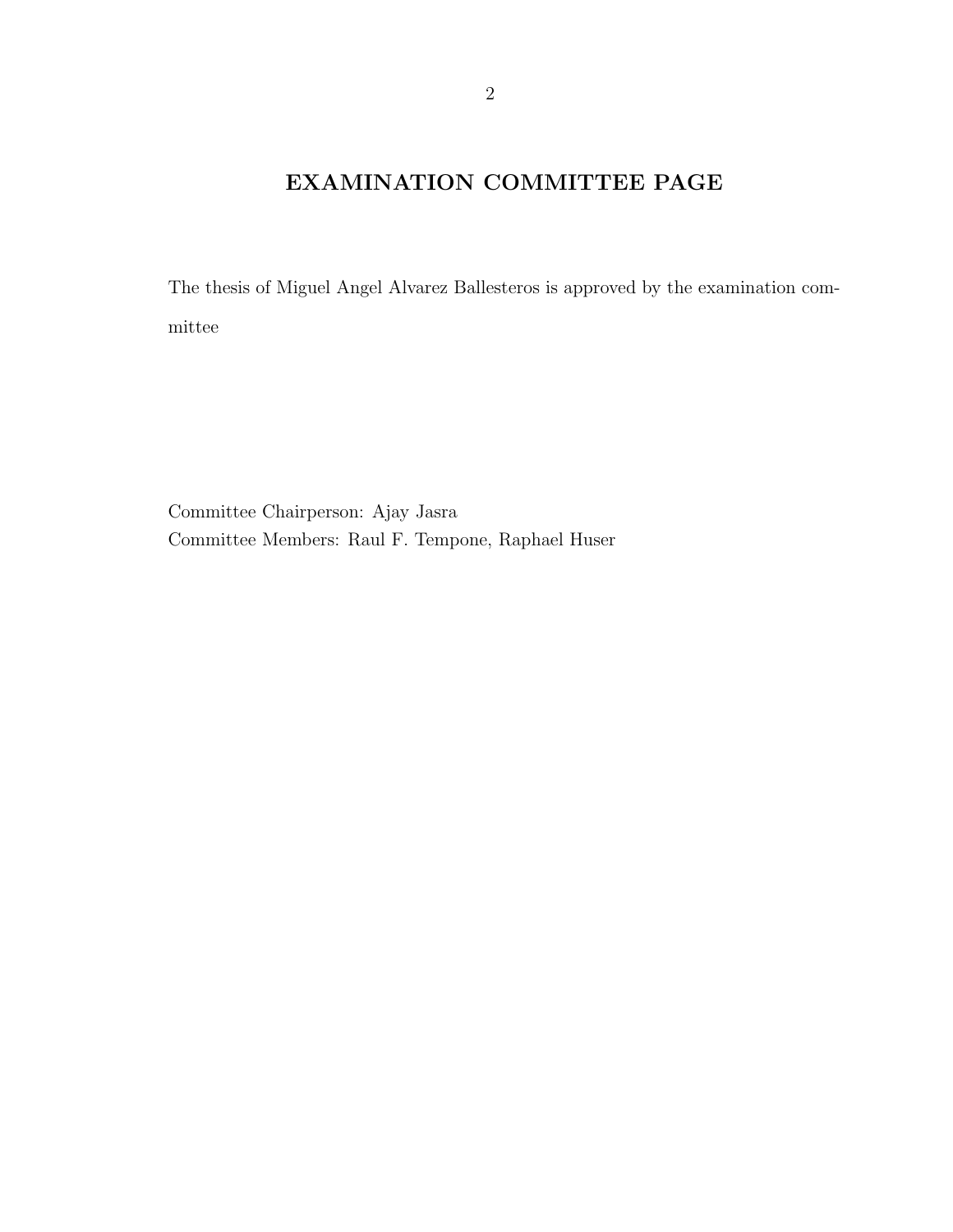©April, 2022

Miguel Angel Alvarez Ballesteros

All Rights Reserved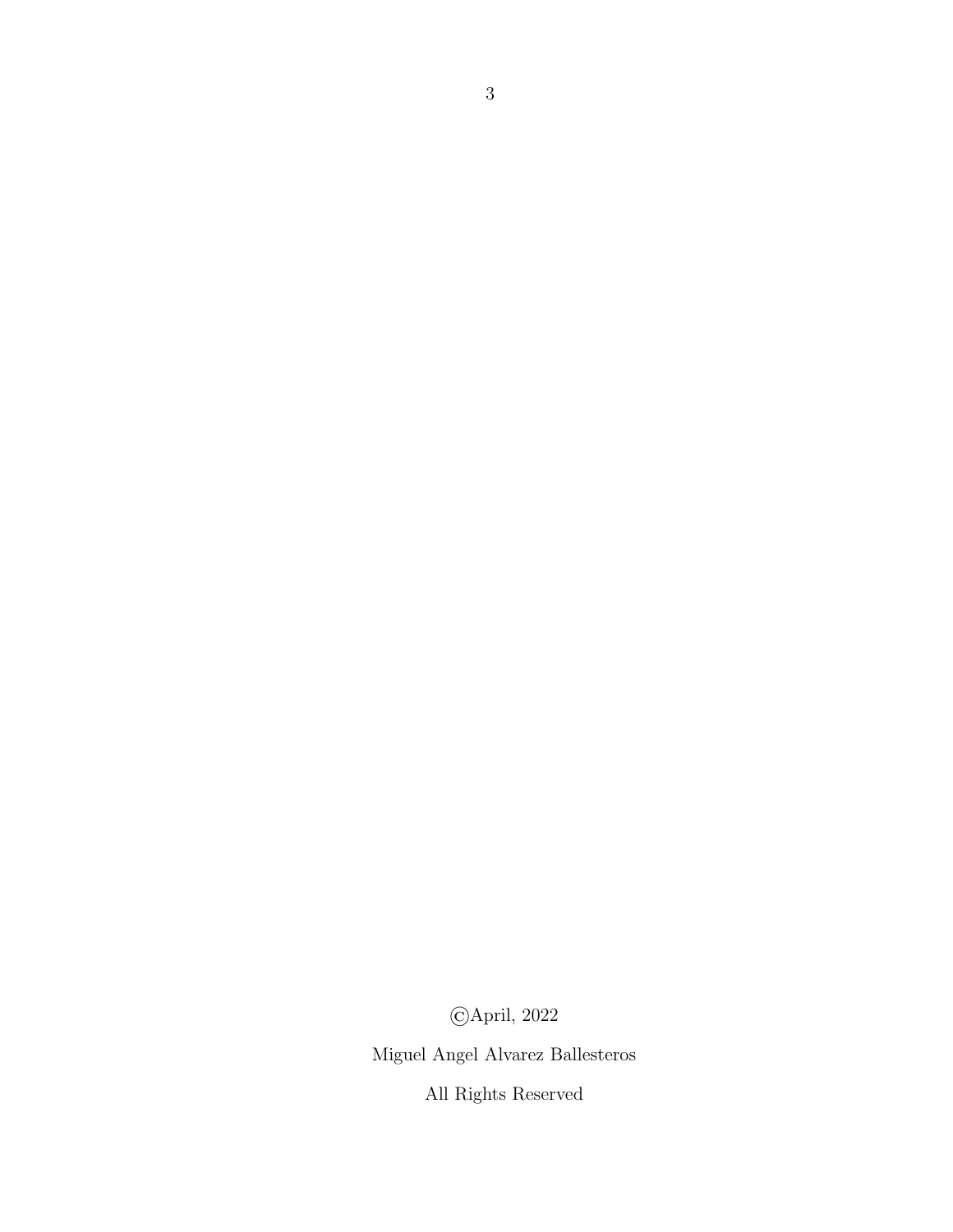## ABSTRACT

## Unbiased estimators applied to the Ensemble Kalman-Bucy Filter Miguel Angel Alvarez Ballesteros

Recent debiasing techniques are incorporated into the Ensemble Kalman-Bucy Filter (EnKBF). Specifically, a novel double randomization is applied. The EnKBF is a Monte Carlo (MC) method that approximates the Kalman-Bucy Filter (KBF), which in turn can be seen as the continuous-time version of the celebrated discrete-time Kalman Filter (KF). The KF is a method that combines sequential observations with an underlying dynamics model to predict the state of the quantity of interest. Our interest in the EnKBF comes from its relevance in high dimensions, where it overcomes the curse of dimensionality and outperforms other standard methods like the Particle Filter. We will consider debiasing techniques (also termed unbiased estimators) in order to improve the error-to-cost rate. Unbiased estimators are variance reduction techniques that produce unbiased and finite variance estimators. Applications of the EnKBF are numerous, from atmospheric sciences, numerical weather prediction, finance, machine learning, among others. Thus, improving the EnKBF is of interest. Numerical tests are done in order to evaluate the cost and the error-to-cost rate of the algorithm, where we consider Ornstein-Uhlenbeck processes. Specifically, a numerical comparison with the Multilevel Ensemble Kalman-Bucy Filter (MLEnKBF) is made using two different unbiased estimators, the coupled sum and the single term estimators. Additionally, we test two variants of the EnKBF, the Vanilla EnKBF, and the Deterministic EnKBF. We find that the error-to-cost rate is virtually the same, although the cost of the unbiased EnKBF is much higher.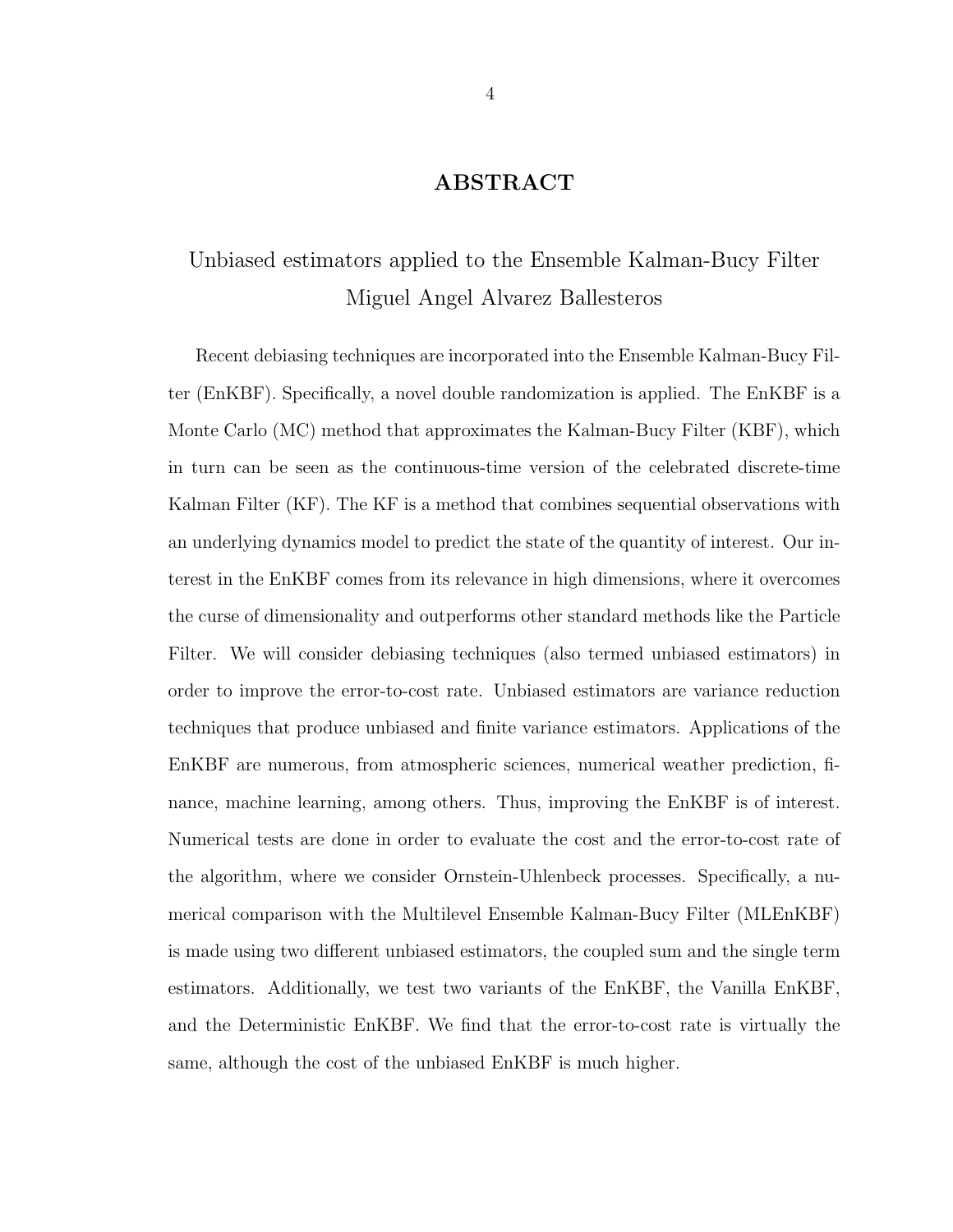## ACKNOWLEDGEMENTS

I want to thank Prof. Ajay and Neil for their council and promptness. I also want to thank Carolina for lending me a helping hand.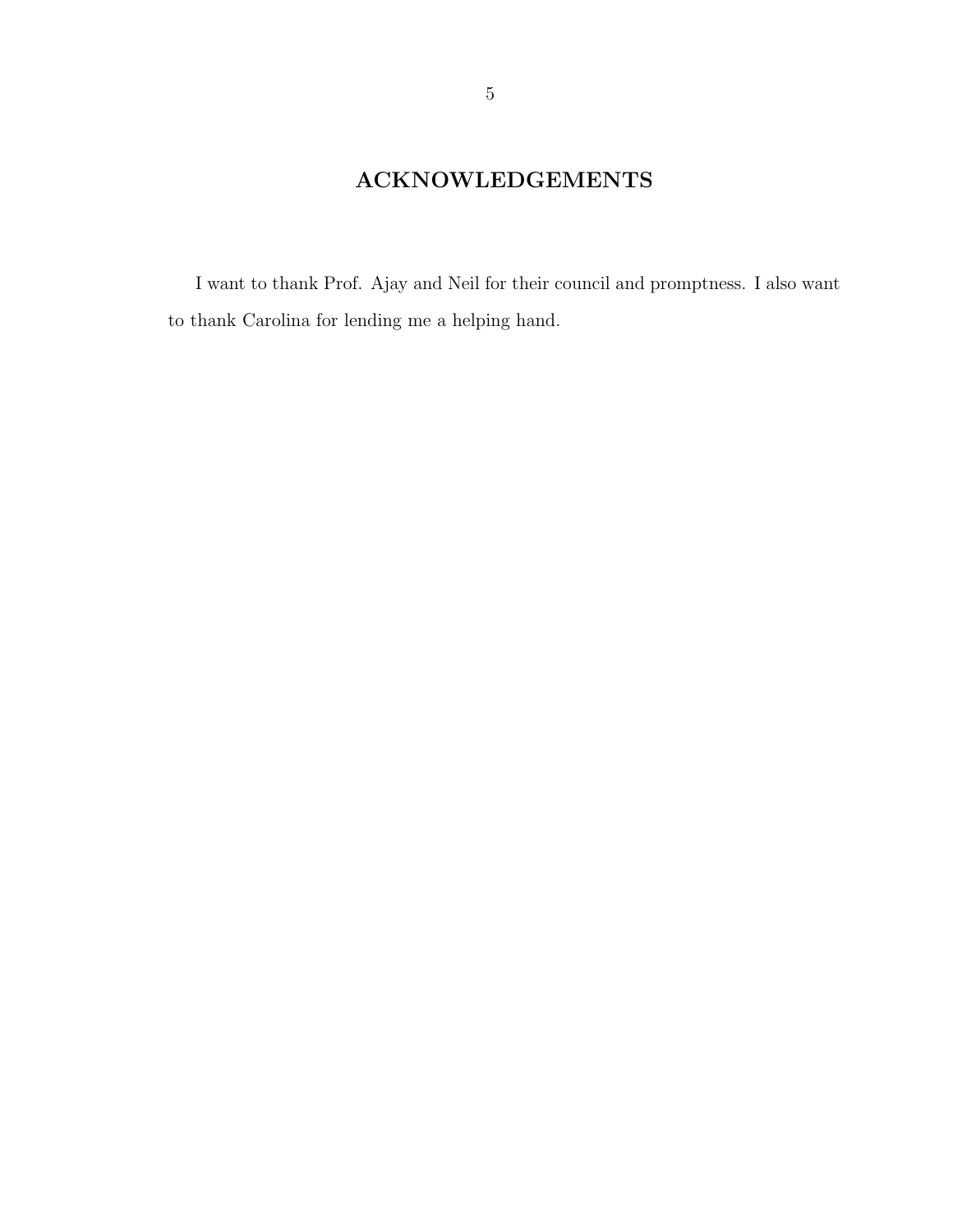# <span id="page-5-0"></span>TABLE OF CONTENTS

|                | <b>Examination Committee Page</b>                                                            | $\boldsymbol{2}$ |
|----------------|----------------------------------------------------------------------------------------------|------------------|
|                | Copyright                                                                                    | 3                |
|                | Abstract                                                                                     | $\overline{4}$   |
|                | Acknowledgements                                                                             | $\overline{5}$   |
|                | <b>Table of Contents</b>                                                                     | 6                |
|                | List of Figures                                                                              | 8                |
| $\mathbf 1$    | Introduction                                                                                 | 9                |
|                | 1.1                                                                                          | 12               |
| $\overline{2}$ | <b>Literature Review</b>                                                                     | 13               |
|                | 2.1                                                                                          | 13               |
|                | 2.2                                                                                          | 13               |
|                | Signal and Observation Processes $\ldots \ldots \ldots \ldots \ldots \ldots \ldots$<br>2.2.1 | 13               |
|                | 2.2.2                                                                                        | 14               |
|                | 2.2.3                                                                                        | 15               |
|                | 2.2.4                                                                                        | 15               |
|                | 2.2.5                                                                                        | 17               |
|                | 2.3                                                                                          | 18               |
|                | 2.3.1                                                                                        | 19               |
|                | 2.3.2                                                                                        | 22               |
|                | Unbiased Estimators and Multilevel Monte Carlo<br>2.4                                        | 27               |
|                | 2.4.1                                                                                        | 28               |
|                | 2.4.2                                                                                        | 32               |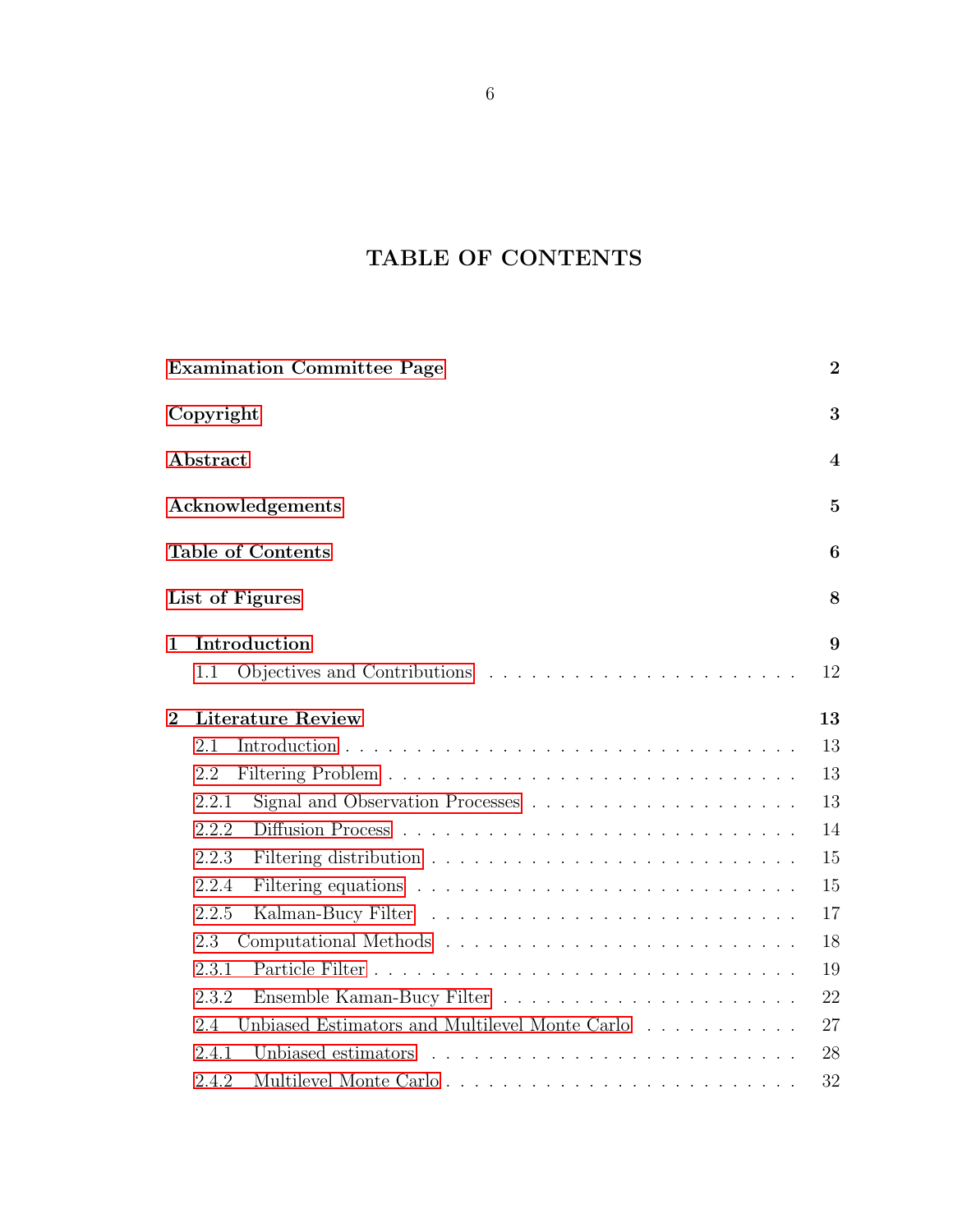| 3 Multilevel techniques applied to the EnKBF  | 35  |  |
|-----------------------------------------------|-----|--|
| 3.1 Multilevel Ensemble Kalman-Bucy Filter 35 |     |  |
| 311                                           |     |  |
|                                               | -40 |  |
|                                               |     |  |
| 4 Concluding Remarks                          | 53  |  |
|                                               | .54 |  |
| References                                    |     |  |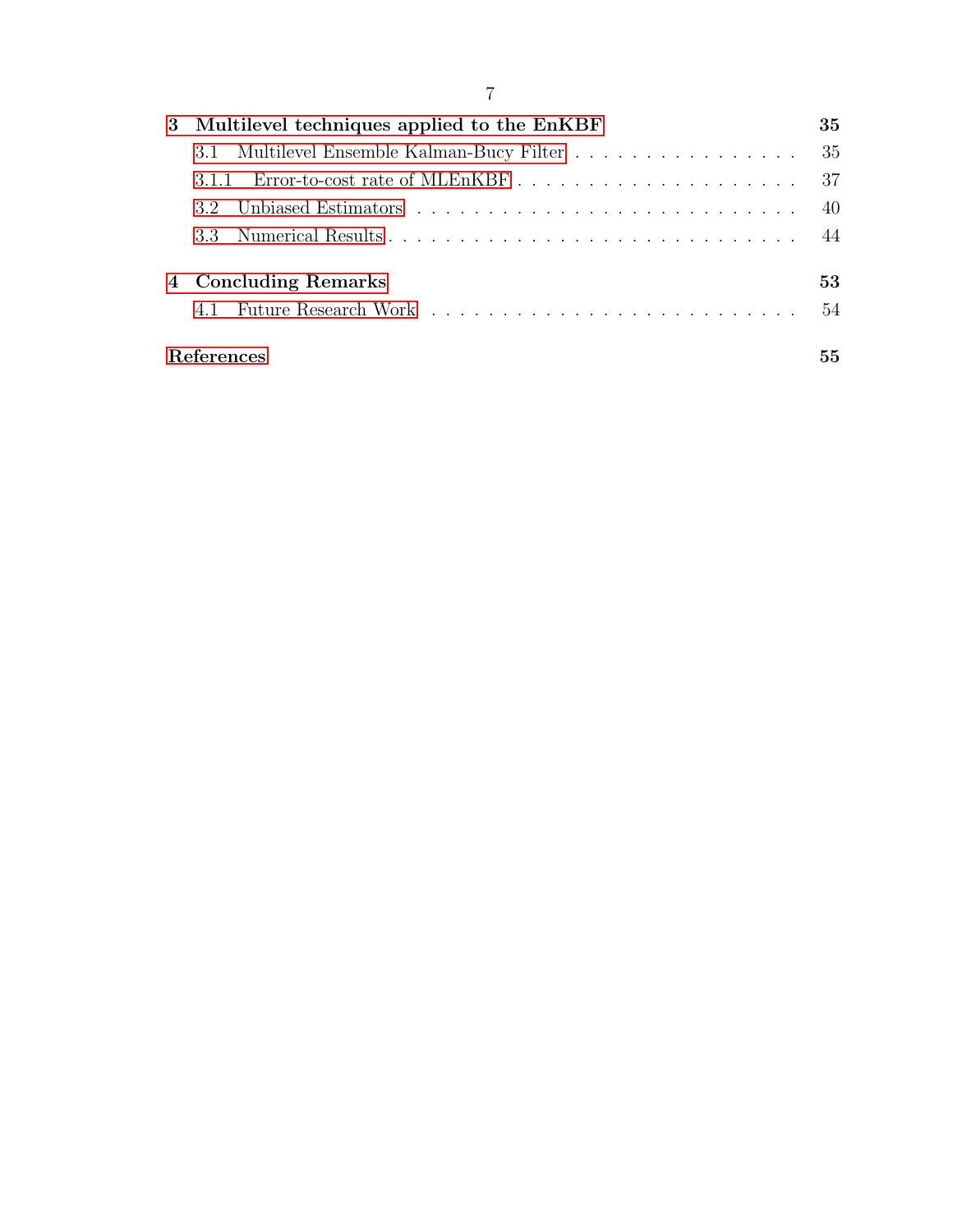## LIST OF FIGURES

| 3.1 | On display is the first dimension of a two dimensional signal process            |    |
|-----|----------------------------------------------------------------------------------|----|
|     | (blue) along a span of time $t \in (0, 100)$ . The corresponding KBF (light      |    |
|     | green) and realizations of the EnKBF are also showed (the remaining              |    |
|     |                                                                                  |    |
| 3.2 | Bias in terms of the number of particles (left) and the discretization           |    |
|     | level (right). The dimension considered is $d = 2$ with final time $T = 30$ . 48 |    |
| 3.3 | Error-to-cost rate for the Vanilla (left) and Deterministic (right) EnKBF.       |    |
|     | The dimension considered is $d = 2$ with final time $T = 30$ 49                  |    |
| 3.4 | Error-to-cost rate for the Vanilla (left) and Deterministic (right) EnKBF.       |    |
|     | The dimension considered is $d = 2$ with final time $T = 80$                     | 50 |
| 3.5 | Error-to-cost rate of the Deterministic EnKBF with $\alpha = 2$ . The di-        |    |
|     | mension considered is $d = 2$ with final time $T = 30$ .                         | 51 |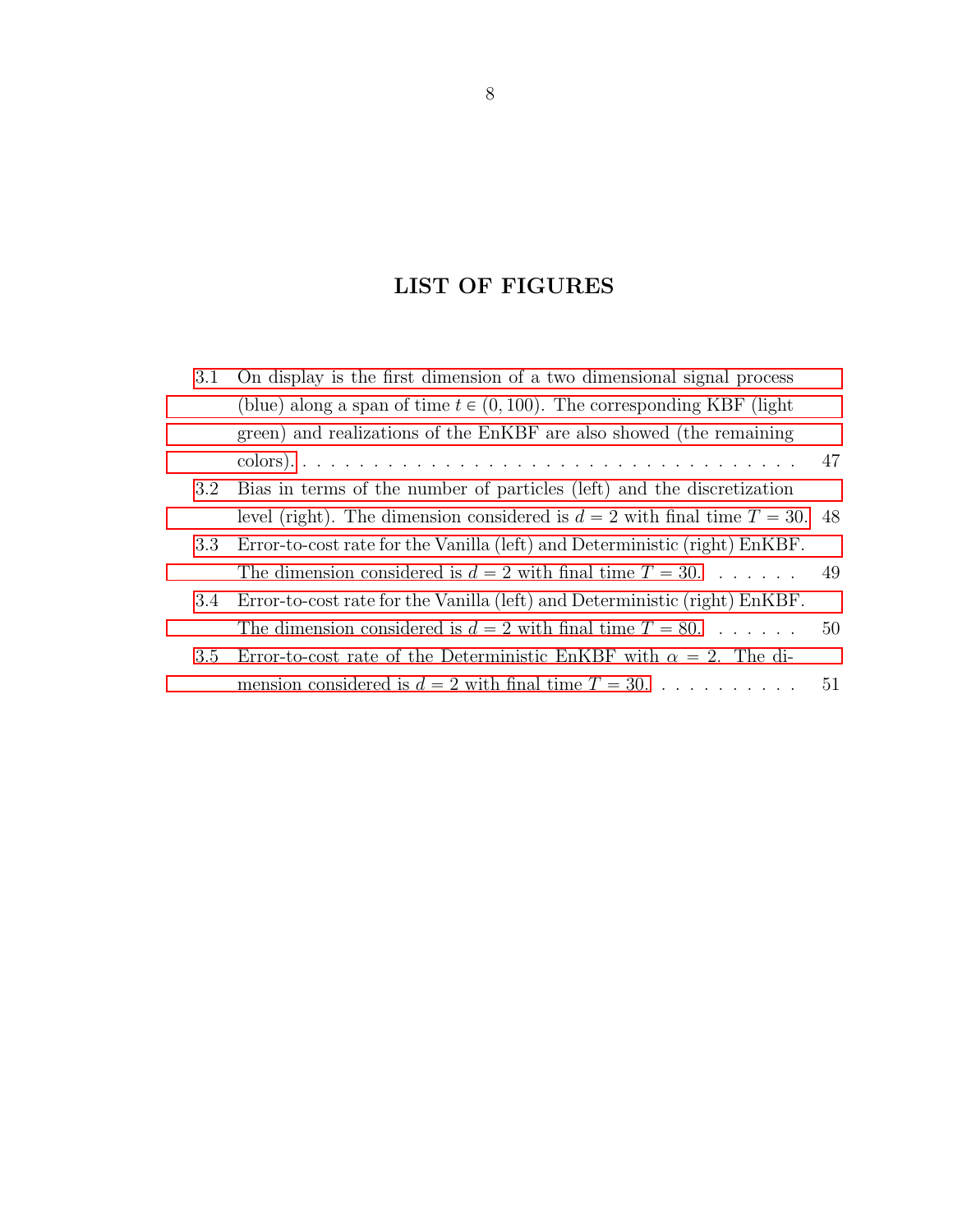## <span id="page-8-0"></span>Chapter 1

### Introduction

Filtering problems, also termed data assimilation [\[1,](#page-54-0) [2,](#page-54-1) [3\]](#page-54-2), are predictive models that incorporate stochastic observations of an underlying stochastic phenomenon. We introduce them theoretically in the following. Let  $(\Omega, \mathcal{F}, \mathbb{P})$  be a probability space with a filtration  $\mathcal{F} = {\{\mathcal{F}_t\}}_{t\geq0}$  and let two  $\mathcal{F}$ -measurable processes  $X = {X_t\}}_{t\geq0}$  and  $Y = \{Y_t\}_{t\geq0}$  be d-dimensional stochastic process representing the quantity of interest (signal process) and the observation process, respectively. In this thesis we consider diffusion processes as the underlying model and observations, respectively, in the form

$$
dX_t = f(X_t)dt + \sigma(X_t)dW_t, \quad t \ge 0,
$$
  

$$
dY_t = h(X_t)dt + dV_t,
$$

where  $f: \mathbb{R}^d \to \mathbb{R}^d$ ,  $h: \mathbb{R}^d \to \mathbb{R}^d$  are potentially nonlinear functions,  $\sigma: \mathbb{R}^d \to \mathbb{R}^{d \times d}$ is the diffusion coefficient and  $W = \{W_t\}_{t \geqslant 0}, V = \{V_t\}_{t \geqslant 0}$  are two independent  $d$ -dimensional Brownian motions. The filtering problem is concerned with the computation of the quantity  $\mathbb{E}(\varphi(X_t)|\mathcal{Y}_t)$ , where  $\varphi : \mathbb{R}^d \to \mathbb{R}^d$  and  $\mathcal{Y} = {\{\mathcal{Y}_t\}}_{t \geq 0}$  is the filtration generated by the observation process. Practical implementation of the filtering problem can be divided into two steps; the first one is the understanding of the theoretical properties and the construct of a framework that allows rigorous treat of the filter; this topic is already well understood, being developed by prominent figures as Stratonovich, Kushner, Zakai, Kalman, Bucy, among others (for a historical review see [\[4\]](#page-54-3), for an extensive treatment of the theory see  $[1, 2, 3, 5]$  $[1, 2, 3, 5]$  $[1, 2, 3, 5]$  $[1, 2, 3, 5]$ . The second step is to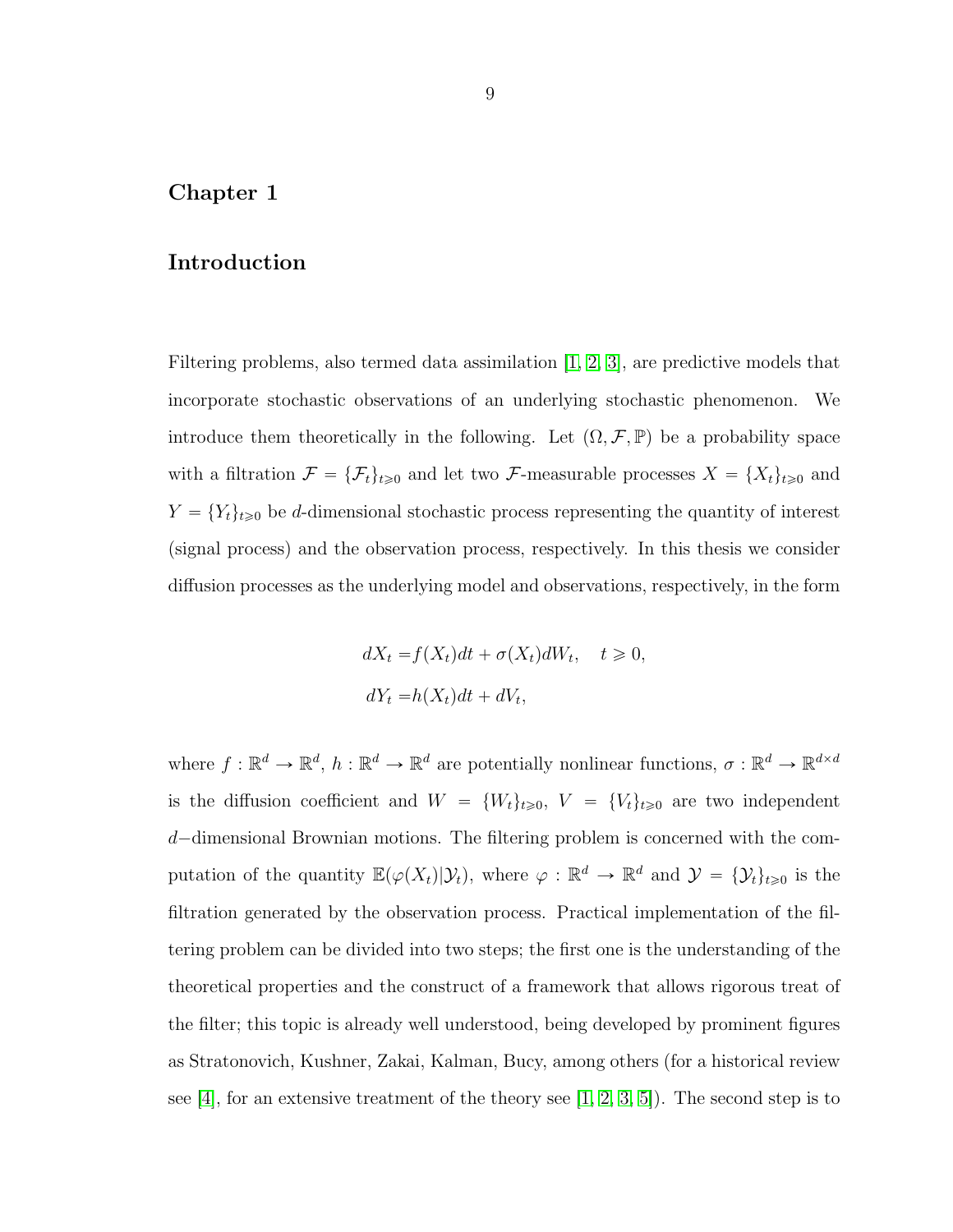obtain the solution to the specific problem at hand, numerical or exact. Analytic solutions are challenging to find except for some specific configurations. Thus we recur to numerical approximations. Two of the most important algorithms to approximate the filter are the Particle Filter (PF) and approximate Gaussian filters.

The filtering problem is important because it has multiple applications in diverse fields, including tracking problems [\[6,](#page-54-5) [7\]](#page-54-6), numerical weather prediction [\[8\]](#page-54-7), ecology  $[9]$ , mathematical finance  $[10]$ , language processing  $[11]$ , geophysical sciences  $[12]$ , we remark that this list is not exhaustive. As stated before, one of the more popular methods to approximate filters is the PF [\[13,](#page-55-0) [14,](#page-55-1) [15\]](#page-55-2), a Monte Carlo (MC) method that propagates a number  $N \in \mathbb{Z}^+$  of particles and associated weights such that the approximated filtering distribution converges to the exact as the number of particles goes to infinite, thus its appealing. Unfortunately, PFs do not perform well in high dimensions, where stability requires an exponential increment of the particles depending on the dimension [\[16\]](#page-55-3). As an alternative to PFs, the Ensemble Kalman-Bucy Filter (EnKBF) is another MC method derived by assuming Gaussianity on the signal process, and by propagating an ensemble of particles that update the mean of covariance of the filter. Due to the assumption of Gaussianity, the EnKBF convergence to the exact distribution has only been proven for Gaussian signaling processes. Nevertheless, the EnKBF takes less computational resources compared, for example, to PFs; additionally, it avoids the curse of dimensionality. For these reasons, we will consider the EnKBF in this thesis. The EnKBF has found multiple applications such as oil reservoir simulations [\[17\]](#page-55-4), inference problems in ocean and atmosphere sciences [\[18,](#page-55-5) [19,](#page-55-6) [20\]](#page-55-7), weather forecasting [\[21,](#page-55-8) [22,](#page-55-9) [23\]](#page-55-10), ecological statistics [\[24\]](#page-56-0), and others. A common characteristic in these application is that the number of interacting variables is high. For a recent review that shows different variants of the EnKBF along a framework to analyze its errors, see [\[25\]](#page-56-1).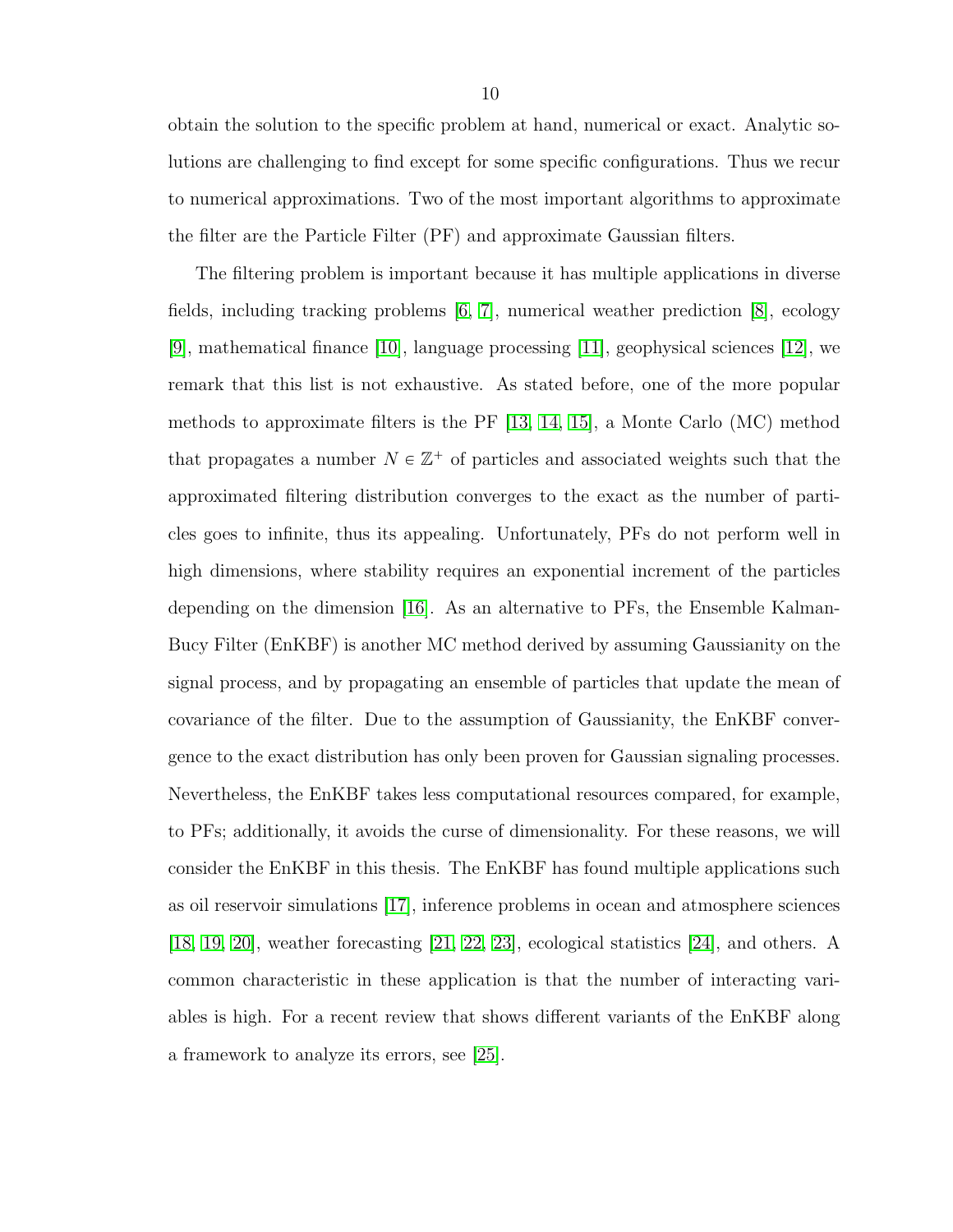Time discretization of the EnKBF equations is necessary due to its continuoustime nature. As might be expected, this discretization induces unwanted consequences, among them a bias, and instability, in certain cases. The most straightforward way of dealing with the bias is to make the discretization finer, increasing the cost of the computation. More sophisticated methodologies have been proposed; among the most important are debiasing techniques [\[26\]](#page-56-2) and Multilevel Monte Carlo (MLMC) methods [\[27\]](#page-56-3). Both techniques improve the cost-to-error rate and are closely related [\[28\]](#page-56-4). Unbiased techniques have been used in different contexts [\[29,](#page-56-5) [30,](#page-56-6) [31,](#page-56-7) [32\]](#page-56-8). However, these techniques have not been applied to Kalman-based filtering, providing us motivation for this thesis.

In particular, in this work, we implement the unbiased techniques to the EnKBF based on [\[26,](#page-56-2) [33\]](#page-56-9). We will apply two of the estimators developed in [\[26\]](#page-56-2), the single term estimator and the coupled sum estimator. The main contribution of this thesis is the development of an unbiased EnKBF method, and its comparison with the Multilevel Ensemble Kalman-Bucy Filter (MLEnKBF) [\[34\]](#page-56-10).

The MLEnKBF is an application of MLMC method to the EnKBF, and it is interest because it reduces the error-to-cost rate with a relative low cost. We remark that the comparison of the EnKBF and the MLEnKBF has already been made in [\[34\]](#page-56-10), providing us with a reference on the EnKBF performance. The numerical examples will be performed on an Ornstein-Uhlenbeck process with different final times. Our goal is to observe the error-to-cost rates discuss the viability of the unbiased EnKBF and its practical implementation.

This thesis is outlined as follows, in chapter [2](#page-12-0) we make a literature review including the following topics, the filtering problem, PFs, EnKBF, debiasing techniques and MLMC. In chapter [3](#page-34-0) we introduce the unbiased EnKBF, review the MLEnKBF, and at the end of the chapter, numerical tests are presented and discussed. Finally, in the conclusion chapter, [4,](#page-52-0) we summarize our work, conclude, and layout future work.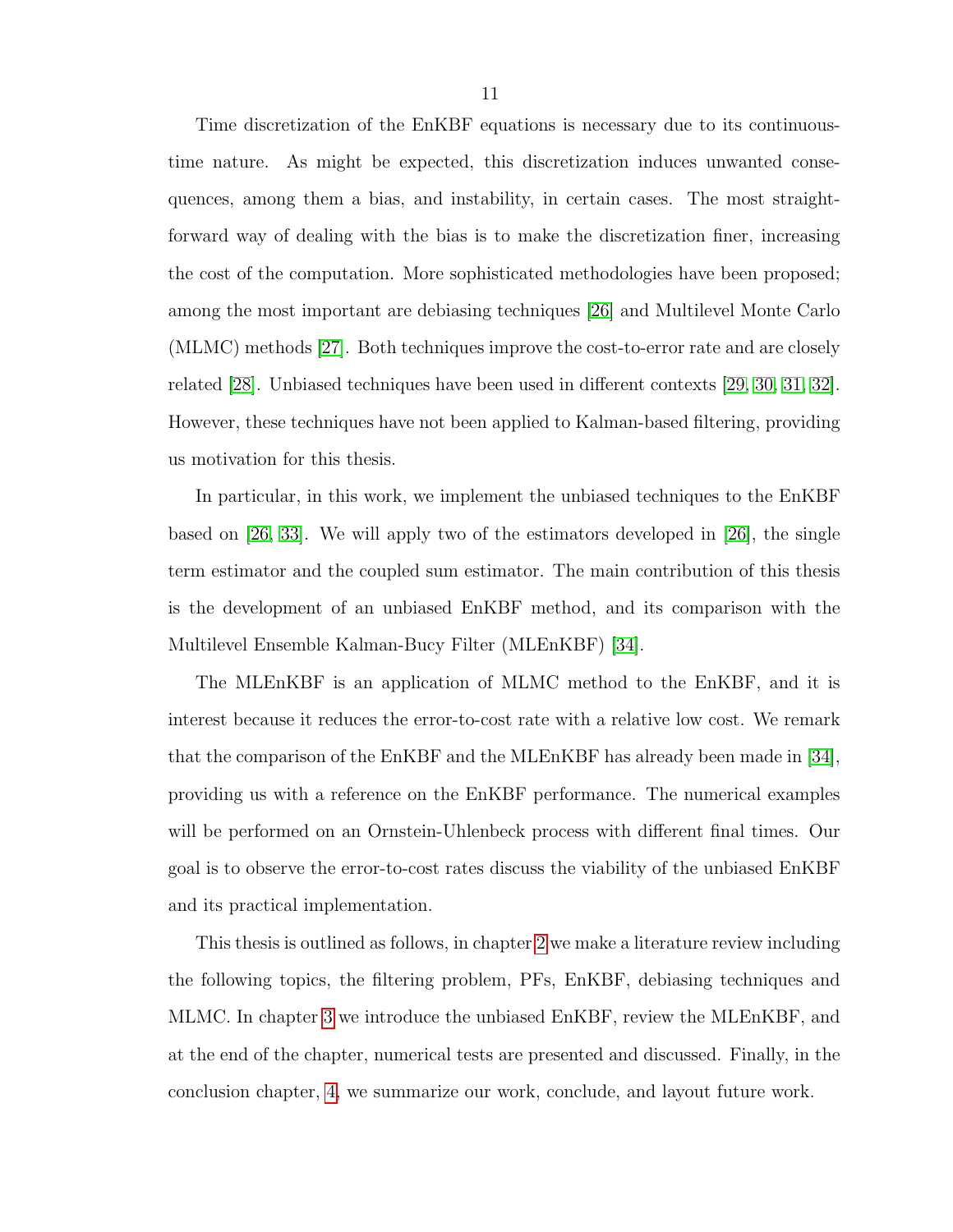## <span id="page-11-0"></span>1.1 Objectives and Contributions

The contributions of this thesis folds in the following streams:

- Compare the numerical performance of the unbiased EnKBF with respect to the MLEnKBF by computing the error-to-cost rates in certain configurations.
- Postulate unbiased methods with double randomization applied to the EnKBF.
- Compare the numerical performance of the unbiased EnKBF for the single term estimator and the couple sum estimators. Additionally, compare two variants of the EnKBF, the Vanilla EnKBF and the Deterministic EnKBF.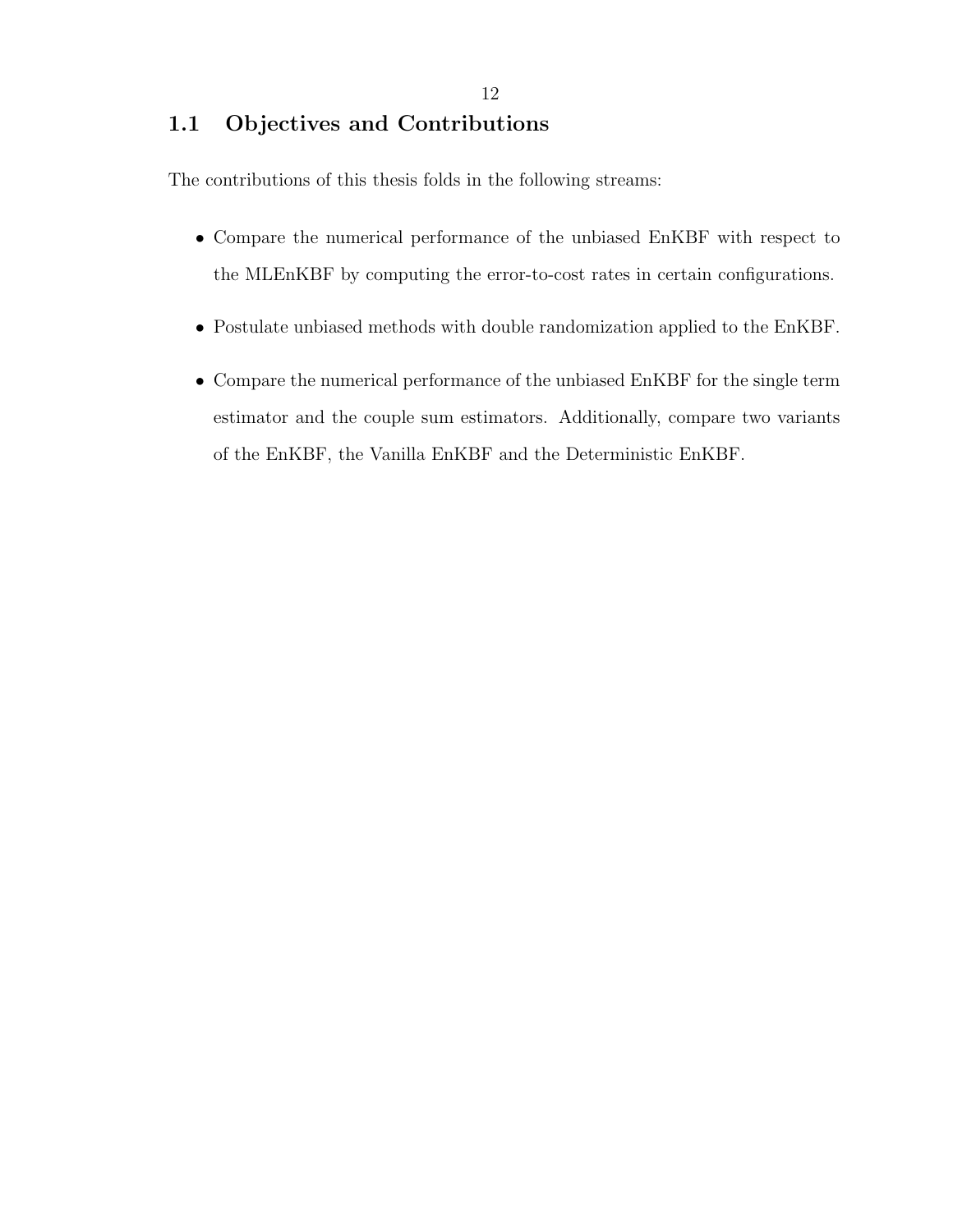## <span id="page-12-0"></span>Chapter 2

## Literature Review

## <span id="page-12-1"></span>2.1 Introduction

This chapter includes the relevant framework needed in this thesis. Including the filtering equations, numerical implementations and variance reduction techniques.

In section [\(2.2\)](#page-12-2) we consider the filtering problem and its equations in the nonlinear and linear-Gaussian settings. In section [2.3,](#page-17-0) two computational methods relevant to current numerical filtering are reviewed, the Particle Filter (PF) and the Ensemble Kalman-Bucy Filter (EnKBF). Finally, in section [2.4](#page-26-0) we review two multilevel techniques that are applicable to the EnKBF and other filtering schemes: Multilevel Monte Carlo (MLMC) and debiasing techniques or unbiased estimators.

## <span id="page-12-2"></span>2.2 Filtering Problem

#### <span id="page-12-3"></span>2.2.1 Signal and Observation Processes

Let  $(\Omega, \mathcal{F}, \mathbb{P})$  be a probability space with a filtration  $\mathcal{F} = {\{\mathcal{F}_t\}}_{t\geqslant0}$ . Let also X =  $\{X_t\}_{t\geq0}$  be the quantity of interest and a  $\mathcal{F}_t$ -adapted process. Let S be a complete separable metric space with  $\mathcal{B}(\mathbb{S})$  as the associated Borel  $\sigma$ -algebra.  $B(\mathbb{S})$  is defined to be the space of bounded  $\mathcal{B}(\mathbb{S})$ -measurable functions. Let A be defined as an operator  $A : B(\mathbb{S}) \to B(\mathbb{S})$  and  $\mathcal{D}(\mathcal{A})$  be the domain of  $\mathcal{A}$ .

X is commonly referred to as the *signal process*, in practice, we do not have access to the process perse, what we do have access to is to the  $m$ -dimensional *observation*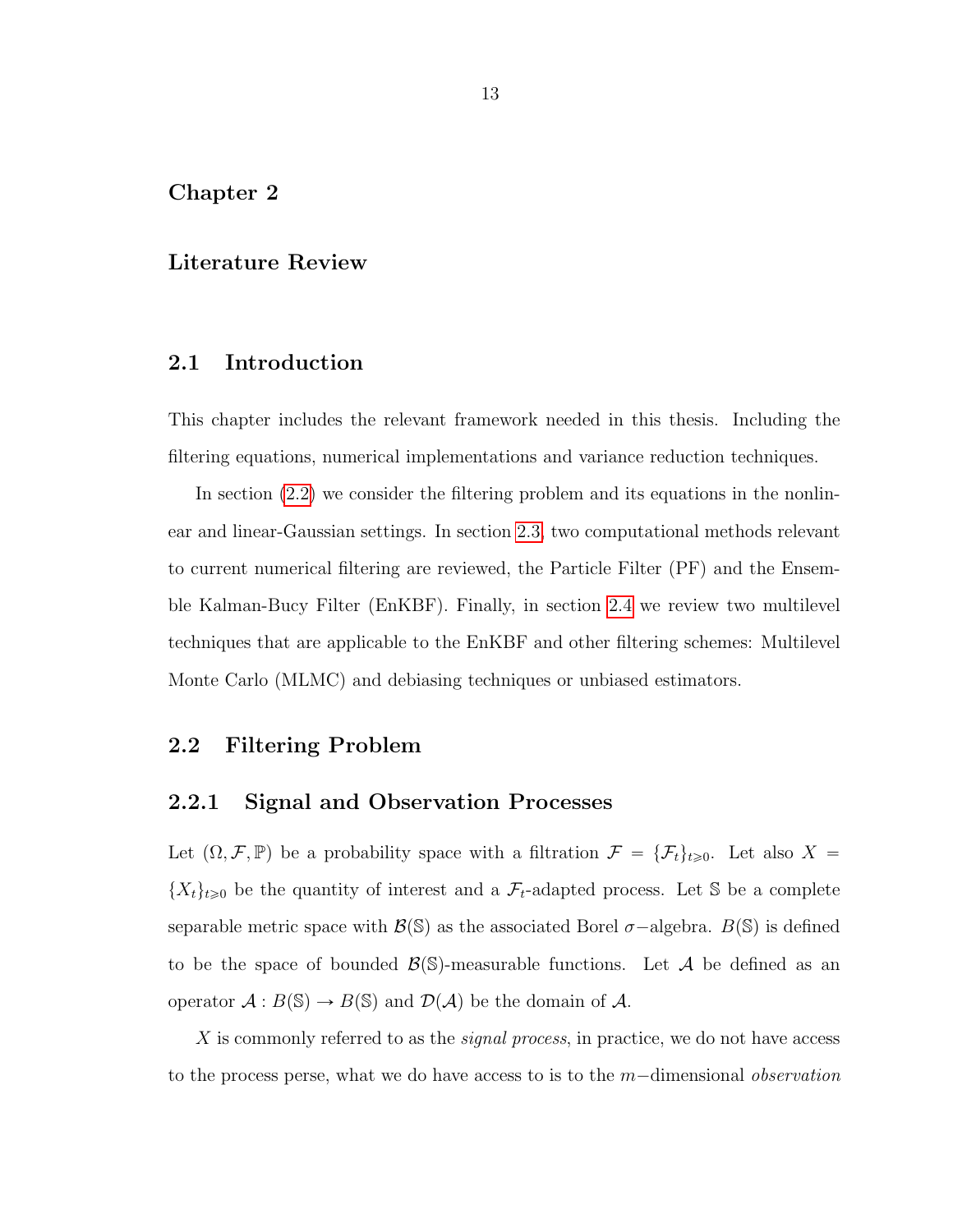process  $Y = \{Y_t\}_{t \geq 0}$ , which is defined by the Stochastic Differential Equation (SDE)

<span id="page-13-2"></span>
$$
dY_t = h(X_t)dt + dV_t, \quad t \ge 0,
$$
\n
$$
(2.1)
$$

with initial condition  $Y_0 = 0$  and where  $h : \mathbb{S} \to \mathbb{R}^m$  is a m-dimensional vector that satisfies  $\mathbb{P}\left(\int_0^t$  $\frac{1}{2} \int_0^t \|h(X_s)\| ds < \infty$  = 1,  $\forall t \ge 0$ , and  $V_t$  is a  $\mathcal{F}_t$ -measurable mdimensional Wiener process. Lastly, let the information of the observation process be in the augmented process  $\mathcal{Y} = {\mathcal{Y}_t}_{t\geq 0}$ , where  $\mathcal{Y}_t = \sigma(Y_s, s \in [0, t]).$ 

## <span id="page-13-0"></span>2.2.2 Diffusion Process

As a specific subset of the broader classes of processes  $X$ , we have the diffusion processes, which are defined by the d-dimensional SDE

<span id="page-13-1"></span>
$$
dX_t = f(X_t)dt + \sigma(X_t)dW_t, \quad t \ge 0,
$$
\n(2.2)

with the process  $X_0$  as initial condition, where  $W = \{W_t\}_{t \geq 0}$  is a p-dimensional  $\mathcal{F}_t$ adapted Wiener process, and where the *d*-dimensional function  $f : \mathbb{R}^d \to \mathbb{R}^d$  and the  $d \times p$  matrix  $\sigma : \mathbb{R}^d \to \mathbb{R}^{d \times p}$  are globally Lipschitz functions, i.e., there exists positive constants  $K$  and  $C$  such that

$$
||f(X) - f(Y)|| \le K||X - Y||, \quad ||\sigma(X) - \sigma(Y)|| \le C||X - Y||,
$$

where  $\|\cdot\|$  is the Euclidean norm for vectors and the Hilbert-Schmidt or Frobenius norm for matrices. With this conditions the existence and uniqueness of a solution  $X_t$  for  $(2.2)$  is guaranteed.

There exists a generator  $A$  of the diffusion process

$$
\mathcal{A} = f^{\top} \nabla + \mathbb{Tr} \left[ a \nabla \nabla^{\top} \right],
$$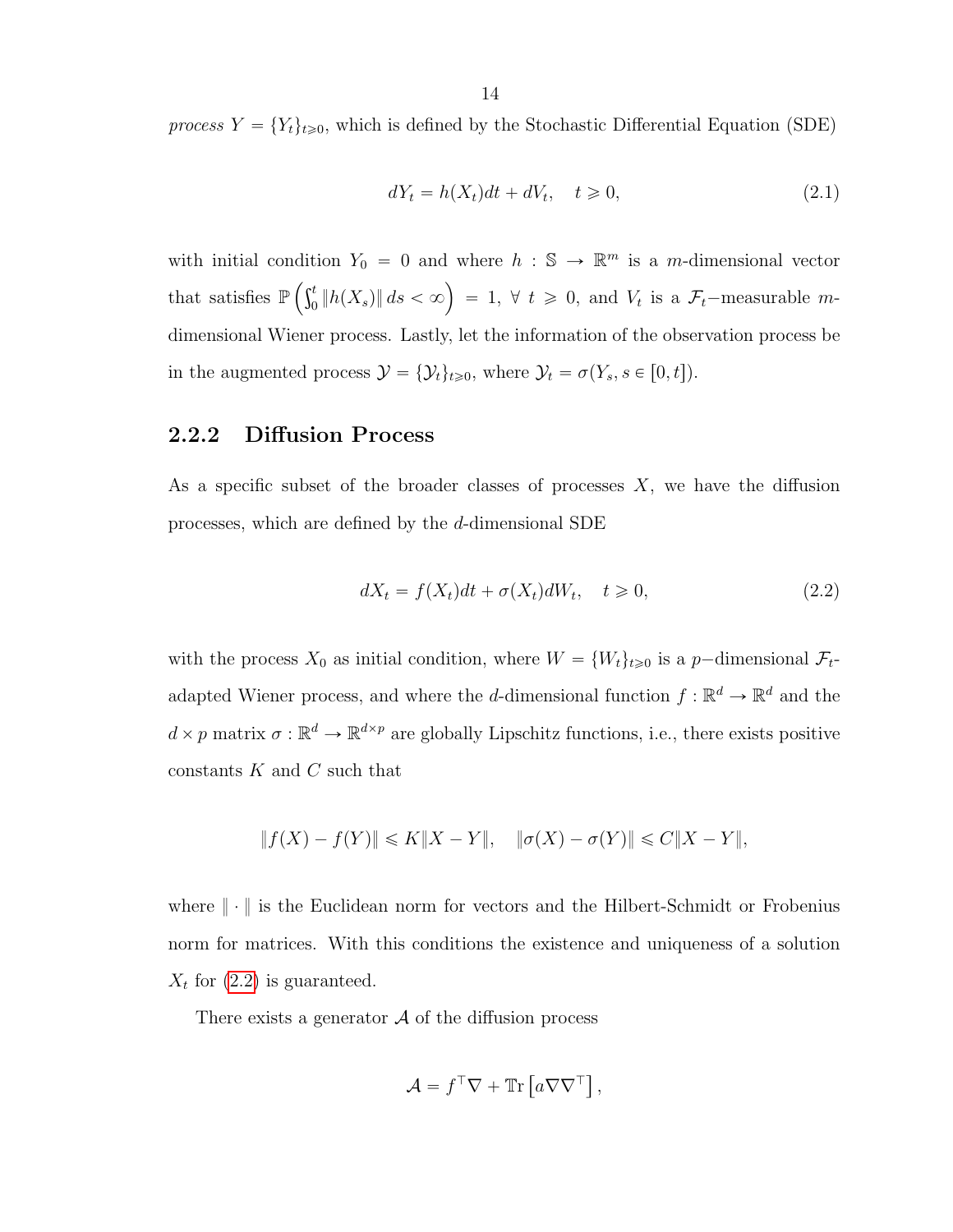where the superscript  $\top$  represents the transpose,  $\nabla$  the gradient,  $\text{Tr}(\cdot)$  represents the trace, and a is defined as  $a = \frac{1}{2}$  $\frac{1}{2}\sigma\sigma^{\top}$ .

## <span id="page-14-0"></span>2.2.3 Filtering distribution

The information that we know about the signal is encoded in the SDE [\(2.2\)](#page-13-1) and the observation process. Since this is the only information that we have, it is not possible to know exactly the state of  $X_t$ , thus the new quantity of interest is the expected value of the signal conditioned on  $\mathcal{Y}_t$ . This quantity is denoted as

<span id="page-14-2"></span>
$$
\eta_t(\varphi) \equiv \mathbb{E}(\varphi(X_t)|\mathcal{Y}_t), \quad t \ge 0,
$$
\n(2.3)

where the expectation is with respect to the measure  $\mathbb P$  and  $\varphi \in B(\mathbb S)$ . Since  $Y_0 = 0$ , the conditioned expectation at time zero is the expectation of  $\varphi(X_0)$ .

The filtering problem refers to the set of equations describing the evolution of the filter  $\eta_t(\varphi)$ .

## <span id="page-14-1"></span>2.2.4 Filtering equations

One of the ways to deduce the filtering equations is using Girsanov's theorem and performing a change of measure such that the observation process becomes a Wiener process under the new measure. We define

$$
Z_t = \exp\left(-\int_0^t h(X_s)^\top dV_s - \frac{1}{2} \int_0^t h(X_s)^\top h(X_s) ds\right), \quad t \ge 0,
$$

where  $Z = \{Z_t\}_{t\geq 0}$  is a martingale under the following condition

$$
\mathbb{E}\left(\exp\left(\frac{1}{2}\int_0^t h^\top h ds\right)\right) < \infty,
$$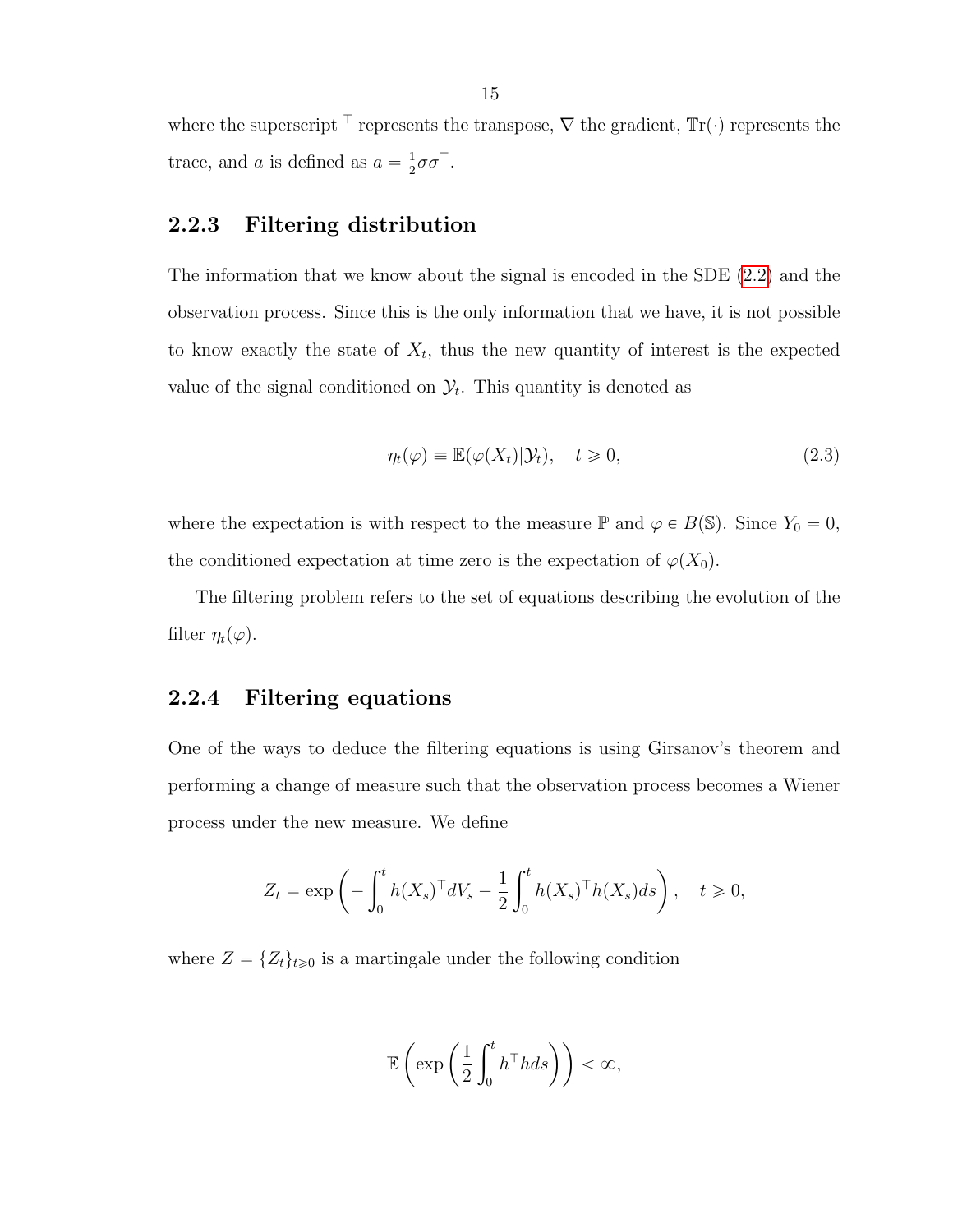since this condition can be challenging to prove, two other conditions can replace it

$$
\mathbb{E}\left(\int_0^t \|h(X_s)\|^2 ds\right) < \infty, \qquad \mathbb{E}\left(\int_0^t Z_s \|h(X_s)\|^2 ds\right) < \infty. \tag{2.4}
$$

Let  $\tilde{\mathbb{P}}^t$  on  $\mathcal{F}_t$  be a measure defined with the Radon-Nikodym derivatives such that

<span id="page-15-0"></span>
$$
\left. \frac{d\tilde{\mathbb{P}}^t}{d\mathbb{P}} \right|_{\mathcal{F}_t} = Z_t, \quad t \geq 0,
$$

additional, let  $\tilde{Z}_t$  be defined as

$$
\left. \frac{d\mathbb{P}}{d\tilde{\mathbb{P}}^t} \right|_{\mathcal{F}_t} = \tilde{Z}_t, \quad t \geq 0.
$$

where  $\tilde{\mathbb{P}}^t$  is precisely the measure in which  $Y_t$  is an independent Brownian motion.

The Kallianpur-Streibel formula is essential because it offers a way of deducing the filtering equations; Kallianpur makes use of the measure  $\tilde{\mathbb{P}}$  and  $\tilde{Z}_t$  defined previously.

Assume that condition [\(2.4\)](#page-15-0) holds, then  $\forall \varphi \in B(\mathbb{S})$  and for fixed  $t \in [0, \infty)$  the filter can be expressed as

$$
\eta_t(\varphi) = \frac{\tilde{\mathbb{E}}(\tilde{Z}_t \varphi(X_t)|\mathcal{Y})}{\tilde{\mathbb{E}}(\tilde{Z}_t|\mathcal{Y})}, \quad \mathbb{P}^t \quad \text{and} \quad \tilde{\mathbb{P}} \quad a.s., \tag{2.5}
$$

where the expectation is with respect to the measure  $\tilde{\mathbb{P}}$ .

Let the measure  $\rho = {\rho_t}_{t\geq 0}$  be the unnormalized filter such that

$$
\rho_t(\varphi) \equiv \eta_t(\varphi) \tilde{\mathbb{E}}(\tilde{Z}_t | \mathcal{Y}),
$$

then we can identify  $\rho_t(\varphi) = \mathbb{E}(\tilde{Z}_t \varphi(X_t)|\mathcal{Y})$ , which follows the Zakai equation

$$
d\rho_t(\varphi) = \rho_t(\mathcal{A}\varphi)dt + \rho_t(\varphi h^{\top})dY_t, \quad \tilde{\mathbb{P}} \quad a.s. \quad \forall t \geq 0,
$$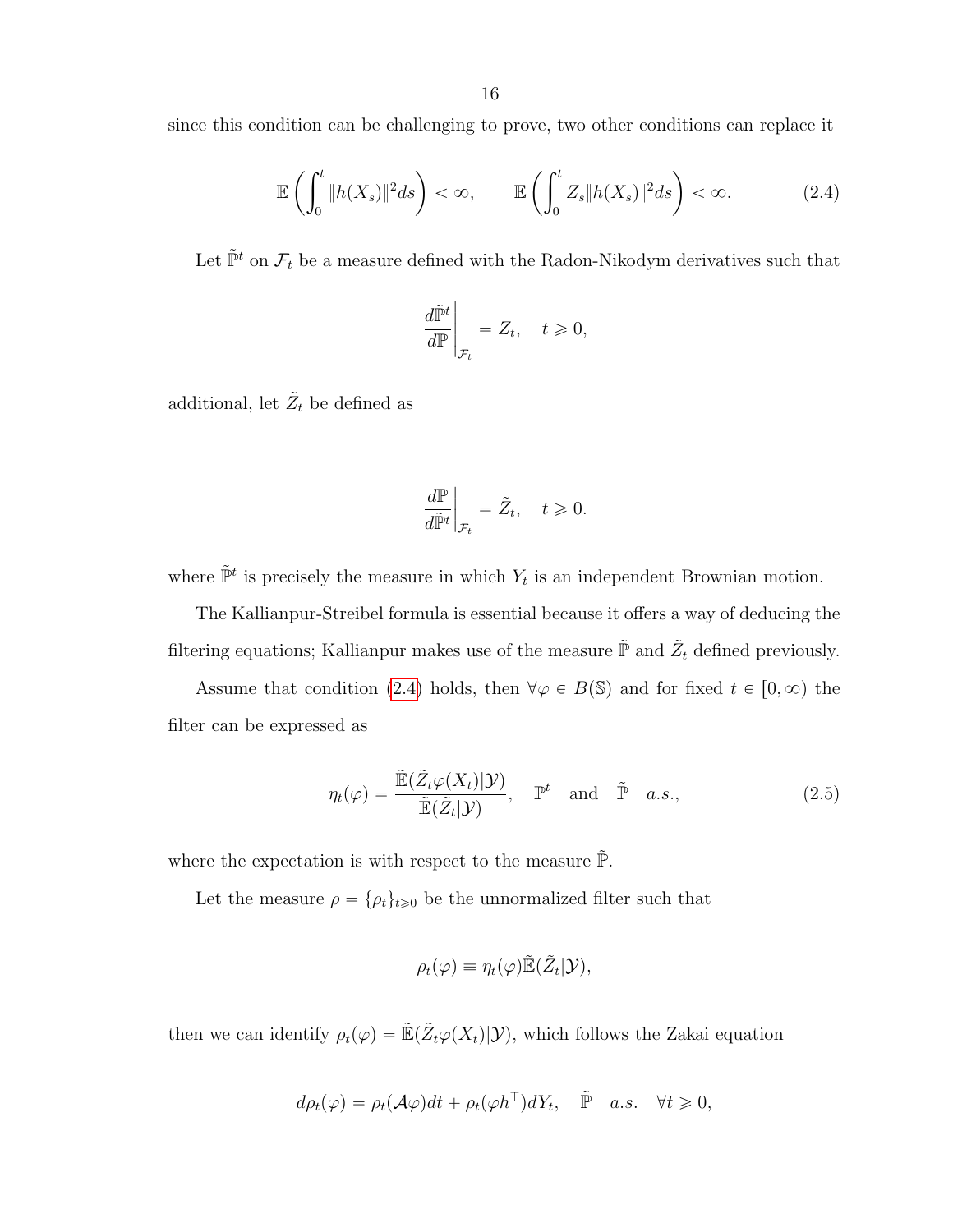with initial condition  $\rho_0(\varphi)$  and for all  $\varphi \in \mathcal{D}(\mathcal{A})$ . Where the condition

<span id="page-16-1"></span>
$$
\tilde{\mathbb{P}}\left(\int_0^t \rho_s(\|h\|)^2 ds < \infty\right) = 1,\tag{2.6}
$$

must be assumed. Note that this equation is not the equation for the filtering distribution since  $\rho_t(\varphi)$  is unnormalized. Thus, using again the Kallianpur-Streibel formula it can be deduced

$$
d\eta_t(\varphi) = \eta_t(\mathcal{A}\varphi)dt + \left(\eta_t(\varphi h^\top) - \eta_t(h^\top)\eta_t(\varphi)\right)(dY_t - \eta_t(h)dt),\tag{2.7}
$$

with initial condition  $\eta_0(\varphi)$  and for all  $\varphi \in \mathcal{D}(\mathcal{A})$ , and where both condition [\(2.6\)](#page-16-1) and [\(2.4\)](#page-15-0) must be assumed, and additionally,  $\mathbb{P}(\mathcal{C})$  $\binom{t}{0}\|\eta_s(h)\|^2 ds<\infty\Big)=1\,\, \text{needs to be}$ satisfied.

#### <span id="page-16-0"></span>2.2.5 Kalman-Bucy Filter

The Kalman-Bucy Filter (KBF) is the continuous-time analogous of the discrete-time Kalman Filter (KF). The KBF is a linear and Gaussian filter, originated by a linear signal process  $X_t$ 

<span id="page-16-2"></span>
$$
dX_t = (A_t X_t + f_t)dt + R_t^{\frac{1}{2}} dW_t, \quad \forall t \ge 0,
$$
\n(2.8)

which is a specific case of diffusion process, where  $A_t$ , is a  $d \times d$  matrix,  $f_t$  is a d-dimensional vector and  $R_t$  is a  $d \times p$  vector. The initial value of the process is  $X_0 \sim$  $\mathcal{N}(m_0, \mathcal{C}_0)$ , where  $\mathcal{N}(m, C)$  represents a multivariate Gaussian random distribution with mean m and covariance matrix  $\mathcal{C}$ . The observation process is defined as

<span id="page-16-3"></span>
$$
dY_t = (H_t X_t + h_t)dt + R_1^{\frac{1}{2}} dV_t, \quad \forall t \ge 0,
$$
\n(2.9)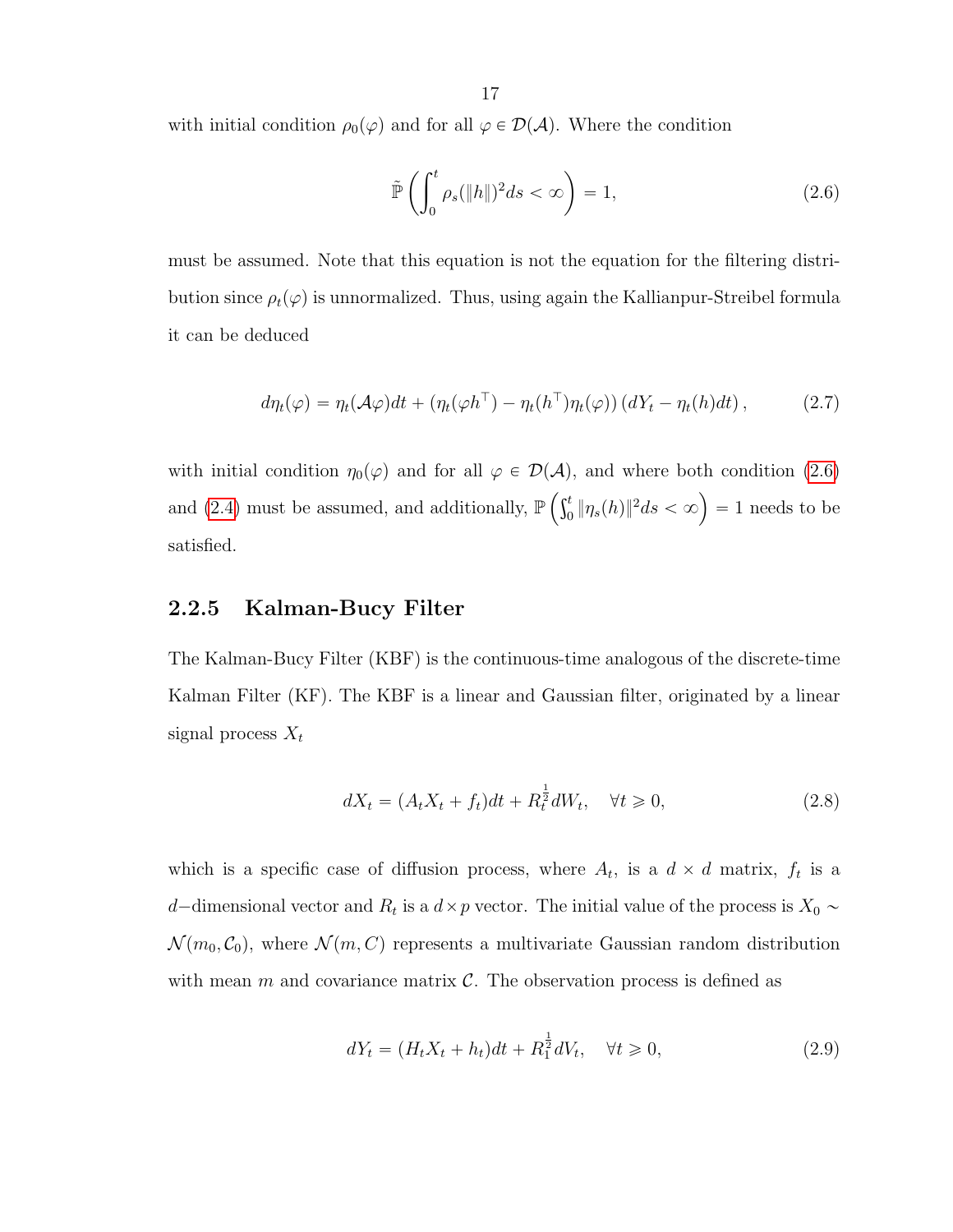where  $H_t$  is defined as a  $m \times d$  matrix,  $R_1$  is positive definite  $m \times m$  matrix and  $h_t$ is a m-dimensional vector.  $A_t$ ,  $f_t$ ,  $H_t$ ,  $h_t$  and  $R_t$  depend only on time. It can be proven that the system  $(X, Y)$  is Gaussian, then it can be shown that X conditioned on  $\mathcal{Y}_t$  is also normal. One of the properties of the Gaussian distributions is that can be characterized by its mean and covariance matrix. Let  $\xi_t = \eta_t(e)$  where  $e(x) = x$ , and  $\mathcal{P}_t = \eta_t(\tilde{\varphi}) - \xi_t \xi_t^{\top}$  where  $\tilde{\varphi}(\xi) = \xi \xi^{\top}$ , these quantities represent the mean and covariance of X conditioned on  $\mathcal{Y}_t$ , respectively.

The Kushner-Stratonovich equation takes the form

<span id="page-17-1"></span>
$$
d\xi_t = (A_t \xi_t + f_t)dt + \mathcal{P}_t H_t^\top R_1^{-1} (dY_t - (H_t \xi_t + h_t)dt), \quad \forall t \ge 0,
$$
\n(2.10)

$$
\frac{d\mathcal{P}_t}{dt} = \text{Ricc}(\mathcal{P}_t),\tag{2.11}
$$

where the Riccati drift is defined as

$$
Ricc(Q) = A_t Q + QA_t^{\top} - QSQ + R, \text{ with } R = R_t^{\frac{1}{2}} R_t^{\frac{1}{2}\top} \text{ and } S = H_t^{\top} R_1^{-1} H_t,
$$

with initial conditions  $(\xi_0, \mathcal{P}_0) = (m_0, \mathcal{C}_0)$ . The equation of the filter covariance is a Riccati-type differential equation. One important remark about this equation is that is deterministic meaning that it does not depend on the observations. Additionally, the covariance of the filter can be shown to converge exponentially fast to a constant matrix, which is precisely the solution of a stationary Riccati equation [\[35,](#page-56-11) [25\]](#page-56-1). This behavior provides insight into the filter in the long term time.

### <span id="page-17-0"></span>2.3 Computational Methods

Current challenges in filtering computations include high-dimensional and nonlinear systems, datasets of observations in discrete time for continuous systems of particles, among others. In order to address those problems we present two numerical filtering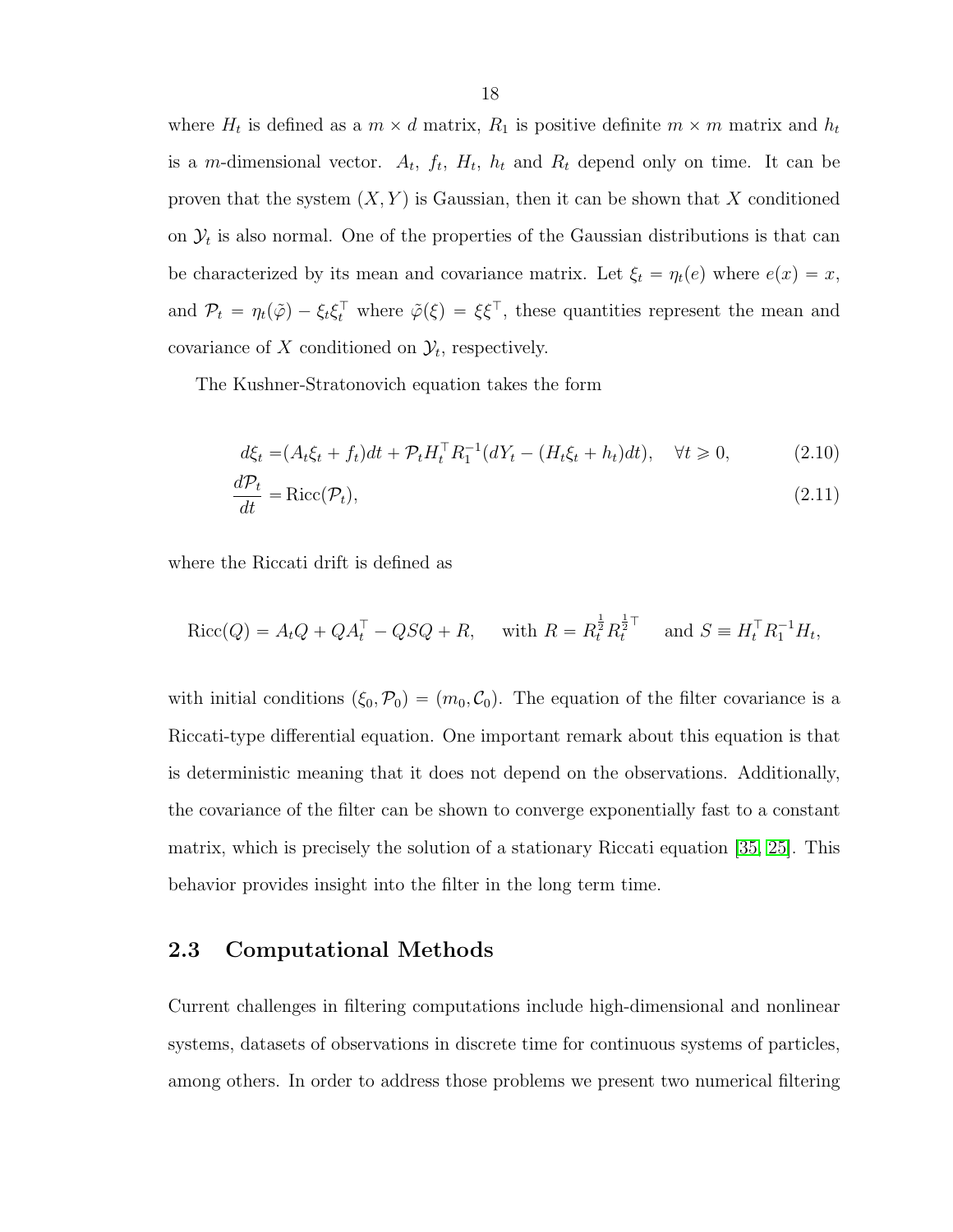19

methods capable of dealing with those problems to some extent.

## <span id="page-18-0"></span>2.3.1 Particle Filter

Particle Filters (PFs) are a class of algorithms that estimate sequentially filtering distributions and its expectations, furthermore, PF are part of a broader class of methods called Sequential Monte Carlo (SMC) methods. This kind of method is particularly appealing due to its applicability to approximate both Gaussians and nonlinear filters, among other qualities. PFs sample from auxiliary probability kernels in an importance sampling fashion, additionally, they use a technique most commonly known as resampling.

Let  $\{\eta_k\}_{k\in\mathbb{Z}^+}$  be a sequence of target measures. Similarly to the previous session, these measures represent the distribution of a signal process conditioned on observations. The measures are such that lie in the measurable space  $(\mathbb{R}^d, \mathcal{B}(\mathbb{R}^d))$  and are dominated by the Lebesgue measure with Radon-Nikodym derivative  $\rho_k : \mathbb{R}^d \to \mathbb{R}^+$ . Let  $\rho : \mathbb{R}^{d+m} \to \mathbb{R}^+$  be the density distribution or both the signal and the observations of a discrete-time state space model, and  $p : \mathbb{R}^m \to \mathbb{R}^+$  be the marginal density distribution of the observations, defined as

$$
\rho(x_{1:k}, y_{1:k}) = \frac{\prod_{i=1}^{k} h(y_i | x_i) g(x_i | x_{i-1})}{\int_{\mathbb{R}^{(d+m)k}} \prod_{j=1}^{k} h(y_j | u_j) g(u_j | u_{j-1}) du_{1:k} dv_{1:k}},
$$
\n(2.12)

<span id="page-18-1"></span>
$$
p(y_{1:k}) = \int_{\mathbb{R}^{d \times k}} \prod_{i=1}^{k} h(y_i \mid x_i) g(x_i \mid x_{i-1}) dx_{1:k}, \quad \forall k \in \mathbb{Z}^+, \tag{2.13}
$$

where here we assume  $g(x_1|x_0) = g(x_1)$ . The sequence of densities  $\{\rho_k\}_{k\in\mathbb{Z}^+}$  is such that

$$
\rho_k(x_k) = \rho(x_k|y_{1:k}) \propto \int_{\mathbb{R}^{(k-1)d}} \left( \prod_{i=1}^k h(y_i | x_i) g(x_i | x_{i-1}) \right) dx_{1:k-1}, \quad \forall k \in \mathbb{Z}^+.
$$

It is assumed that the functions  $h(y_i|x_i)g(x_i|x_{i-1}) > 0$  for  $i \in \mathbb{Z}^+$  and  $(x_i, x_{i-1}, y_i) \in$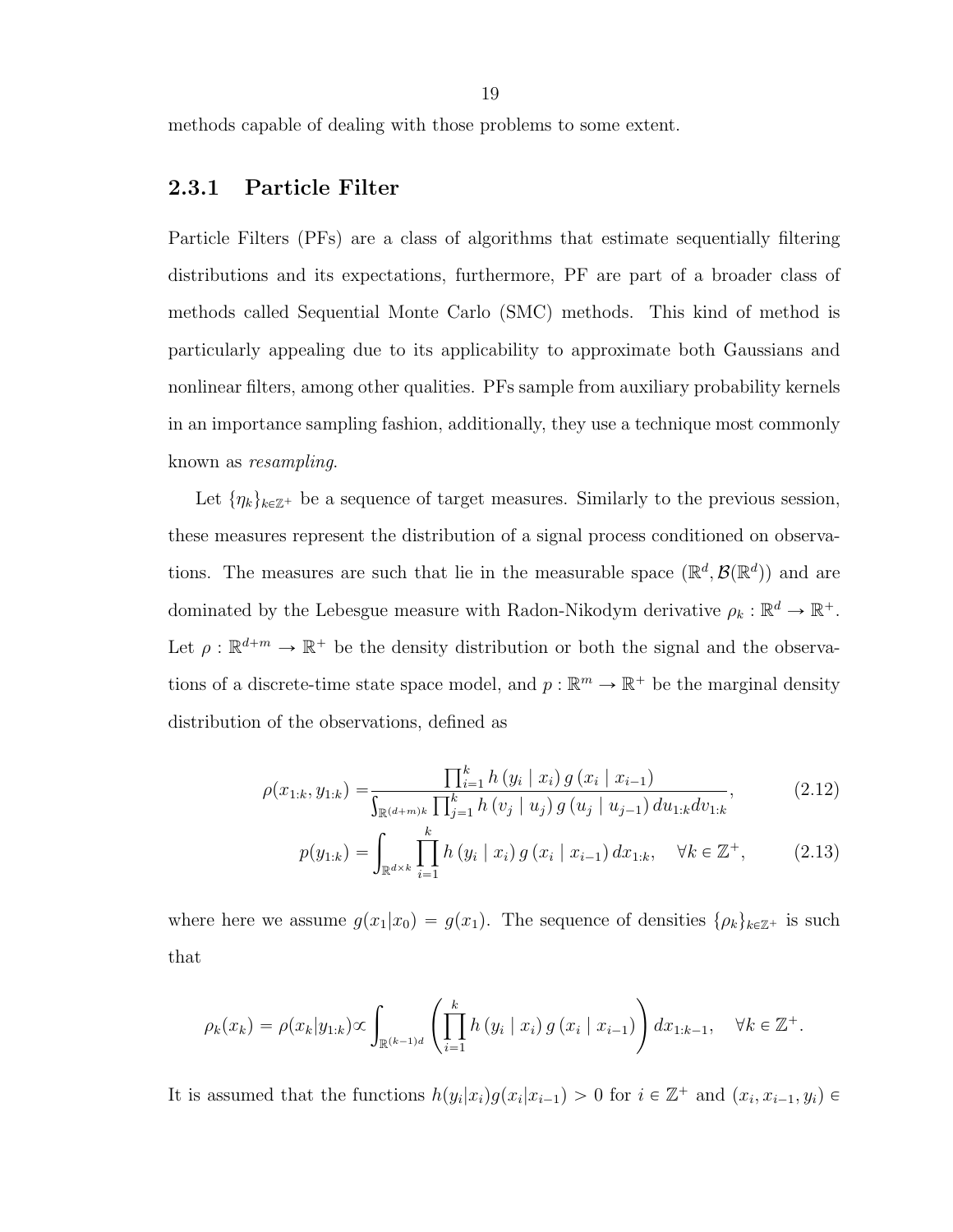$\mathbb{R}^{2d+m}$ .

We assume that we have a sequence of auxiliary probability measures w.r.t. the Lebesgue measure  $\{q_k(x_k|x_{k-1})\}_{k\in\mathbb{Z}^+}$ , with strictly positive function  $q_1(x_1|x_0)$  =  $q_1(x_1) > 0, q_1(x_1) : \mathbb{R}^d \to \mathbb{R}^+$ ; and such that  $q_k(x_k|x_{k-1}) : \mathbb{R}^{2d} \to \mathbb{R}^+$  are also strictly positive for  $k \in \mathbb{Z}^+$  and  $(x_i, x_{i-1}) \in \mathbb{R}^{2d}$ .

Let  $\varphi : \mathbb{R}^d \to \mathbb{R}$  be a  $\mathcal{B}(\mathbb{R}^d)$ -measurable function, this function can be identified with the function in Eq.  $(2.3)$ . One of the quantities we are most interested in is the filter, this time conditioned in given observations  $\{y_k\}_{k\in\mathbb{Z}^+}$ , i.e.

$$
\eta_k(\varphi) = \int_{\mathbb{R}^{kd}} \varphi(x_k) \rho_k(x_k) dx_k,
$$

where the PF, defined in algorithm [1](#page-20-0) converges in the infinite particles limit [\[2\]](#page-54-1)  $(N \rightarrow \infty)$  to,

<span id="page-19-0"></span>
$$
\sum_{i=1}^{N} \omega_k^i \varphi(x_k^i) \xrightarrow{a.s.} \eta_k(\varphi), \quad \forall k \in \mathbb{Z}^+,
$$
\n(2.14)

additionally, the PF estimates the density distribution using Dirac-delta  $\delta(x)$  distributions as

$$
\rho_k^N(x) = \sum_{i=1}^N \omega_k^i \delta(x - x_k^i), \quad \forall k \in \mathbb{Z}^+, \tag{2.15}
$$

and the marginal distribution [\(2.13\)](#page-18-1) can also be unbiasedly approximated as

$$
p^{N}(y_{1:k}) \equiv \prod_{i=1}^{k} \left( \frac{1}{N} \sum_{j=1}^{N} \frac{h\left(y_{i} \mid x_{i}^{j}\right) g\left(x_{i}^{j} \mid \hat{x}_{i-1}^{j}\right)}{q_{i}\left(x_{i}^{j} \mid \hat{x}_{i-1}^{j}\right)} \right), \quad \forall k \in \mathbb{Z}^{+}.
$$
 (2.16)

Algorithm [1](#page-20-0) can be considered the backbone of the PF; many other specialized variants have been proposed, some of them can be found in [\[36\]](#page-56-12). It is noted that although the algorithm is simple, it is general in the choice of the resampling method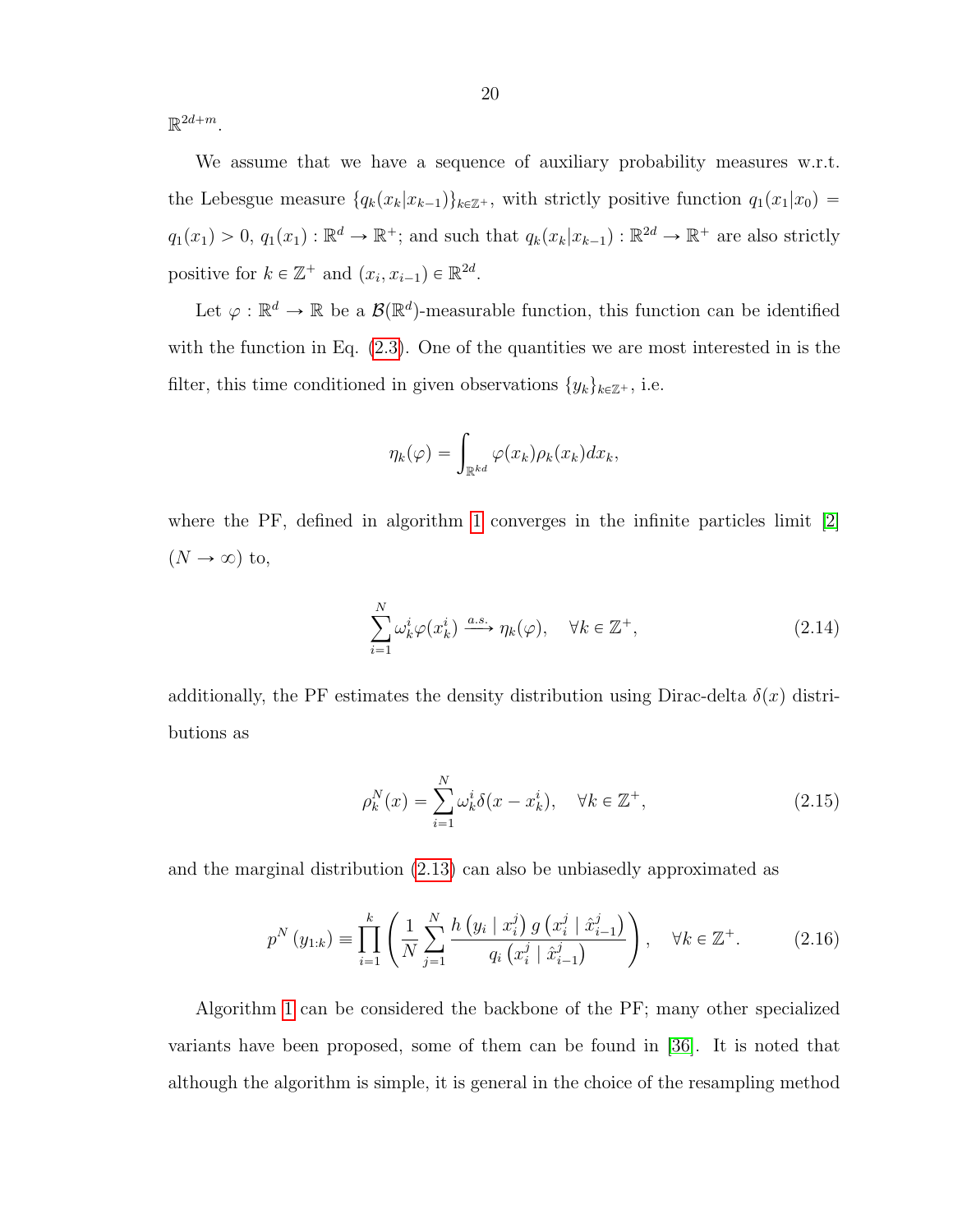and the auxiliary densities.

#### <span id="page-20-0"></span>Algorithm 1 Particle Filter

1. **Initialize:** Sample  $x_1$  from  $q_1$  N times, i.e. obtain N i.i.d. samples  $x_1^i \sim q_1$ . Compute the weights using the following formula

$$
\omega_1^i = \frac{h(y_1^i|x_1^i)g(x_1^i)}{q(x_1^i)}\left(\sum_{j=1}^N \frac{h(y_1^j|x_1^j)g(x_1^j)}{q(x_1^j)}\right)^{-1}.
$$

Set  $k = 1$ 

- 2. Iterate: Set  $k = k + 1$ .
	- Resampling: Using the weights  $\{\omega_{k-1}^i\}_{i=1}^N$  resample  $\{\hat{x}_{k-1}^i\}_{i=1}^N$ .
	- Using the auxiliar densities sample  $x_k^i \sim q_k(\cdot|\hat{x}_{k-1}^i)$  and compute

$$
\omega_k^i = \frac{h(y_k^i|x_k^i)g(x_k^i|\hat{x}_{k-1}^i)}{q(x_k^i|\hat{x}_{k-1}^i)}\left(\sum_{j=1}^N \frac{h(y_k^j|x_k^j)g(x_k^j|\hat{x}_{k-1}^j)}{q(x_k^j|\hat{x}_{k-1}^j)}\right)^{-1}.
$$

Go back to the second step until reaching the target  $k$ .

Each iteration of the algorithm is divided into two parts: resampling and importance sampling. Importance sampling is a straightforward way to compute expectations, with the perk of the possibility of reducing the variance, say, for example, of the left part Eq. [\(2.14\)](#page-19-0). It would be natural to ask what happens if we remove the resampling step; in this case, a problem known as weight-degeneracy appears, in which the variance of the weights  $\omega_k^i$  grows algorithmically with the time parameter  $k$ , the introduction of resampling is motivated by this problem.

A known issue of the PF is the computational complexity in terms of the state space dimension  $d$ . As the dimension grows, the PF becomes unstable [\[16\]](#page-55-3) and the particles converge to one weight, which is, of course, undesired. To solve this problem, the number of particles can be increased exponentially on the dimension, i.e.  $N = \mathcal{O}(\beta^d)$  [\[15\]](#page-55-2), for  $\beta > 0$ , where  $\mathcal{O}(\cdot)$  is the big O notation. There are cases in which the system has certain properties that alleviate this curse of dimensionality,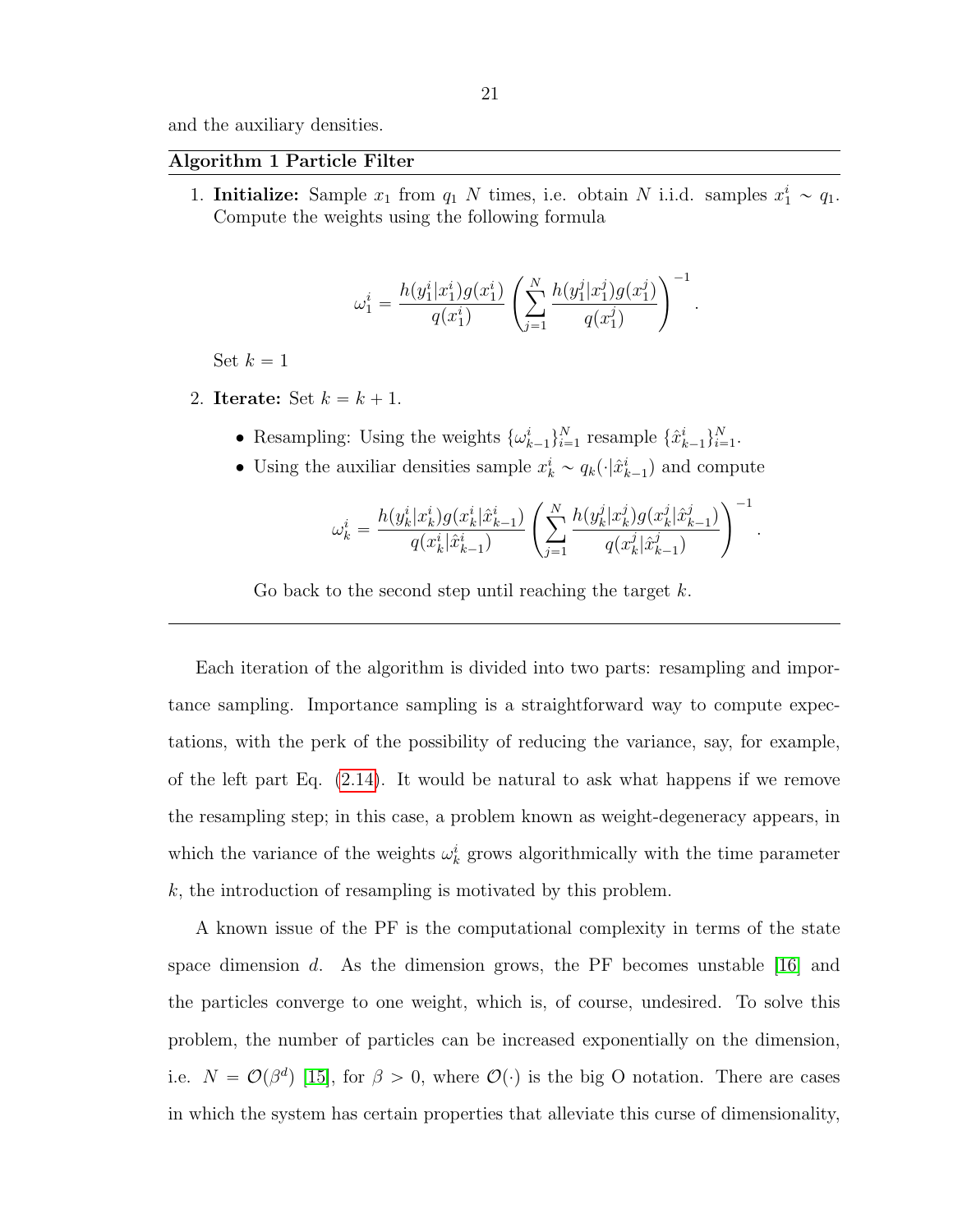but the general PF suffers from it.

Among others, some of the qualities of the PF are the convergence of Eq. [\(2.14\)](#page-19-0) in several norms [\[2\]](#page-54-1) as the  $L_p$  norm, with canonical error on the number of particles with certain regularity on the function  $\varphi$ . Many of these results do not depend on the time parameter  $k$ , making it appealing for large-time computations. Its applicability spans linear, nonlinear, and Gaussian filters, making it versatile.

#### <span id="page-21-0"></span>2.3.2 Ensemble Kaman-Bucy Filter

The Ensemble Kalman-Bucy Filter (EnKBF) is a numerical method concerned with the filtering problem, it is part of the so-called approximate Gaussian filters, and its authorship can be traced to Evensen [\[37,](#page-56-13) [17\]](#page-55-4).

EnKBF is mainly used in high dimensions filtering problems as oil reservoir simulations [\[17\]](#page-55-4), inference problems in ocean and atmosphere sciences [\[18,](#page-55-5) [19,](#page-55-6) [20\]](#page-55-7), weather forecasting [\[21,](#page-55-8) [22,](#page-55-9) [23\]](#page-55-10), ecological statistics [\[24\]](#page-56-0), among others. In practice, the EnKBF is used as an alternative to the PF when dealing with relatively high dimensions; a list of these implementations can be found in [\[17,](#page-55-4) [38,](#page-56-14) [25\]](#page-56-1). The approximations in high-dimensions are used in both Gaussian-linear and non-Gaussians settings; in the former, the approximation can be shown to converge in the infinite particle limit. In the latter, the EnKBF is most regarded as a state estimator where we cannot say much about statistics in a rigorous fashion except for the long time stability that the method offers [\[39,](#page-57-0) [40,](#page-57-1) [41\]](#page-57-2).

The method works by propagating particles that mimic the evolution of the linear-Gaussian filter, where the ensemble mean and covariance are used in the propagation equations instead of the exact mean and covariance. Two ways of propagating the particles are considered here.

In contrast to the computation of the KBF, the EnKBF does not use the Riccati equation to compute the covariance matrix, instead it computes an MC-like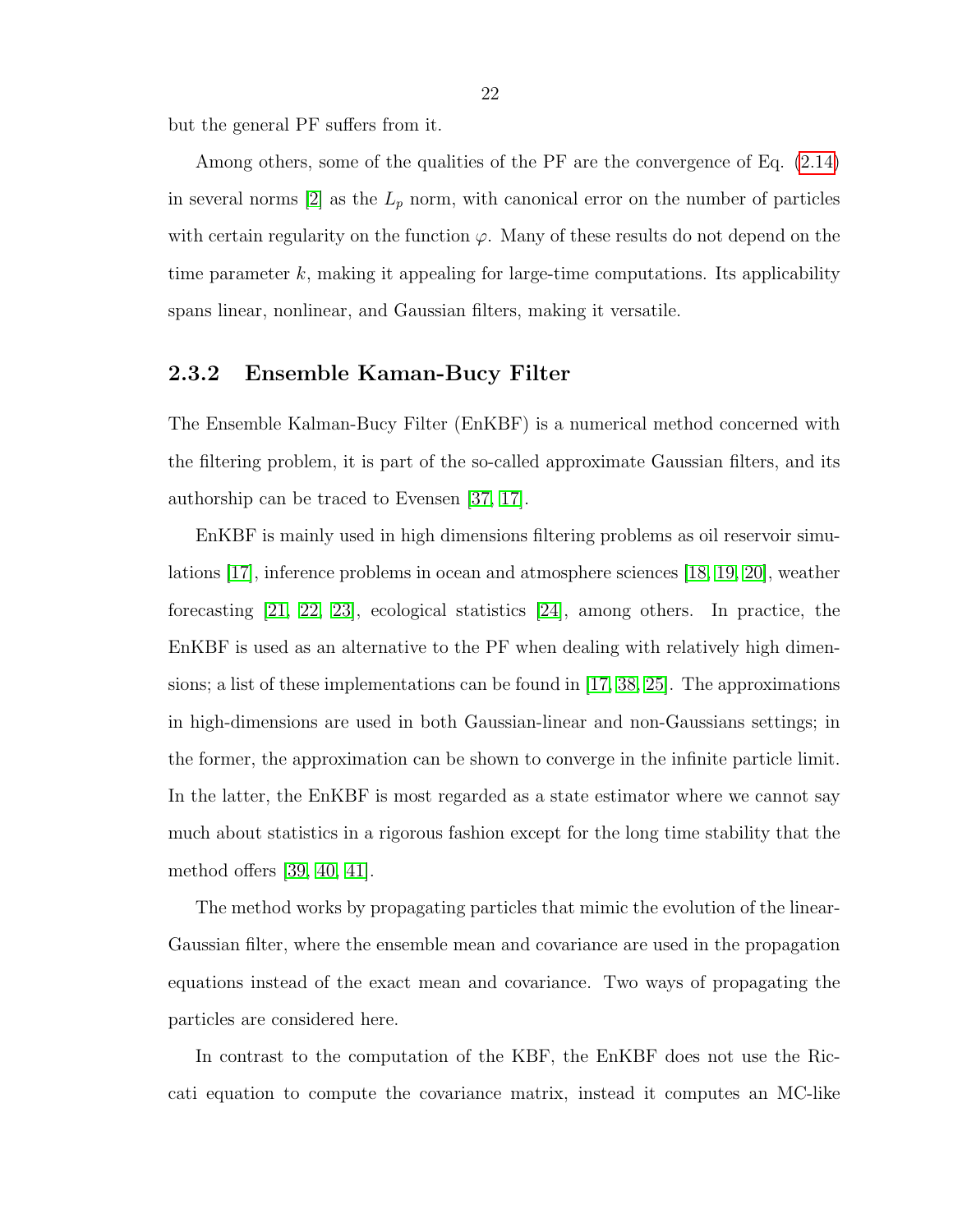approximation. There exists an analytical solution of the Riccati equation but its computations cost becomes unfeasible for high dimensions. Likewise, a numerical computation of the covariance using the Riccati differential is costly and its hard to store for high dimensions.

## Vanilla EnKBF and Deterministic EnKBF

Let us consider the linear diffusion processes [\(2.8\)](#page-16-2), [\(2.9\)](#page-16-3) with  $f_t = 0$ ,  $h_t = 0$  and where  $A_t$ ,  $H_t$ , and  $R_t$  do not depend on time and will be denoted as A, H, and R respectively. For the dimension of the Wiener process  $W$  we choose the same as the signal process, i.e.  $p = d$ . The resulting system is:

$$
dX_t = AX_t dt + R^{\frac{1}{2}} dW_t, \quad \forall t \ge 0,
$$
  

$$
dY_t = H X_t dt + R_1^{\frac{1}{2}} dV_t,
$$

where initial value of the signal process X is  $X_0 \sim \mathcal{N}(m_0, \mathcal{C}_0)$ , and the initial value of the observation process Y is  $Y_0 = 0$ . The equation for the linear-Gaussian filtering problem was presented in Eq. [\(2.10\)](#page-17-1). For this specific setting, the filtering equation reduces to

$$
d\xi_t = A\xi_t dt + \mathcal{P}_t H^\top R_1^{-1} (dY_t - H\xi_t dt), \quad \forall t \ge 0,
$$
\n(2.17)

this is a conditional McKean-Vlasov diffusion process (see for example [\[42\]](#page-57-3)), with initial condition  $\xi_0 = m_0$ . Now we introduce two other contiditional McKean-Vlasov processes

(F1) 
$$
d\hat{\xi}_t = A\hat{\xi}_t dt + R^{\frac{1}{2}} d\overline{W}_t + \mathcal{P}_{\hat{\eta}_t} H^{\top} R_1^{-1} \left( dY_t - \left[ H\xi_t dt + R_1^{\frac{1}{2}} d\overline{V}_t \right] \right), \quad \forall t \ge 0,
$$
  
\n(F2)  $d\hat{\xi}_t = A\hat{\xi}_t dt + R^{\frac{1}{2}} d\overline{W}_t + \mathcal{P}_{\hat{\eta}_t} H^{\top} R_1^{-1} \left( dY_t - \frac{1}{2} H[\xi_t + \hat{\eta}_t(e)] dt \right),$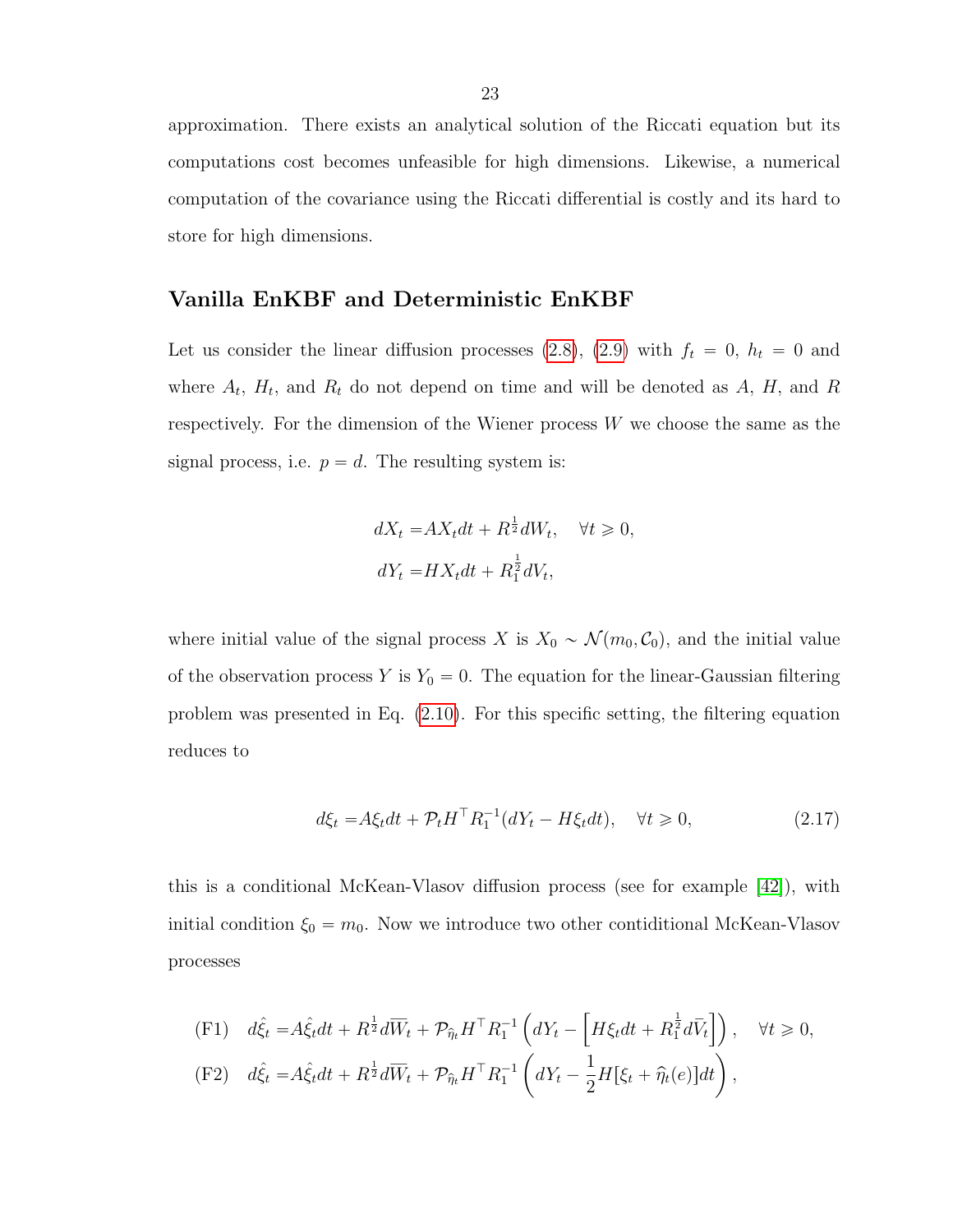where  $(\hat{\xi}_0, \overline{W}, \overline{V})$  are independent copies of  $(\xi_0, W, V)$ ,  $e(\xi) = \xi$ ,  $\hat{\eta}_t(\cdot)$  is similarly defined as in [\(2.3\)](#page-14-2), and the covariance is defined as

$$
\mathcal{P}_{\hat{\eta}_t} = \hat{\eta}_t \left( \left[ e - \hat{\eta}_t(e) \right] \left[ e - \hat{\eta}_t(e) \right]^\top \right), \quad t \geq 0,
$$
  

$$
\hat{\eta}_t(\varphi) \equiv \mathbb{E}(\varphi(\hat{\xi}_t)|\mathcal{Y}_t).
$$

for  $\varphi : \mathbb{R}^d \to \mathbb{R}$ . It can be shown [\[25\]](#page-56-1) that both distributions  $\hat{\eta}_t(\varphi)$  for (F1) and (F2) are Gaussian and equivalent. Moreover,

$$
\widehat{\eta}_t(e) = \mathbb{E}(\widehat{\xi}_t | \mathcal{Y}_t) = \mathbb{E}(X_t | \mathcal{Y}_t) = \eta_t(e), \quad t \geq 0,
$$

and then the covariances  $\mathcal{P}_{\hat{\eta}_t} = \mathcal{P}_t$ . Since  $\mathcal{P}_t$  is independent on the filtration  $\mathcal{Y}$  so it is  $\mathcal{P}_{\hat{\eta}_t}$ . The randomness introduced by the processes  $\overline{W}$  and  $\overline{V}$  are key for the EnKBF formulation since this allows the propagation of random particles  $\hat{\xi}^i$ . MCtype estimators can be formulated to approximate both the filter covariance  $\mathcal{P}_{\hat{\eta}_t}$  and its mean  $\hat{\eta}_t(e)$ , these estimators are in turn used in the equations to propagate the particles.

Let  $N \in \mathbb{Z}^+$ ,  $N \geq 2$  be the number of particles in the ensemble; the following estimators associated with  $(F1)$  and  $(F2)$  are termed Vanilla EnKBF (VEnKBF) and Deterministic EnKBF (DEnKBF) respectively

<span id="page-23-0"></span>
$$
\text{(F1)} \quad d\hat{\xi}^i_t = A\hat{\xi}^i_t dt + R^{\frac{1}{2}} d\overline{W}^i_t + P^N_t H^\top R_1^{-1} \left( dY_t - \left[ H\xi^i_t dt + R_1^{\frac{1}{2}} d\overline{V}^i_t \right] \right), \quad \forall t \ge 0,
$$
\n
$$
\tag{2.18}
$$

<span id="page-23-1"></span>(F2) 
$$
d\hat{\xi}_t^i = A\hat{\xi}_t^i dt + R^{\frac{1}{2}} d\overline{W}_t + P_t^N H^{\top} R_1^{-1} \left( dY_t - \frac{1}{2} H[\xi_t^i dt + \eta_t^N(e)] \right),
$$
 (2.19)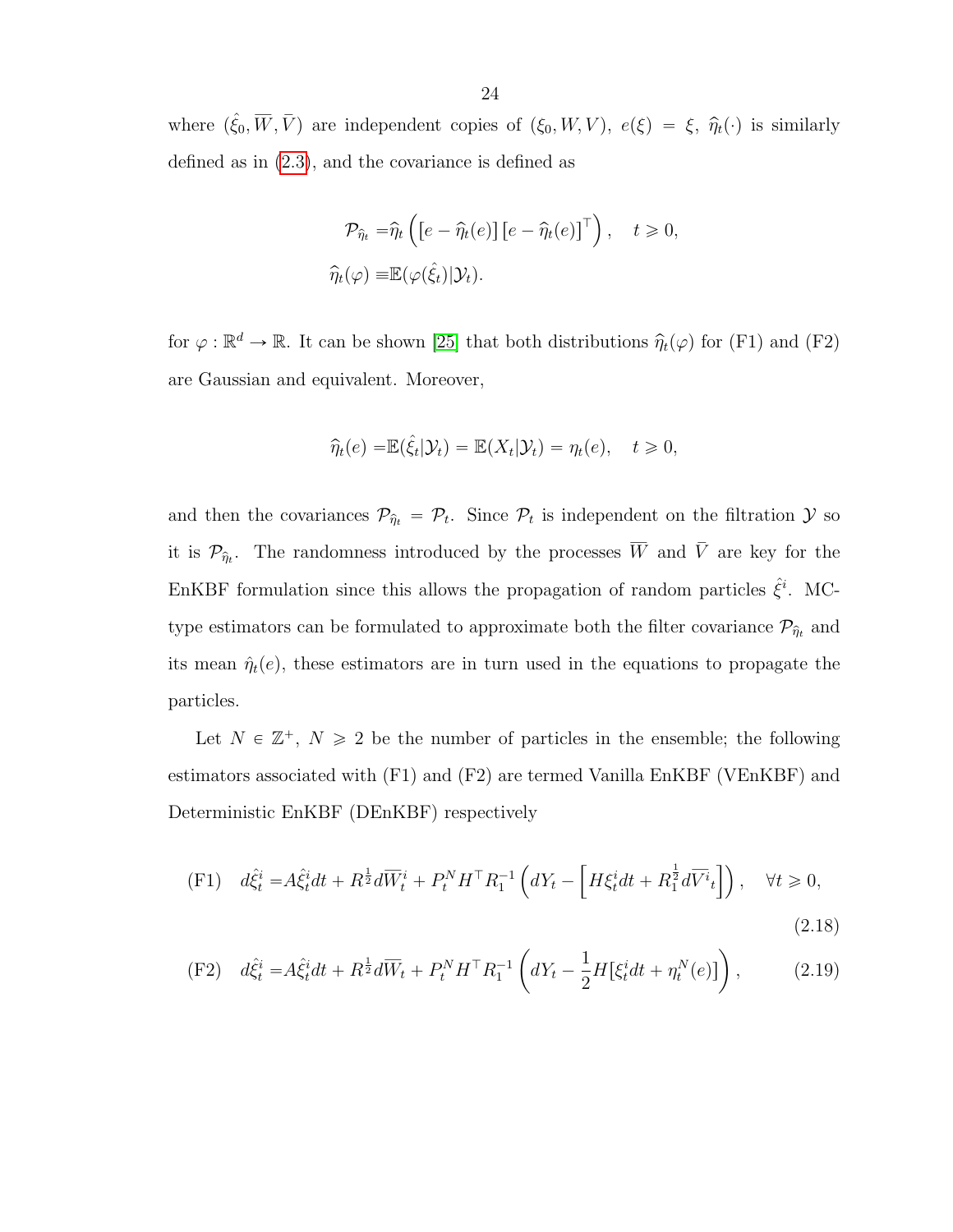for  $i \in \{j\}_{j=1}^N$ , where  $\{(\overline{W}^i, \overline{V}^i)\}_{i=1}^N$  $_{i=1}^N$  are N i.i.d. copies of  $(\overline{W}, \overline{V})$  and

$$
P_t^N = \frac{1}{N-1} \sum_{i=1}^N (\xi_t^i - \eta_t^N(e)) (\xi_t^i - \eta_t^N(e))^\top,
$$
  

$$
\eta_t^N(e) = \frac{1}{N} \sum_{i=1}^N \xi_t^i.
$$

In both DEnKBF and VEnKBF we have consistency in the infinite particles limit [\[25\]](#page-56-1) for the mean and the covariances, i.e.  $\eta_t^N(e) \to \eta_t(e)$  and  $P_t^N \to \mathcal{P}_t$  as  $N \to \infty$ . The DEnKBF is denominated Deterministic because, in comparison to the VEnKBF, it does not have the randomness associated to  $\overline{V}$ . Its postulation can be found in [\[43\]](#page-57-4). We will denote

<span id="page-24-0"></span>
$$
\eta_t^N(\varphi) = \frac{1}{N} \sum_{i=1}^N \varphi\left(\xi_t^i\right). \tag{2.20}
$$

as the EnKBF approximation of the filter.

## Nonlinear Processes

In practice, the EnKBF is applied to nonlinear signal and observations processes. This is useful when the dimension of the signal process is relatively high, so other options like the PF are not feasible. Let the signal system be a diffusion process as in  $(2.2)$  and the observations  $(2.1)$ , i.e.

$$
dX_t = f(X_t)dt + \sigma(X_t)dW_t, \quad t \ge 0,
$$
  

$$
dY_t = h(X_t)dt + dV_t,
$$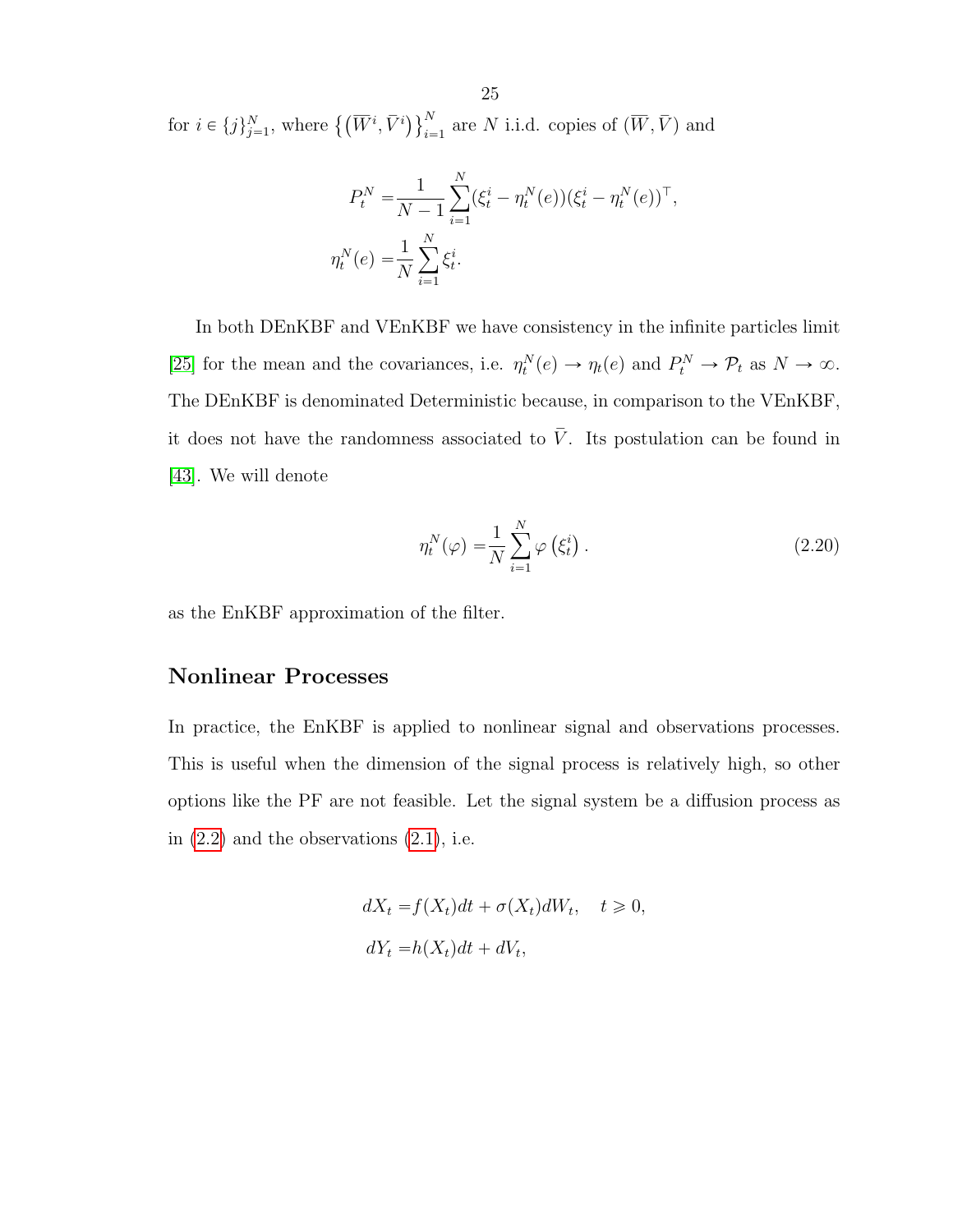where the necessary regularity conditions have been considered in section [2.2.](#page-12-2) In this case, the propagation of the Ensemble is given by

(F1) 
$$
d\hat{\xi}_t^i = f(\hat{\xi}_t^i)dt + R^{\frac{1}{2}}d\overline{W}_t^i + \hat{P}_t^h R_1^{-1} \left(dY_t - \left[h(\xi_t^i)dt + R_1^{\frac{1}{2}}d\overline{V}_t^i\right]\right), \quad \forall t \ge 0,
$$
  
\n(F2)  $d\hat{\xi}_t^i = f(\hat{\xi}_t^i)dt + R^{\frac{1}{2}}d\overline{W}_t + \hat{P}_t^h R_1^{-1} \left(dY_t - \frac{1}{2}\left[h(\xi_t^i) + \hat{h}_t\right]dt\right),$ 

where

$$
\hat{h}_t \equiv \frac{1}{N} \sum_{i=1}^N h(\hat{\xi}_t^i), \quad t \ge 0,
$$
  

$$
\hat{P}_t^h \equiv \frac{1}{N-1} \sum_{i=1}^N (\hat{\xi}_t^i - \eta_t^N(e)) (h(\hat{\xi}_t^i) - \hat{h}_t)^{\top}.
$$

The limiting behavior of this system is not appropriately studied yet. In general, we have that  $\hat{\eta}_t(\varphi) \neq \eta_t(\varphi)$ , meaning that the particles limit of the nonlinear EnKBF does not provide an exact source of information. This kind of approximation is usually termed as state estimator. The information that provides is relatively reliable, given the stability of the EnKBF. Such stability has been studied in nonlinear and Linear Gaussian settings in [\[39,](#page-57-0) [40,](#page-57-1) [41\]](#page-57-2).

## Discretization

In practice we cannot solve the system of SDES [\(2.18\)](#page-23-0), [\(2.19\)](#page-23-1) and we must resort to numerical solutions such as the Euler-Maruyama discretization, which is precisely the one we will consider here. Let the time step  $\Delta_l$  be parametrized by the level  $l \in \mathbb{N}_0$ and let the discretization at level l be  $\{k\Delta_l\}_{k\in\mathbb{N}_0}$ . The Euler-Maruyama method at level *l*, applied to Eqs.  $(2.18)$  and  $(2.19)$ , respectively, reads

$$
\hat{\xi}_{(k+1)\Delta_l}^{i,l} = \hat{\xi}_{k\Delta_l}^{i,l} + A \hat{\xi}_{k\Delta_l}^{i,l} \Delta_l + R^{\frac{1}{2}} \Delta \overline{W}_{k\Delta_l}^i
$$
  
+  $P_{k\Delta_l}^{N,l} H^{\top} R_1^{-1} \left( \left[ Y_{(k+1)\Delta_l} - Y_{k\Delta_l} \right] - \left[ H \hat{\xi}_{k\Delta_l}^{i,l} \Delta_l + R_1^{\frac{1}{2}} \Delta \overline{V}_{k\Delta_l}^i \right] \right),$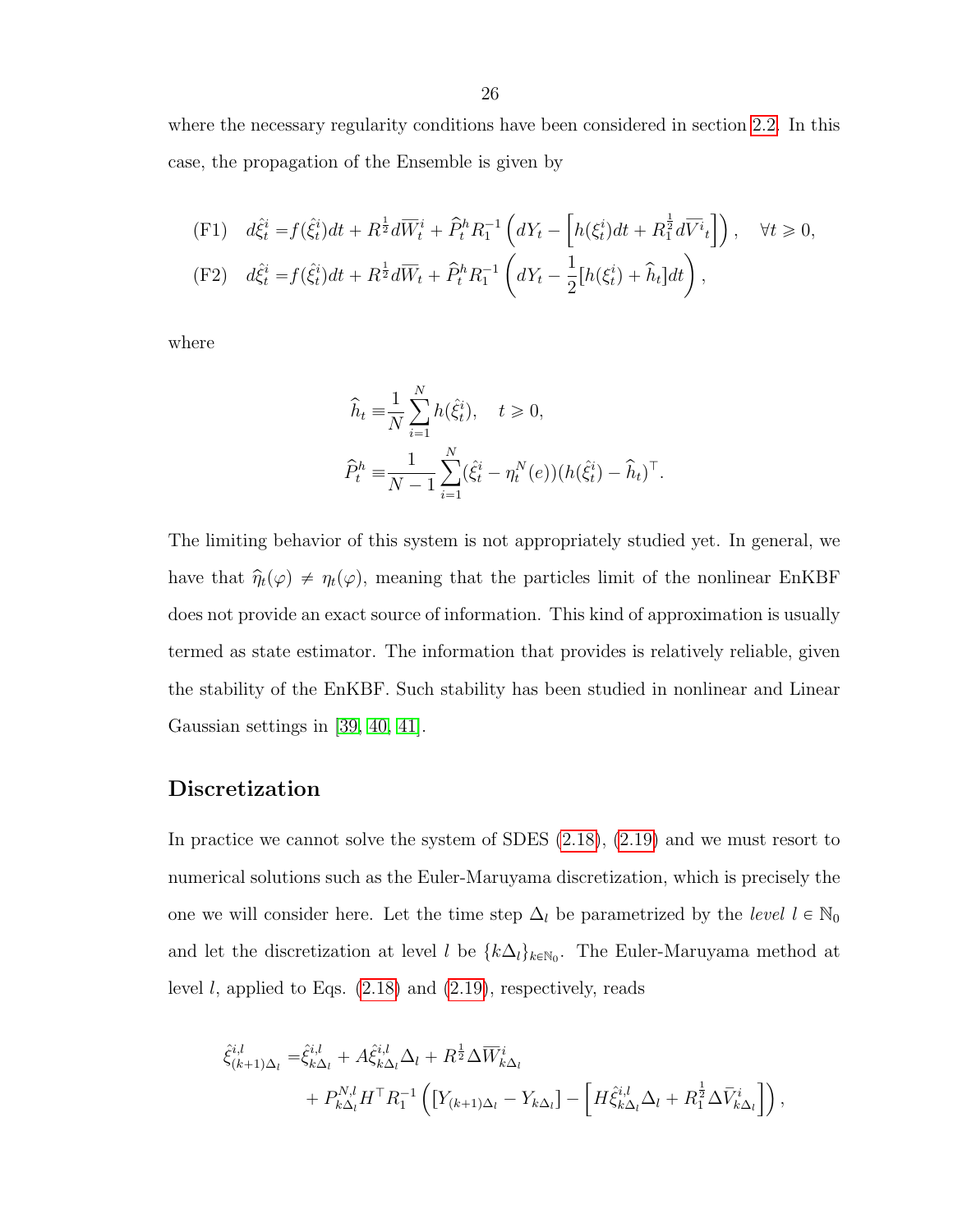$$
\hat{\xi}_{(k+1)\Delta_l}^{i,l} = \hat{\xi}_{k\Delta_l}^{i,l} + A \hat{\xi}_{k\Delta_l}^{i,l} \Delta_l + R^{\frac{1}{2}} \Delta \overline{W}_{k\Delta_l}^i \n+ P_{k\Delta_l}^{N,l} H^{\top} R_1^{-1} \left( \left[ Y_{(k+1)\Delta_l} - Y_{k\Delta_l} \right] - \frac{1}{2} H \left[ \hat{\xi}_{k\Delta_l}^{i,l} \Delta_l + \eta_{k\Delta_l}^{N,l}(e) \right] \right),
$$

for a system of equations spanned by all  $(k, i) \in \mathbb{N}_0 \times \{j\}_{j=1}^N$ , where  $\Delta \overline{W}_{k\Delta_l}^i$  $\overline{W}_{(k+1)\Delta_l}^i - \overline{W}_{k\Delta_l}^i$  and  $\Delta \overline{V}_{k\Delta_l}^i = \overline{V}_{(k+1)\Delta_l}^i - \overline{V}_{k\Delta_l}^i$ , and where the initial conditions  $\hat{\xi}_0^{i,l}$ 0 are i.i.d. copies of  $\hat{\xi}_0 \sim \mathcal{N}(m_0, C_0)$ . The covariance and the mean are

$$
P_{k\Delta_l}^{N,l} = \frac{1}{N-1} \sum_{i=1}^{N} (\hat{\xi}_{k\Delta_l}^{i,l} - \eta_{k\Delta_l}^{N,l}(e)) (\hat{\xi}_{k\Delta_l}^{i,l} - \eta_{k\Delta_l}^{N,l}(e))^{\top},
$$
\n(2.21)

$$
\eta_{k\Delta_l}^{N,l}(e) = \frac{1}{N} \sum_{i=1}^N \hat{\xi}_{k\Delta_l}^{i,l}.
$$
\n(2.22)

The time is restricted to the discretization, i.e.  $t \in \{k\Delta_l\}_{k\in\mathbb{N}_0}$ . Denote

<span id="page-26-1"></span>
$$
\eta_t^{N,l}(\varphi) = \frac{1}{N} \sum_{i=1}^N \varphi\left(\xi_t^{i,l}\right). \tag{2.23}
$$

as the approximation of [\(2.20\)](#page-24-0) when we discretize.

## <span id="page-26-0"></span>2.4 Unbiased Estimators and Multilevel Monte Carlo

Multilevel Monte Carlo (MLMC) and unbiased estimators are Monte Carlo (MC) methods designed to reduce the Mean Square Error (MSE)

$$
MSE(\Xi) = \text{Variance}(\Xi) + (\text{bias}(\Xi))^2, \quad \text{bias}(\Xi) = \mathbb{E}(\Xi - \widehat{\Xi}),
$$

where  $\Xi$  is an estimator of  $\hat{\Xi}$ . MLMC techniques are not applicable to all MC estimators, in order to apply the method and see and improvement we need a consistent sequence of estimators with increasing cost.

MLMC is a variance reduction method developed by Giles in 2008 [\[27\]](#page-56-3) and it can be seen as a generalization of the control variates technique. Debiasing methods are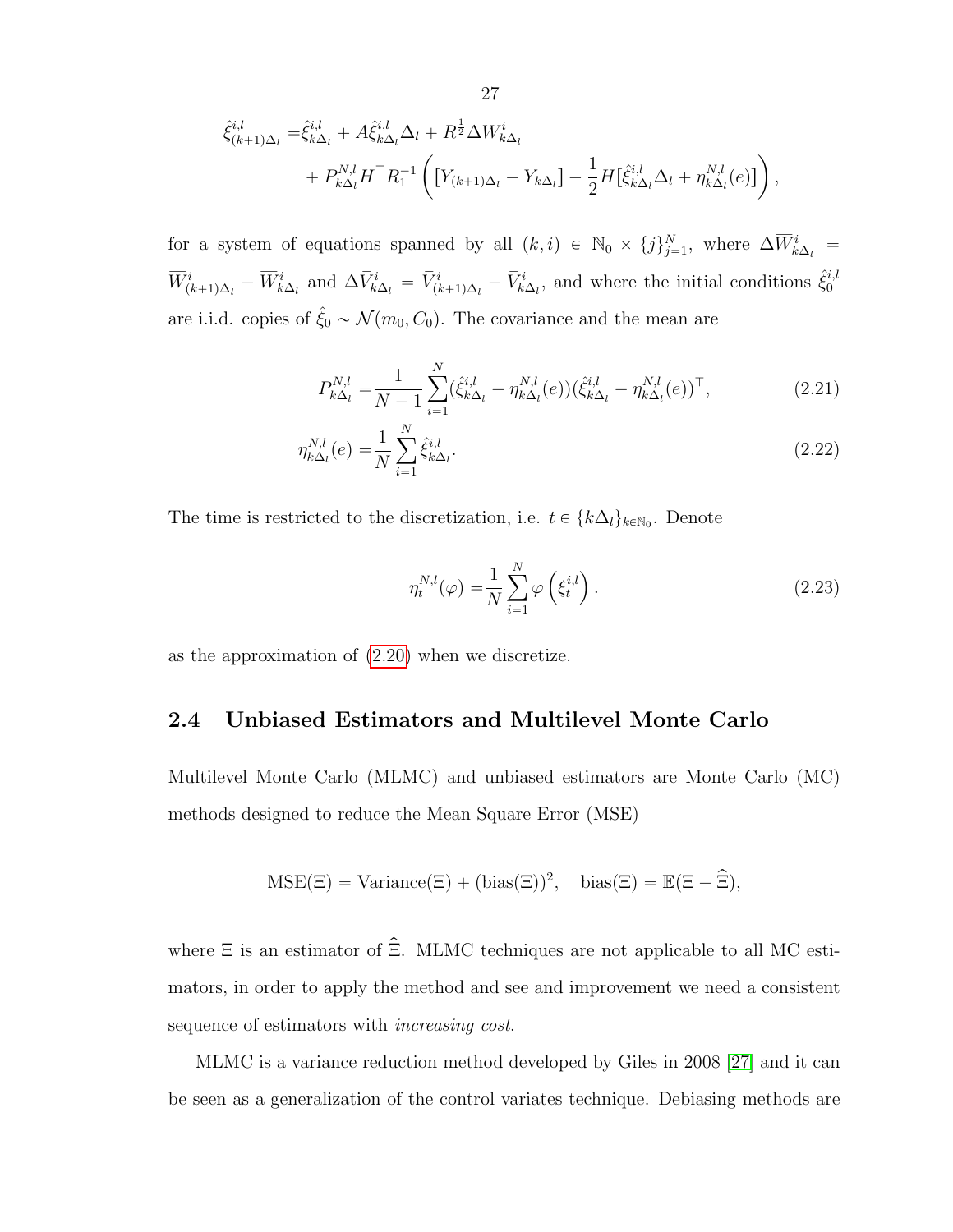techniques initially developed by Rhee and Glynn in 2012 [\[26\]](#page-56-2). Debiasing methods produce unbiased estimator and that seek to improve the error-to-cost rate. In the following we present a common structure that is used in both unbiased estimators and MLMC.

Let  $\eta$  be a probability measure on the space  $(\Omega, \mathcal{F})$  and for a  $\eta$ -integrable function  $\varphi : \Omega \to \mathbb{R}$  and assume that we have a sequence of increasing in cost measures parametrized by the *level* l,  $\{\eta^l\}_{l=0}^{\infty}$ , defined on  $(\Omega, \mathcal{F})$ , and such that  $\lim_{l\to\infty} \mathbb{E}_{\eta^l}(\varphi)$  =  $\lim_{l\to\infty} \eta^l(\varphi) = \eta(\varphi)$ . Where the target value is  $\eta(\varphi)$ .

Assume that we have access to a mean square integrable sequence of estimators  $\{\bar{\eta}^l(\varphi)\}_{l\in\mathbb{N}_0}$ , and that with it we can approximate the estimator  $\bar{\eta}(\varphi)$ , such that  $\mathbb{E}(\bar{\eta}(\varphi)) = \eta(\varphi)$ . An example of these kind of estimator can be constructed with the Euler-Maruyama discretization of an SDE, let say X from eq.  $(2.2)$ , where in this case  $\bar{\eta}^l(\varphi)$  can be the evaluation of  $\varphi$  at the discretized version of X of level l.

The mean of the estimators is such that  $\mathbb{E}(\bar{\eta}^l(\varphi)) = \eta^l(\varphi)$ . Its mean square relation with the limiting estimator is  $\lim_{l\to\infty} \mathbb{E}[(\bar{\eta}^l(\varphi)-\bar{\eta}(\varphi))^2]=0$ . Then we can construct a sequence  $\{\Xi_l\}_{l \in \mathbb{N}_0}$  such that  $\mathbb{E}(\Xi_l) = \eta^l(\varphi) - \eta^{l-1}(\varphi)$  for  $l \in \mathbb{Z}^+$ , and  $\mathbb{E}(\Xi_0) = \eta^0(\varphi)$ , therefore having the telescoping property, i.e.

<span id="page-27-1"></span>
$$
\mathbb{E}\left(\sum_{l=0}^{L}\Xi_{l}\right)=\sum_{l=0}^{L}\mathbb{E}(\Xi_{l})=\sum_{l=0}^{L}\left(\eta^{l}(\varphi)-\eta^{l-1}(\varphi)\right)=\eta^{L}(\varphi), \qquad (2.24)
$$

where we denote  $\eta_{-1}(\varphi) = 0$ . As metioned before, this structure can be used in different ways to either construct MLMC estimators or different types of unbiased estimators.

## <span id="page-27-0"></span>2.4.1 Unbiased estimators

Unbiased estimators [\[26\]](#page-56-2) or debiasing techniques are schemes that use the multilevel strategy along with an additional randomization to produce unbiased estimators. This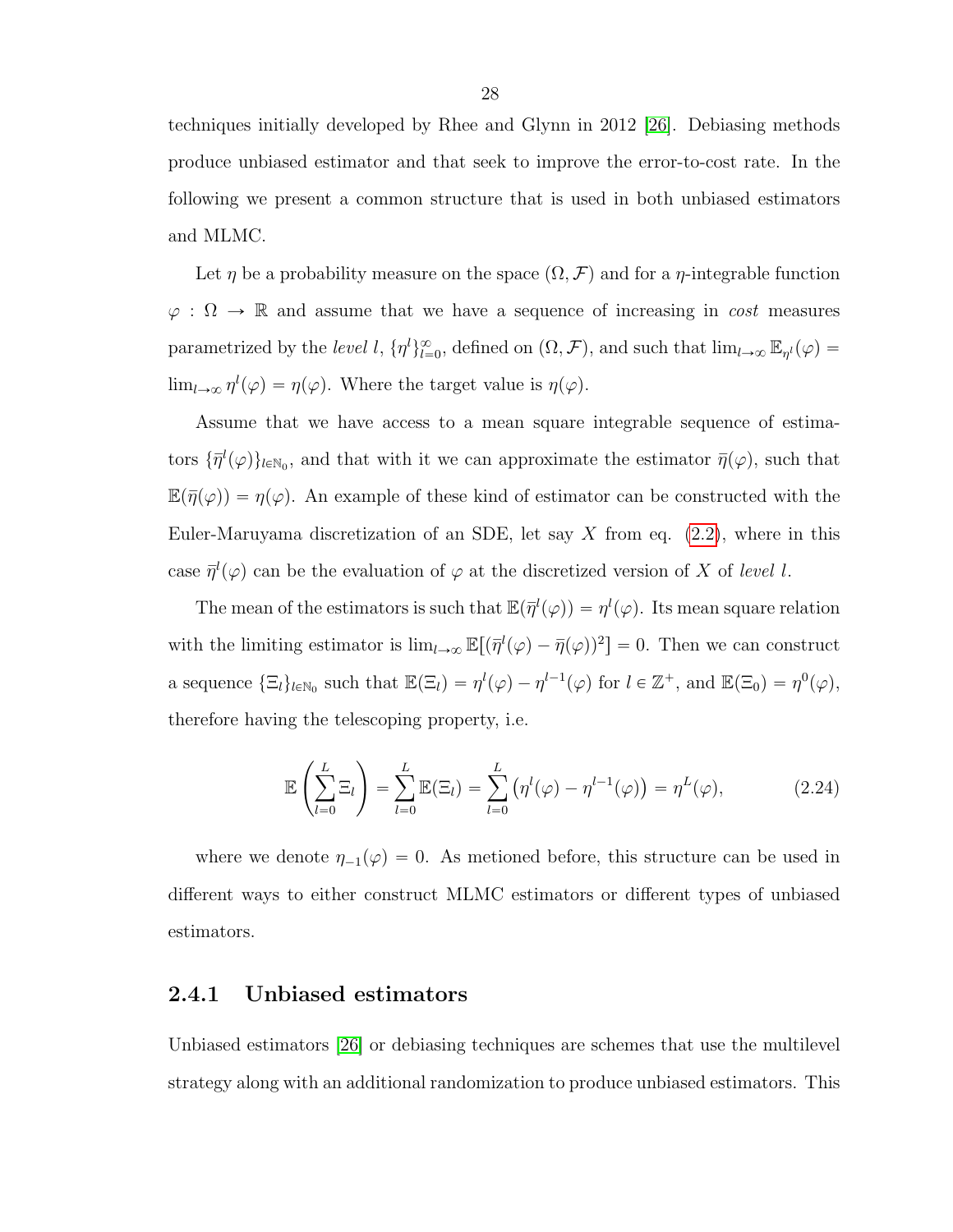technique is appealing given how easy is parallelizable. In this section, we will review some of the most popular unbiased estimators: the *single term* and the *coupled sum* estimators.

Let the measure of  $\Xi_l$  be denoted as  $[\eta^l - \eta^{l-1}]$  for  $l \in \mathbb{Z}^+$ . The main idea behind debiasing techniques is to use a suitable p.m.f.  $\mathbb{P}_L : \mathbb{N}_0 \to \mathbb{R}^+$  to generate random samples of  $L \sim \mathbb{P}_L$ , and subsequently generate samples from  $\Xi_L$ . The randomness of the level L allows the MC computation of quantities proportional to  $[\eta^l - \eta^{l-1}](\varphi)$  for  $l \in \mathbb{Z}^+$  and  $\eta^0(\varphi)$ , in the mean sense. Therefore allowing the use of the telescoping property of [\(2.24\)](#page-27-1) that makes the estimator unbiased.

It is noted that choice of the p.m.f.  $\mathbb{P}_L$  is of utmost importance and can influence variance and its relation with the cost.

### Single term estimators

The single term estimator is defined as

$$
\widehat{\eta(\varphi)_S} = \frac{\Xi_L}{\mathbb{P}_L},
$$

where  $\mathbb{P}_L(l) > 0$  for  $l \in \mathbb{N}_0$ , and  $L \sim \mathbb{P}_L$ . Its mean can be easily computed and it is

$$
\mathbb{E}(\widehat{\eta(\varphi)}s) = \mathbb{E}(\frac{\Xi_L}{P_L}),
$$
  
\n
$$
= \sum_{l \in \mathbb{N}_0} \mathbb{P}_L(l) \mathbb{E}[\frac{\Xi_l}{\mathbb{P}_L(l)}],
$$
  
\n
$$
= \sum_{l \in \mathbb{N}_0} \mathbb{E}[\Xi_l],
$$
  
\n
$$
= \eta^0(\varphi) + \sum_{l \in \mathbb{N}} [\eta^l - \eta^{l-1}] (\varphi),
$$
  
\n
$$
= \lim_{l \to \infty} \eta^l(\varphi),
$$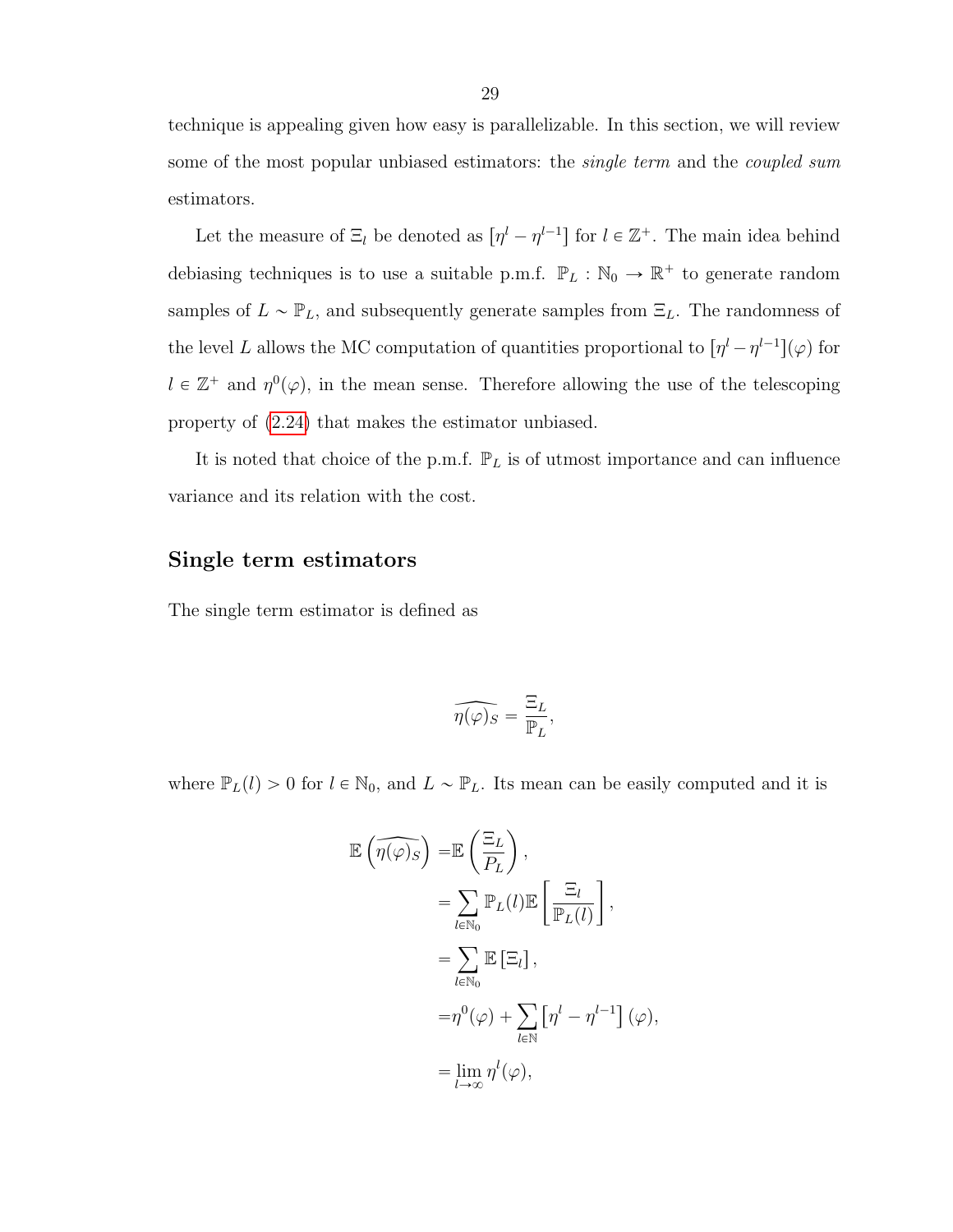Since the mean of the estimator is finite, we can compute just the second moment to obtain the variance

$$
\mathbb{E}\left[\widehat{\eta(\varphi)_S}^2\right] = \sum_{l \in \mathbb{N}_0} \mathbb{P}_L(l) \mathbb{E}\left[\frac{\Xi_l^2}{\mathbb{P}_L(l)^2}\right],
$$
  
= 
$$
\sum_{l \in \mathbb{N}_0} \frac{\mathbb{E}\left[\Xi_l^2\right]}{P_L(l)},
$$

where the measure  ${\cal P}_L$  has to be chosen so the second moment is finite.

With finite variance, an MC-like estimator can be defined as

<span id="page-29-0"></span>
$$
\widehat{\eta(\varphi)}_{S_M} = \frac{1}{M} \sum_{i=1}^M \widehat{\eta(\varphi)}_S^{(i)} = \frac{1}{M} \sum_{i=1}^M \frac{\Xi_{L^{(i)}}}{\mathbb{P}_{L^{(i)}}},\tag{2.25}
$$

where  $L^{(i)} \sim \mathbb{P}_L$  are M i.i.d. distributed, and  $\Xi_{L^{(i)}}$  and  $\Xi_{L^{(j)}}$  are independent for  $j \neq i$ .

The Monte Carlo canonical rate refers to the relation between the computational cost and the MSE for unbiased estimators with finite cost and variance, this relation is Cost  $=$   $\frac{1}{\text{MSE}} = \frac{1}{\text{Var}}$ . The number of samples M of the unbiased estimator [\(2.25\)](#page-29-0) allow us to control the variance as in the usual MC, i.e. the variance is inversely proportional to the number of samples M. We remark that this does not mean that we obtain the canonical rate since the expected cost of the estimator might be infinite.

## Coupled sum estimator

The couple sum estimator is defined as

$$
\widehat{\eta(\varphi)_C} = \sum_{l=0}^L \frac{\Xi_l}{\overline{\mathbb{P}}_L(l)},
$$

 $=\eta(\varphi).$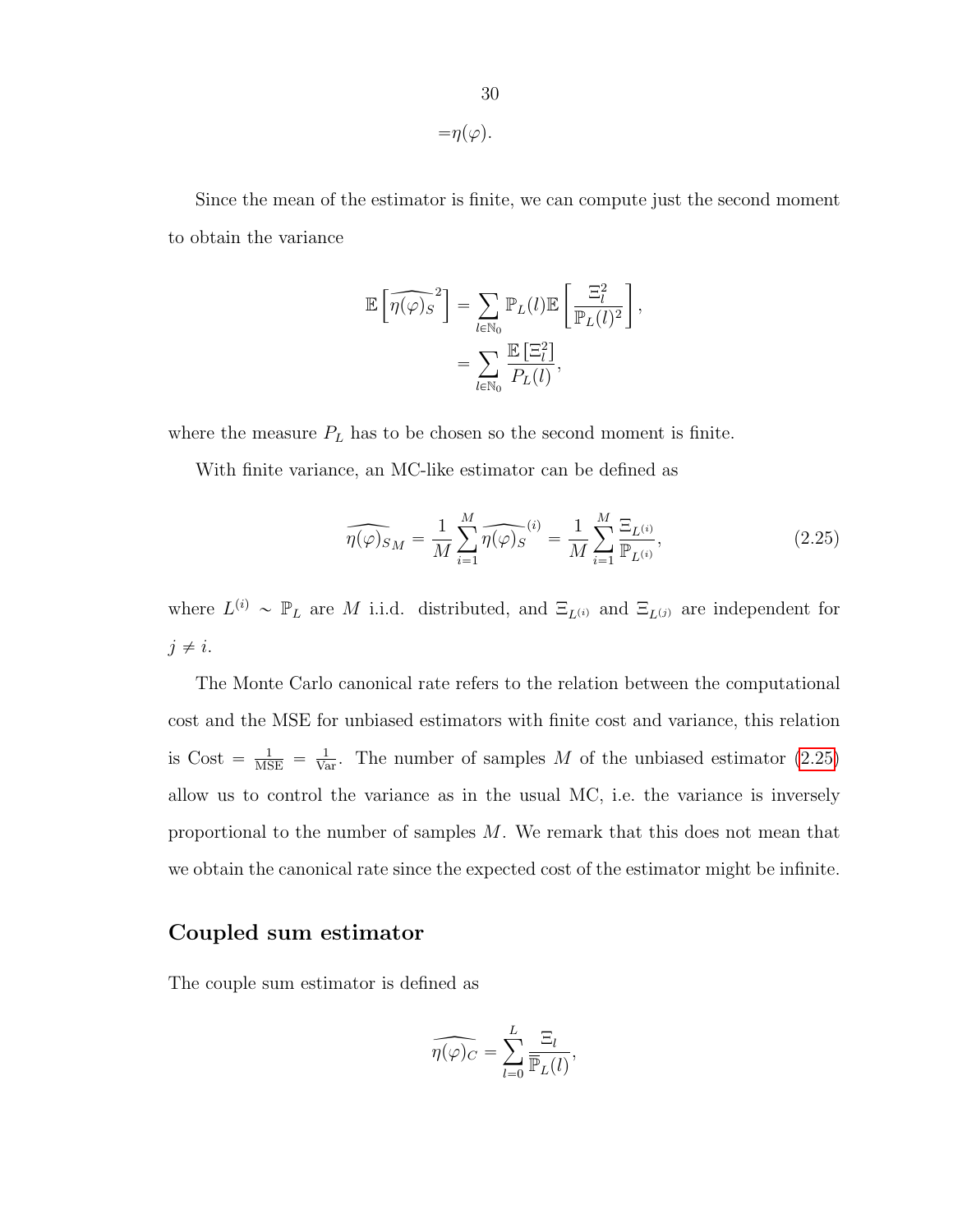where  $\overline{\mathbb{P}}_L(k) = \sum_{l=k}^{\infty} \mathbb{P}_L(l) > 0$  for each  $k \in \mathbb{N}_0$  and  $L \sim \mathbb{P}_L$ . Notice that we must not only compute  $\Xi_L$  but also for  $\Xi_l$  in  $0 \leq l \leq L$ . The sampling of the estimators  $\{\Xi_L, \Xi_{L-1}, \ldots, \Xi_0\}$  is allowed to be coupled, thus the name of the estimator (there is another version of this estimator in which the samples are independent, this estimator is called the Independent sum estimator). We give a sketch of the proof of the mean of the estimator:

$$
\mathbb{E}\left[\widehat{\eta(\varphi)_C}\right] = \sum_{l \in \mathbb{N}_0} \mathbb{P}_L(l) \sum_{k=0}^l \frac{\mathbb{E}\left[\Xi_l\right]}{\overline{\mathbb{P}}_L(k)},
$$
  
\n
$$
= \sum_{l \in \mathbb{N}_0} \mathbb{P}_L(l) \sum_{k=0}^l \frac{\left[\eta^k - \eta^{k-1}\right](\varphi)}{\overline{\mathbb{P}}_L(k)},
$$
  
\n
$$
= \sum_{k \in \mathbb{N}_0} \frac{\left[\eta^k - \eta^{k-1}\right](\varphi)}{\overline{\mathbb{P}}_L(k)} \sum_{l=k}^{\infty} \mathbb{P}_L(k),
$$
  
\n
$$
= \sum_{k \in \mathbb{N}_0} \left[\eta^k - \eta^{k-1}\right](\varphi),
$$
  
\n
$$
= \lim_{l \to \infty} \eta^l(\varphi),
$$
  
\n
$$
= \eta(\varphi).
$$

From Theorem 1 in [\[26\]](#page-56-2) the second moment of the coupled estimator is

$$
\mathbb{E}\left(\widehat{\eta(\varphi)_C}^2\right) = \sum_{l=0}^{\infty} \frac{\nu_l}{\overline{\mathbb{P}}_L(l)},\tag{2.26}
$$

where  $\nu_l = \mathbb{E}[(\bar{\eta}^{l-1} - \bar{\eta})^2] - \mathbb{E}[(\bar{\eta}^{l} - \bar{\eta})^2]$ . The second moment converges if

$$
\sum_{l=0}^{\infty} \frac{\mathbb{E}[(\overline{\eta}^{l-1})]}{\overline{\mathbb{P}}_L(l)} < \infty. \tag{2.27}
$$

We remark that in practice, the coupled sum estimator has a smaller variance than the single-term estimator. This difference in the variances has a counterpart in the complexity of the algorithm, given that the realizations of correlated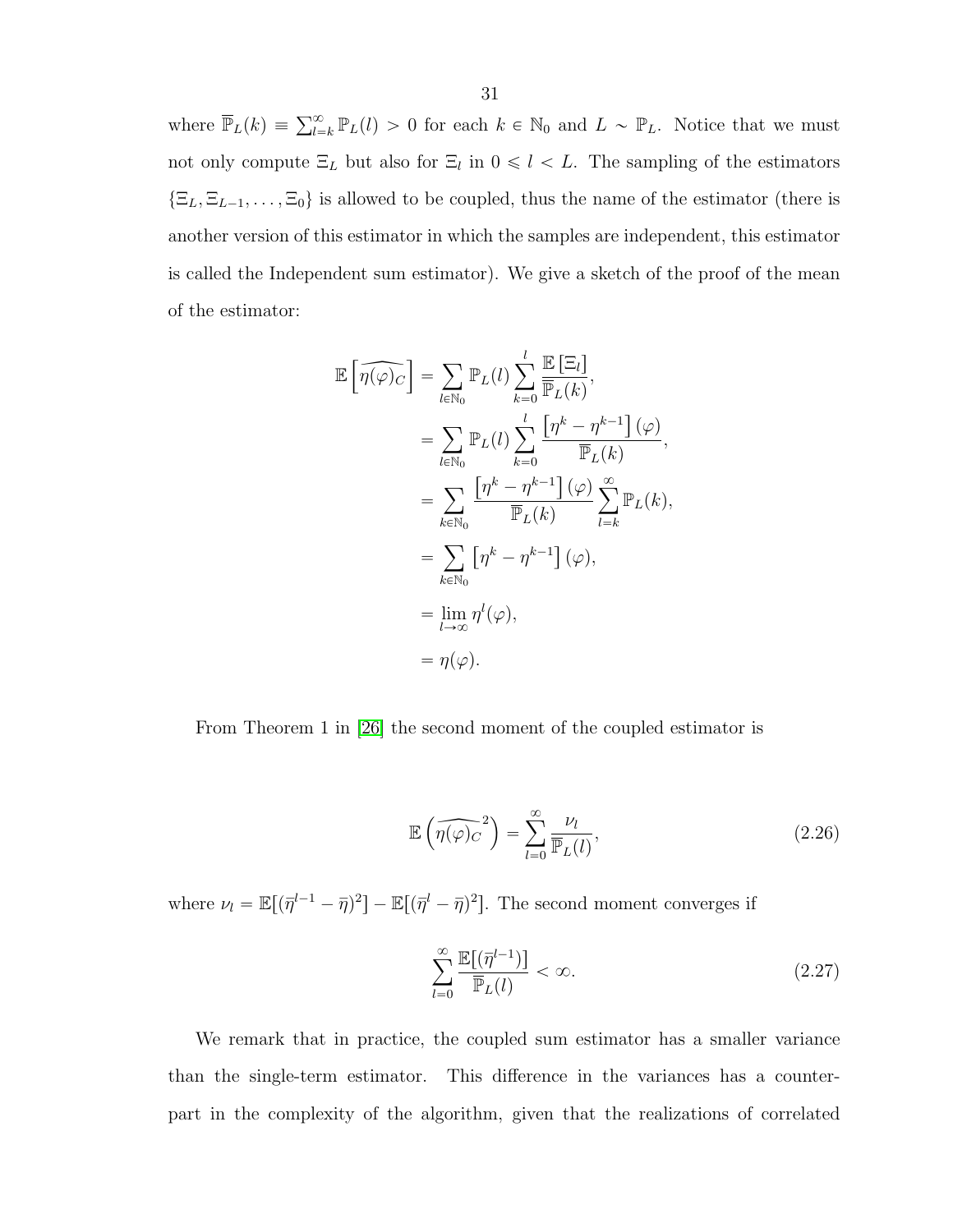$\{\Xi_L, \Xi_{L-1}, \ldots, \Xi_0\}$  are harder to compute and store numerically.

One might think that the unbiased property of the estimators makes it better compared to other methods such as the MLMC, in general, this is not the case if we use the MSE as a criterion, given that the variance plays an important role and it is typically more significant for the unbiased estimators. Nonetheless, unbiased estimators are easily parallelizable, we can see some examples in [\[44,](#page-57-5) [45,](#page-57-6) [32\]](#page-56-8). The parallelization property is useful when we have multiple computer processors available, this allows to reduce the net computing time of the algorithm for a given variance.

## <span id="page-31-0"></span>2.4.2 Multilevel Monte Carlo

Given that we have access to i.i.d. samples from the random variables  $\Xi_l$ ,  $l \in \mathbb{N}_0$ , it is possible to construct

$$
\eta^L_{ML} = \sum_{l=0}^L \sum_{i=0}^{N_l} \frac{\Xi_l^{(i)}}{N_l},
$$

which has mean  $\mathbb{E}(\eta_{ML}^L) = \eta^L(\varphi)$ , and where  $\Xi_l^{(i)} \sim [\eta^l - \eta^{l-1}]$  and  $\Xi_0^{(i)} \sim \eta^0$  are mutually independent for  $(i, l) \in \mathbb{Z}^+ \times \mathbb{N}_0$ . We also have that  $\{N_l\}_{l=0}^L$ ,  $N_l \in \mathbb{Z}^+$  is a sequence that represent the number of samples at each level. Under some regularity conditions on the variance of each estimator  $\Xi_l$ , the variance of the ML estimator is finite for all  $L$ .

The main goal of the MLMC is to reduce the cost of computing the estimation for a given MSE. To this end, an equilibrium has to be achieved between the bias and the variance of the estimator; the bias and the variance can be controlled by the level L and the sequence of samples  $\{N_0, N_1, \ldots, N_L\}$ , respectively. We are interested in the relation of the MSE with the computational cost of the estimator. In the context of this thesis, we are interested in the MLMC applied to SDEs; the following theorem (based on Theorem 3.1 in [\[27\]](#page-56-3)) summarizes the pertinent error-to-cost rates.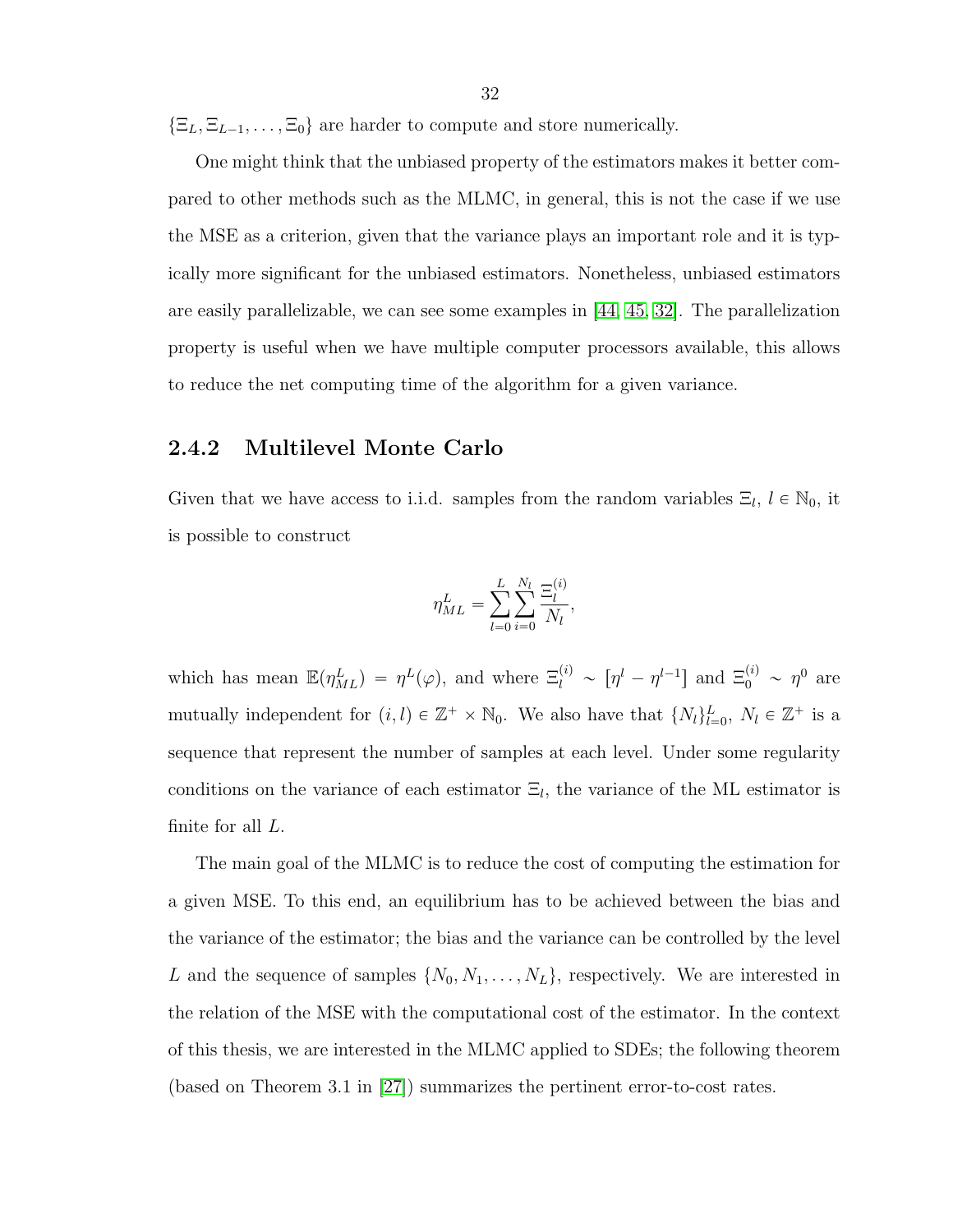Theorem 1. Let  $\eta \in (\Omega, \mathcal{F})$  be the measure of the solution of an SDE at time t. Let  $\{\eta^l\}_{l=0}^{\infty}$  for  $\eta^l \in (\Omega, \mathcal{F})$  be the correspondent approximations of the measure with a numerical discretization with time step  $\Delta_l = 2^{-l}$  and let  $\varphi : \Omega \to \mathbb{R}$  be a  $\eta$ -integrable function.

If there exists independent estimators  $\Xi_l$  and positive constants  $\alpha \geqslant \frac{1}{2}$  $\frac{1}{2}$ ,  $\beta$ ,  $c_1$ ,  $c_2$ ,  $c_3$  such that

• 
$$
|\eta^{l}(\varphi) - \eta(\varphi)| \leq c_1 \Delta_l^{\alpha},
$$
  
\n•  $\mathbb{E}(\Xi_l) = \begin{cases} \eta^{0}(\varphi) & \text{if } l = 0, \\ \eta^{l}(\varphi) - \eta^{l-1}(\varphi) & \text{if } l = 0. \end{cases}$ 

• 
$$
Var(\Xi_l) \leq c_2 \Delta_l^{\beta}
$$
,

•  $K_l$ , the computational cost of  $\Xi_l$  is bounded by  $K_l \leq c_3 \Delta_l^{-1}$ .

then there exists a positive constant  $c_4$  such that for any  $\epsilon < e^{-1}$  (where e is the Euler constant) there are values L and  $\{N_l\}_{l=0}^L$  for which the multilevel estimator  $\eta_{ML}^L$ has a MSE bound

$$
MSE \leqslant \epsilon^2
$$

with a computational complexity  $C$  bounded by

$$
K \leqslant \begin{cases} c_4 \epsilon^{-2}, & \beta > 1, \\ c_4 \epsilon^{-2} (\log \epsilon)^2, & \beta = 1, \\ c_4 \epsilon^{-2 - (1 - \beta)/\alpha}, & 0 < \beta < 1. \end{cases}
$$

In the SDE context, the most common way to construct ML estimators is to discretize the differential equation with time steps  $\Delta_l = 2^{-l}$  and to use subsequent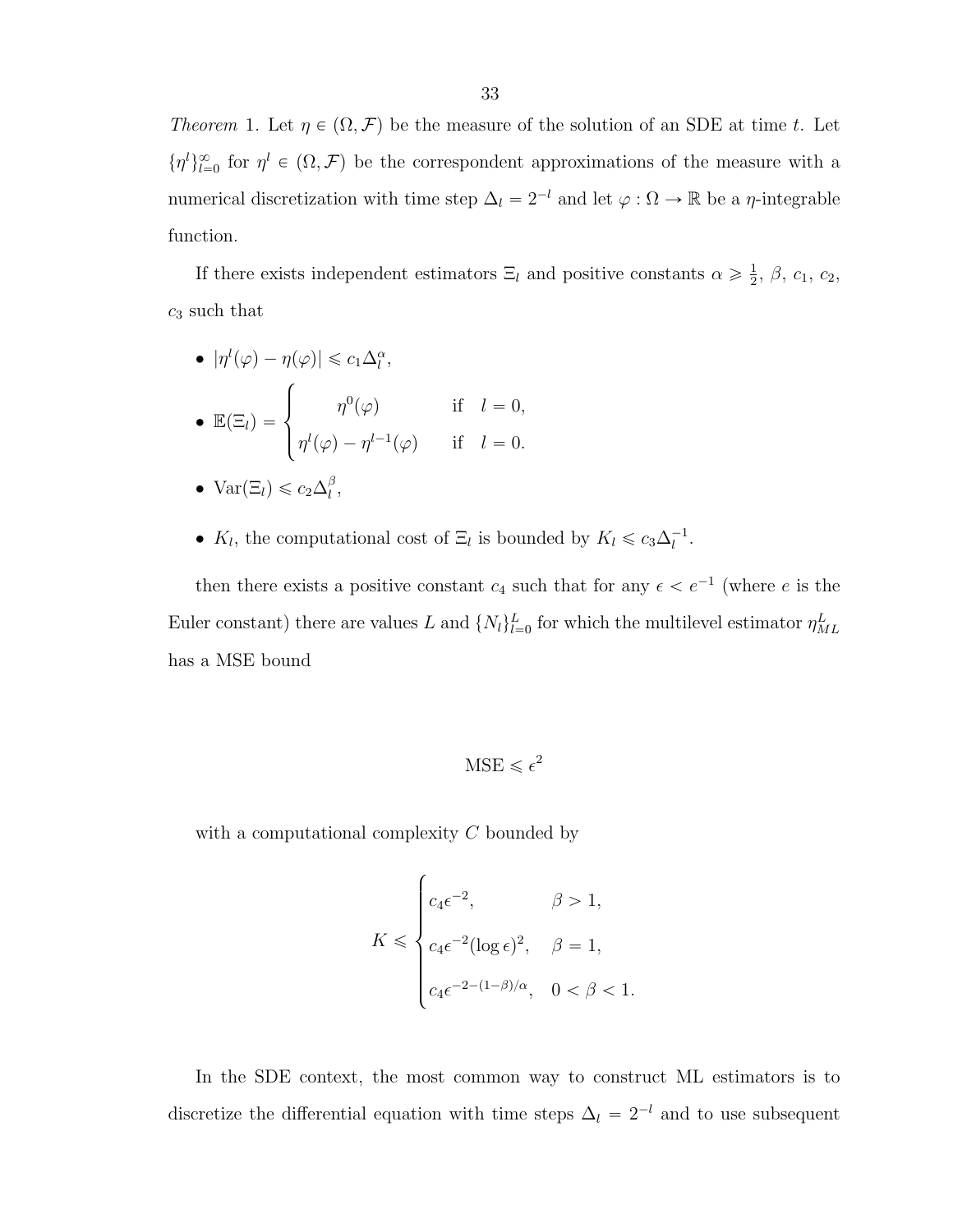34

also be used to construct unbiased estimators.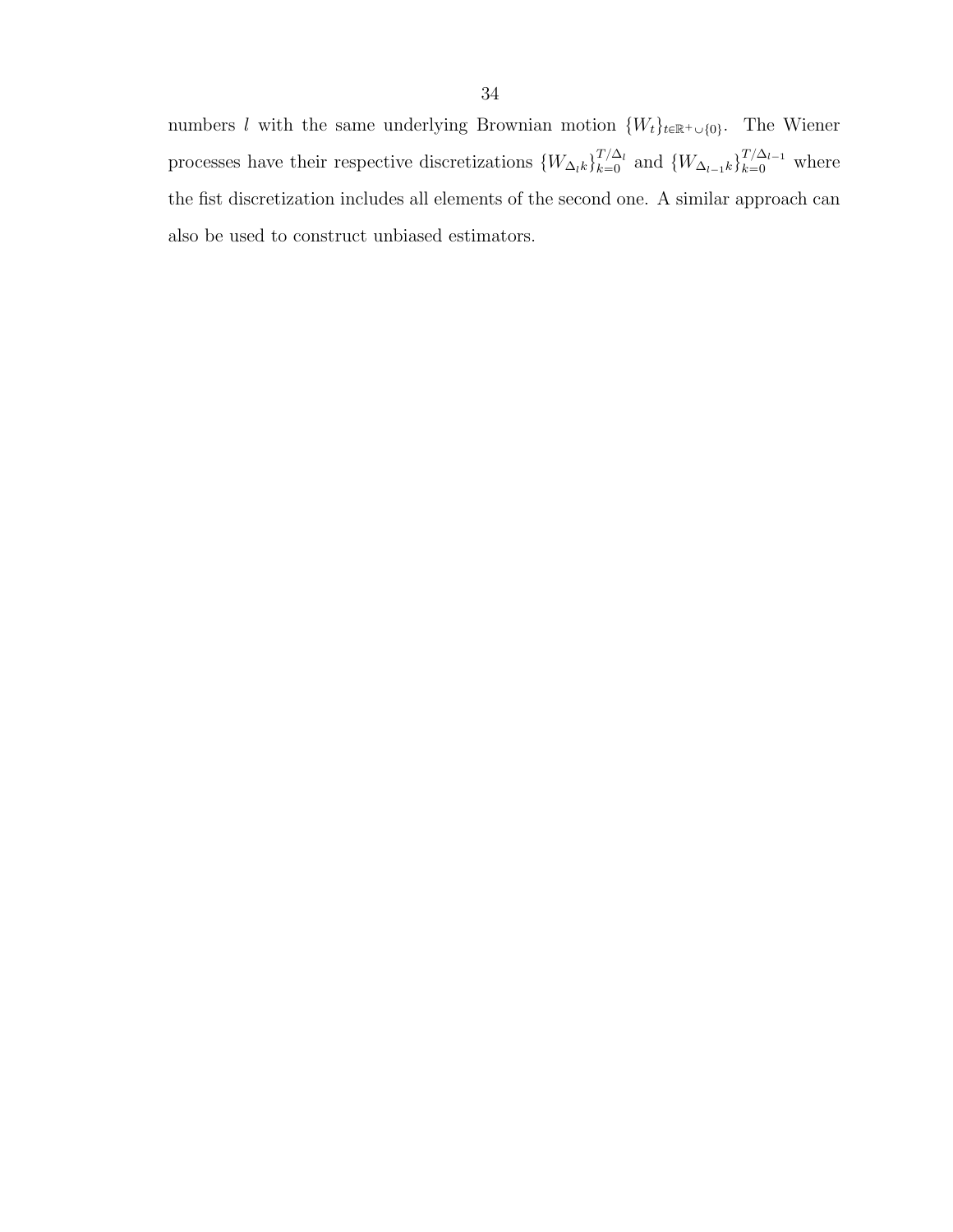## <span id="page-34-0"></span>Chapter 3

## Multilevel techniques applied to the EnKBF

In this chapter we discuss two numerical methods for the EnKBF, which are the Multilevel Ensemble Kalman-Bucy Filter (MLEnKBF) and the unbiased EnKBF. Additionally, tests and comparison of the methods are made, with more focus on the unbiased EnKBF, which is the main contribution of the thesis. In section [3.1](#page-34-1) we present the MLEnKBF, its theoretical results, and the practical correspondent implementation. In sections [3.2](#page-39-0) the unbiased estimators are presented along with its algorithmic representation. In section [3.3](#page-43-0) we implement and compare the unbiased estimators and the MLEnKBF numerically.

## <span id="page-34-1"></span>3.1 Multilevel Ensemble Kalman-Bucy Filter

Using the main ideas of the MLMC and the EnKBF estimator presented in the past chapter (section [2.4.2](#page-31-0) and [2.4.1](#page-27-0) respectively), we have the necessary background material to introduce the MLEnKBF, which is postulated in [\[34\]](#page-56-10). The goal of the MLEnKBF is to approximate the KBF using the discretized EnKBF [\(2.23\)](#page-26-1), where the levels in the MLMC scheme are identified with the discretization levels of the EnKBF. The number of samples per level is taken to be the size of the ensemble, N. Monte Carlo methods are used in order to approximate estimators up to a desired error. Specifically, for  $MSE = \mathcal{O}(\epsilon^2)$  the Monte Carlo application of the EnKBF needs a computational cost of  $\mathcal{O}(\epsilon^{-3})$ . MLEnKBF is a MLMC methodology designed to improve this rates.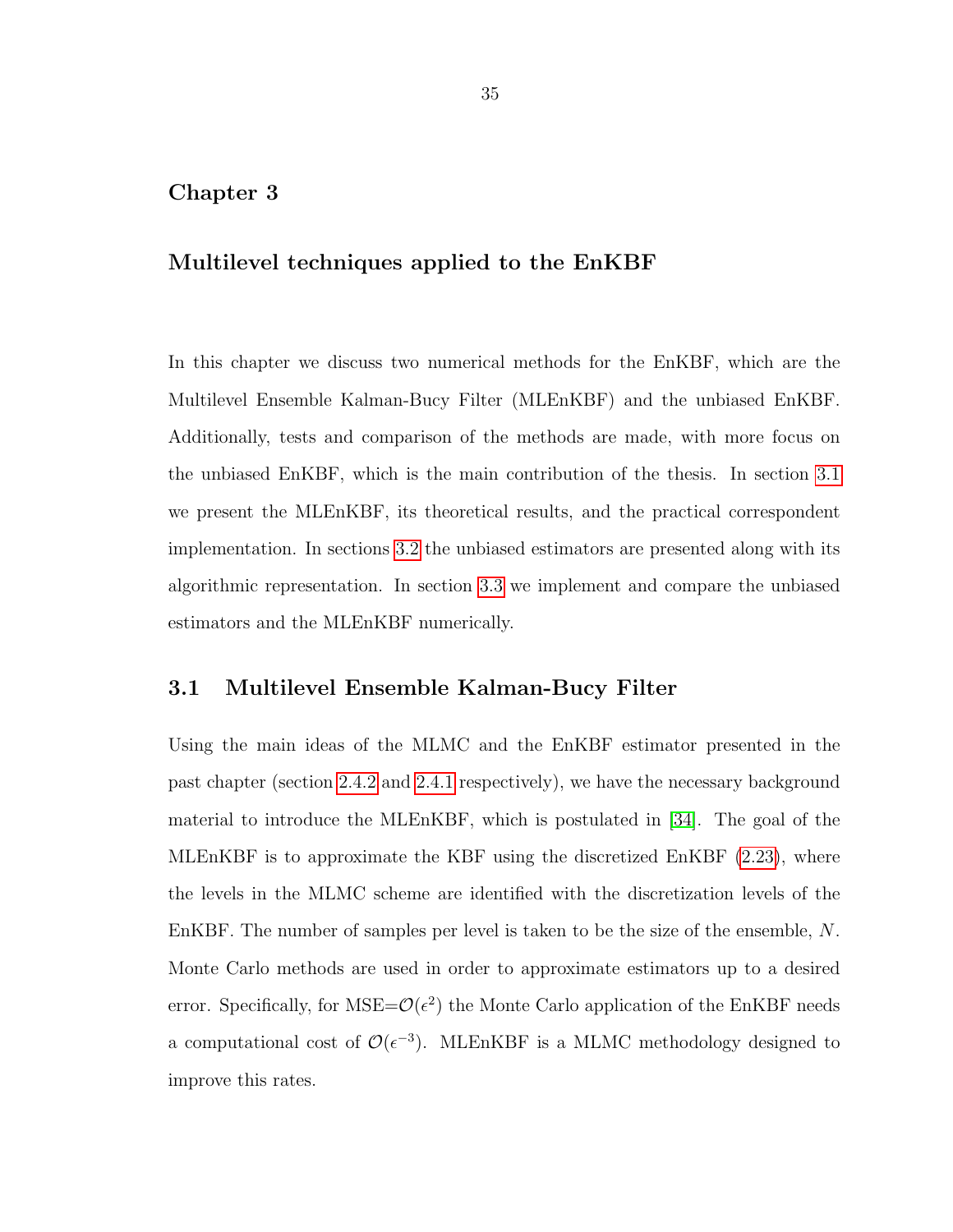Let the discretized EnKBF equations at levels  $l$  and  $l - 1,$   $l \in \mathbb{Z}_{+}$  for the Vanilla EnKBF (VEnKBF) be

$$
\begin{split}\n\mathbf{(F1)} \begin{cases}\n\xi_{(k+1)\Delta_{l}}^{i,l} &= \xi_{k\Delta_{l}}^{i,l} + A\xi_{k\Delta_{l}}^{i,l}\Delta_{l} + R^{\frac{1}{2}}\Delta \overline{W}_{k\Delta_{l}}^{i} \\
&+ P_{k\Delta_{l}}^{N,l}H^{\top}R_{1}^{-1}\left( \left[ Y_{(k+1)\Delta_{l}} - Y_{k\Delta_{l}} \right] - \left[ H\xi_{k\Delta_{l}}^{i,l}\Delta_{l} + R_{1}^{\frac{1}{2}}\Delta \overline{V}_{k\Delta_{l}}^{i} \right] \right), \\
\xi_{(k+1)\Delta_{l-1}}^{i,l-1} &= \xi_{k\Delta_{l-1}}^{i,l-1} + A\xi_{k\Delta_{l-1}}^{i,l-1}\Delta_{l-1} + R^{\frac{1}{2}}\Delta \overline{W}_{k\Delta_{l-1}}^{i} \\
&+ P_{k\Delta_{l-1}}^{N,l-1}H^{\top}R_{1}^{-1}\left( \left[ Y_{(k+1)\Delta_{l-1}} - Y_{k\Delta_{l-1}} \right] - \left[ H\xi_{k\Delta_{l-1}}^{i,l-1}\Delta_{l-1} + R_{1}^{\frac{1}{2}}\Delta \overline{V}_{k\Delta_{l-1}}^{i} \right] \right),\n\end{cases} \tag{3.1}\n\end{split}
$$

for all  $(k, i) \in \mathbb{N}_0 \times \{i\}_{i=1}^N$ , where the discretization length is  $\Delta_l = 2^{-l}$ , and the initial conditions  $\xi_0^{i,l}$  $\int_0^{i,l} \stackrel{\text{i.i.d.}}{\sim} \mathcal{N}(m_0, C_0), \; \xi_0^{i,l-1} = \xi_0^{i,l}$  $_{0}^{i,l}$ . The approximations of the mean and covariance are

<span id="page-35-0"></span>
$$
P_{k\Delta_{l}}^{N,l} = \frac{1}{N-1} \sum_{i=1}^{N} \left( \xi_{k\Delta_{l}}^{i,l} - \eta_{k\Delta_{l}}^{N,l}(e) \right) \left( \xi_{k\Delta_{l}}^{i,l} - \eta_{k\Delta_{l}}^{N,l}(e) \right)^{\top},
$$
  
\n
$$
\eta_{k\Delta_{l}}^{N,l}(e) = \frac{1}{N} \sum_{i=1}^{N} \xi_{k\Delta_{l}}^{i,l},
$$
  
\n
$$
P_{k\Delta_{l-1}}^{N,l-1} = \frac{1}{N-1} \sum_{i=1}^{N} \left( \xi_{k\Delta_{l-1}}^{i,l-1} - \eta_{k\Delta_{l-1}}^{N,l-1}(e) \right) \left( \xi_{k\Delta_{l-1}}^{i,l-1} - \eta_{k\Delta_{l-1}}^{N,l-1}(e) \right)^{\top},
$$
  
\n
$$
\eta_{k\Delta_{l-1}}^{N,l-1}(e) = \frac{1}{N} \sum_{i=1}^{N} \xi_{k\Delta_{l-1}}^{i,l-1},
$$

and for the Deterministic EnKBF (DEnKBF)

<span id="page-35-1"></span>
$$
\begin{pmatrix}\n\xi_{(k+1)\Delta_{l}}^{i,l} = \xi_{k\Delta_{l}}^{i,l} + A\xi_{k\Delta_{l}}^{i,l}\Delta_{l} + R^{\frac{1}{2}}\Delta \overline{W}_{k\Delta_{l}}^{i} \\
+ P_{k\Delta_{l}}^{N,l}H^{\top}R_{1}^{-1} \left( \left[ Y_{(k+1)\Delta_{l}} - Y_{k\Delta_{l}} \right] - \frac{1}{2} H \left[ \xi_{k\Delta_{l}}^{i,l}\Delta_{l} + \eta_{k\Delta_{l}}^{N,l}(e) \right] \right), \\
\xi_{(k+1)\Delta_{l-1}}^{i,l-1} = \xi_{k\Delta_{l-1}}^{i,l-1} + A\xi_{k\Delta_{l-1}}^{i,l-1}\Delta_{l-1} + R^{\frac{1}{2}}\Delta \overline{W}_{k\Delta_{l-1}}^{i} \\
+ P_{k\Delta_{l-1}}^{N,l-1}H^{\top}R_{1}^{-1} \left( \left[ Y_{(k+1)\Delta_{l-1}} - Y_{k\Delta_{l-1}} \right] - \frac{1}{2} H \left[ \xi_{k\Delta_{l-1}}^{i,l-1}\Delta_{l-1} + \eta_{k\Delta_{l-1}}^{N,l-1}(e) \right] \right),\n\end{pmatrix} (3.2)
$$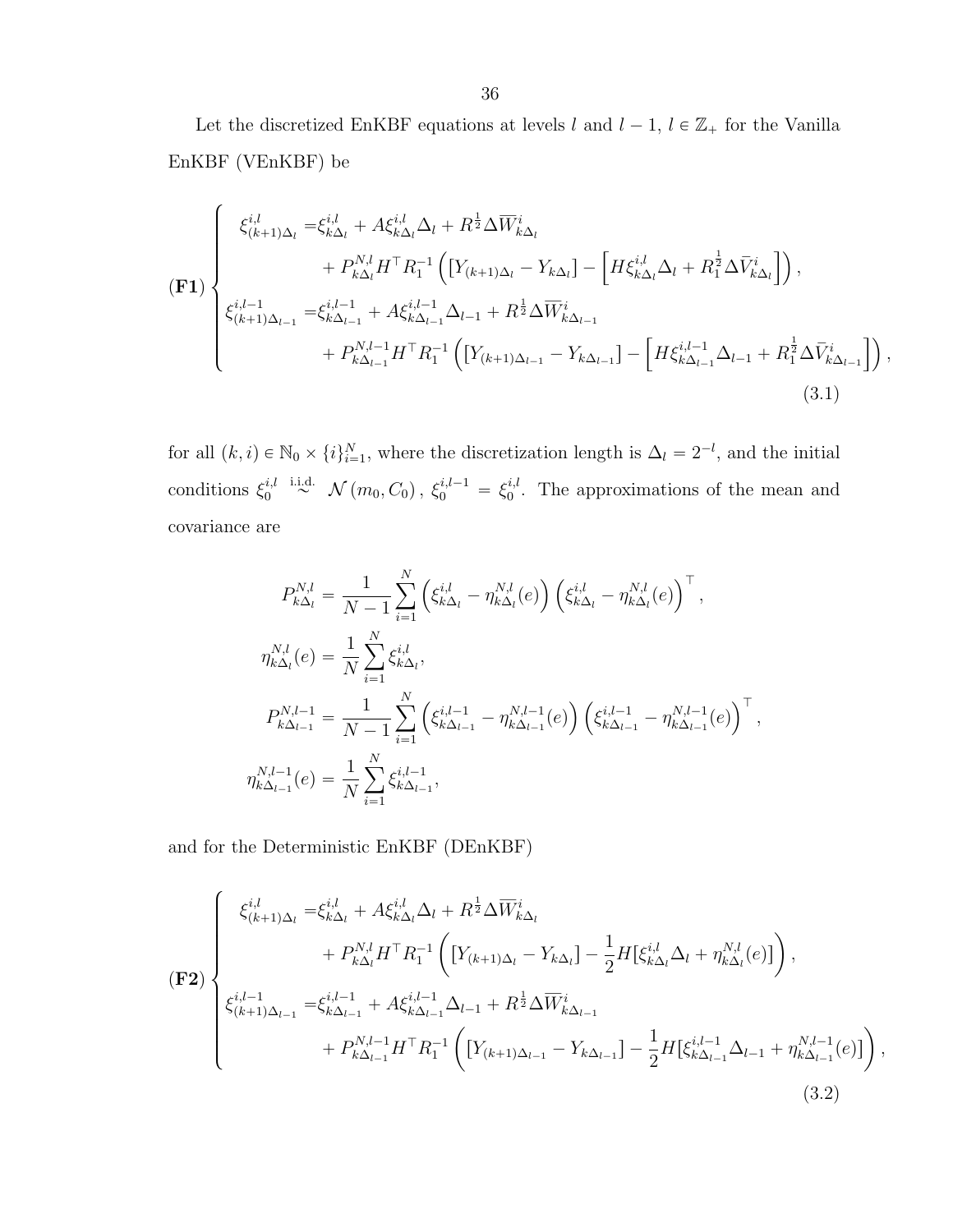for all  $(k, i) \in \mathbb{N}_0 \times \{i\}_{i=1}^N$  and the same initial conditions of the vanilla variant. For  $\varphi : \mathbb{R}^d \to \mathbb{R}^d$ , the discretized EnKBF approximation of  $\eta_t^l(\varphi) - \eta_t^{l-1}(\varphi) = [\eta_t^l - \eta_t^{l-1}](\varphi)$ is a Monte Carlo-type approximation:

$$
[\eta_t^{N,l} - \eta_t^{N,l-1}](\varphi) = \frac{1}{N} \sum_{i=0}^N [\varphi(\xi_t^{i,l}) - \varphi(\xi_t^{i,l-1})],\tag{3.3}
$$

and similarly for  $\eta_t^0(\varphi)$  we have

<span id="page-36-2"></span><span id="page-36-1"></span>
$$
\eta_t^{N,0}(\varphi) = \frac{1}{N} \sum_{i=0}^N \varphi(\xi_t^{i,0}),\tag{3.4}
$$

for a time t in the discretization  $\{k\Delta_{l-1}\}_{k=1}^N$ . The MLEnKBF estimator is defined as

$$
\eta_t^{ML}(\varphi) \equiv \eta_t^{N_0,0}(\varphi) + \sum_{l=1}^L [\eta_t^{N_l,l} - \eta_t^{N_l,l-1}](\varphi).
$$

for  $L \in \mathbb{Z}^+$  and  $N_l \in \{2, 3, \dots\}, l \in \{j\}_{j=0}^L$ , and where each term in the sum is computed independently. Note that this estimator is not an exact application of the MLMC presented in [2.4.2](#page-31-0) having a slight difference on the estimation of [\(3.3\)](#page-36-1) because the samples  $\xi^i$  are correlated as opposed to the independent samples in MLMC. The detailed application of the MLEnKBF can be found in algorithm [2.](#page-38-0)

#### <span id="page-36-0"></span>3.1.1 Error-to-cost rate of MLEnKBF

In [\[34\]](#page-56-10) we are presented with a ML analysis for the vanilla variant  $(F1)$ , with a slight modification. The theory derived is presented for a simpler ideal i.i.d. coupled particle system for  $(i, k) \in \{i\}_{i=1}^N \times \mathbb{N}_0$ :

$$
\zeta_{(k+1)\Delta_l}^{i,l} = \zeta_{k\Delta_l}^{i,l} + A \zeta_{k\Delta_l}^{i,l} \Delta_l + R^{1/2} \Delta \overline{W}_{k\Delta_l}^i + U_{k\Delta_l}^l \Big( \big[ Y_{(k+1)\Delta_l}^i - Y_{k\Delta_l}^i \big] - \Big[ H \zeta_{k\Delta_l}^{i,l} \Delta_l + R_1^{1/2} \Delta \overline{V}_{k\Delta_l}^i \Big] \Big),
$$
\n
$$
\zeta_{(k+1)\Delta_{l-1}}^{i,l-1} = \zeta_{k\Delta_{l-1}}^{i,l-1} + A \zeta_{k\Delta_{l-1}}^{i,l-1} \Delta_{l-1} + R^{1/2} \Delta \overline{W}_{k\Delta_{l-1}}^i
$$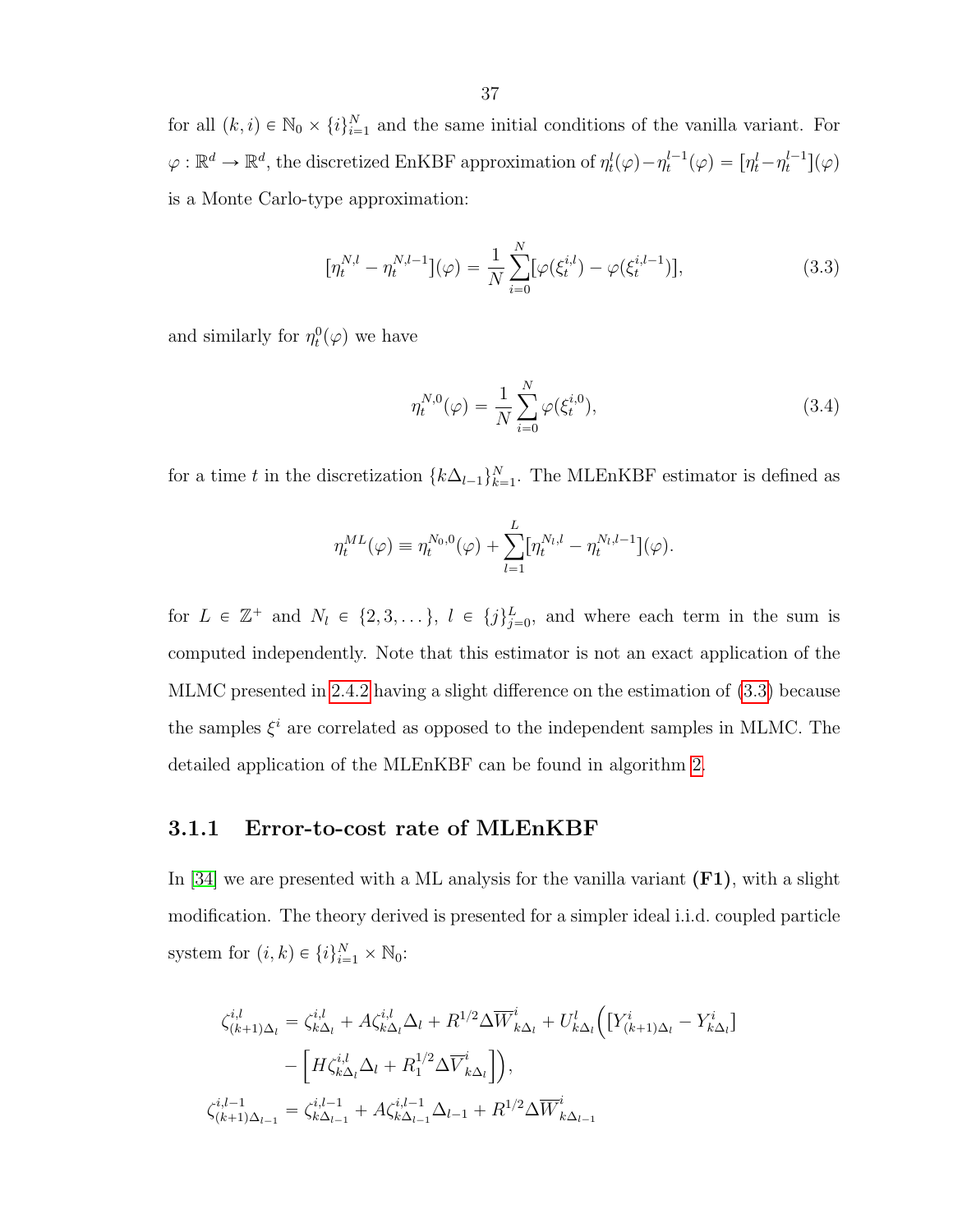+ 
$$
U_{k\Delta_{l-1}}^{l-1}
$$
  $\Big( [Y_{(k+1)\Delta_{l-1}}^i - Y_{k\Delta_{l-1}}^i] - \Big[ H \zeta_{k\Delta_{l-1}}^{i,l-1} \Delta_{l-1} + R_1^{1/2} \Delta \overline{V}_{k\Delta_{l-1}}^i \Big] \Big),$ 

where  $U_{k\Delta_s}^s = P_{k\Delta_s}^s H^\top R_1^{-1}, s \in \{l-1, l\}, \text{ and also } \xi_0^{i,l} = \xi_0^{i,l-1} = \zeta_0^{i,l} = \zeta_0^{i,l-1} \stackrel{\text{i.i.d.}}{\sim}$  $\mathcal{N}(m_0, C_0)$ , with  $\zeta_{(k)}^{i,l}$  $p_{(k+1)\Delta_l}^{i,l}|\mathcal{Y}_{(k+1)\Delta_l} \stackrel{\text{i.i.d.}}{\sim} \mathcal{N}(m_{(k+1)\Delta_l}^l, P_{(k+1)\Delta_l}^l)$ , where

$$
m_{(k+1)\Delta_l}^l = m_{k\Delta_l}^l + Am_{k\Delta_l}^l \Delta_l + U_{k\Delta_l}^l \Big( \big[ Y_{(k+1)\Delta_l} - Y_{k\Delta_l} \big] - C m_{k\Delta_l}^l \Delta_l \Big),
$$
  

$$
P_{(k+1)\Delta_l}^l = P_{k\Delta_l}^l + \text{Ricc}(P_{k\Delta_l}^l) \Delta_l + (A - P_{k\Delta_l}^l S) P_{k\Delta_l}^l (A^{\top} - S P_{k\Delta_l}^l) \Delta_l^2,
$$

and similarly for level  $l - 1$ . Where in this case the Riccati drift is defined as

$$
Ricc(Q) = AQ + QAT - QSQ + R, \text{ with } \text{ and } S \equiv HTR1-1H.
$$

Then from this i.i.d. coupled system, with a slight change of notation, we set the measure of interest as,

$$
\hat{\eta}_t^{ML}(\varphi) \equiv \hat{\eta}_t^{N_0,0}(\varphi) + \sum_{l-1}^L [\hat{\eta}_t^{N_l,l} - \hat{\eta}_t^{N_l,l-1}](\varphi),
$$

where  $\left[\hat{\eta}_t^{N_l,l} - \hat{\eta}_t^{N_l,l-1}\right](\varphi) = \frac{1}{N_l}$  $\sum_{l}$  $\sum\limits_{i=1}^{N_l} [\varphi(\zeta_t^{i,l}$  $t_i^{i,l}) - \varphi(\zeta_t^{i,l-1})].$ 

The motivation behind doing so was that the i.i.d. coupled system is simpler to work with, and through a limit analysis, one can show that the  $\hat{\eta}_t$  coincides with  $\eta_t$ as  $N \to \infty$ . In particular, it has been shown in [\[34\]](#page-56-10) that they coincide with high probability, i.e., for any  $\varepsilon > 0$  and  $q > 0$ 

$$
\mathbb{P}\left(\left|\left[\eta_t^{ML}-\hat{\eta}_t^{ML}\right](e)\right|>\varepsilon\right)\leqslant \frac{C}{\varepsilon^{2q}}\left(\sum_{l=0}^L\frac{1}{N_l^{q/2}}\right)
$$

where C is a constant that can depend on  $(q, L, t)$ , but not on  $\{N_l\}_{l=0}^L$ . Thus for a large number of particles the multilevel estimator are similar. (We leave out the rest of the technicalities for this thesis as it is not our primary goal, but refer to the reader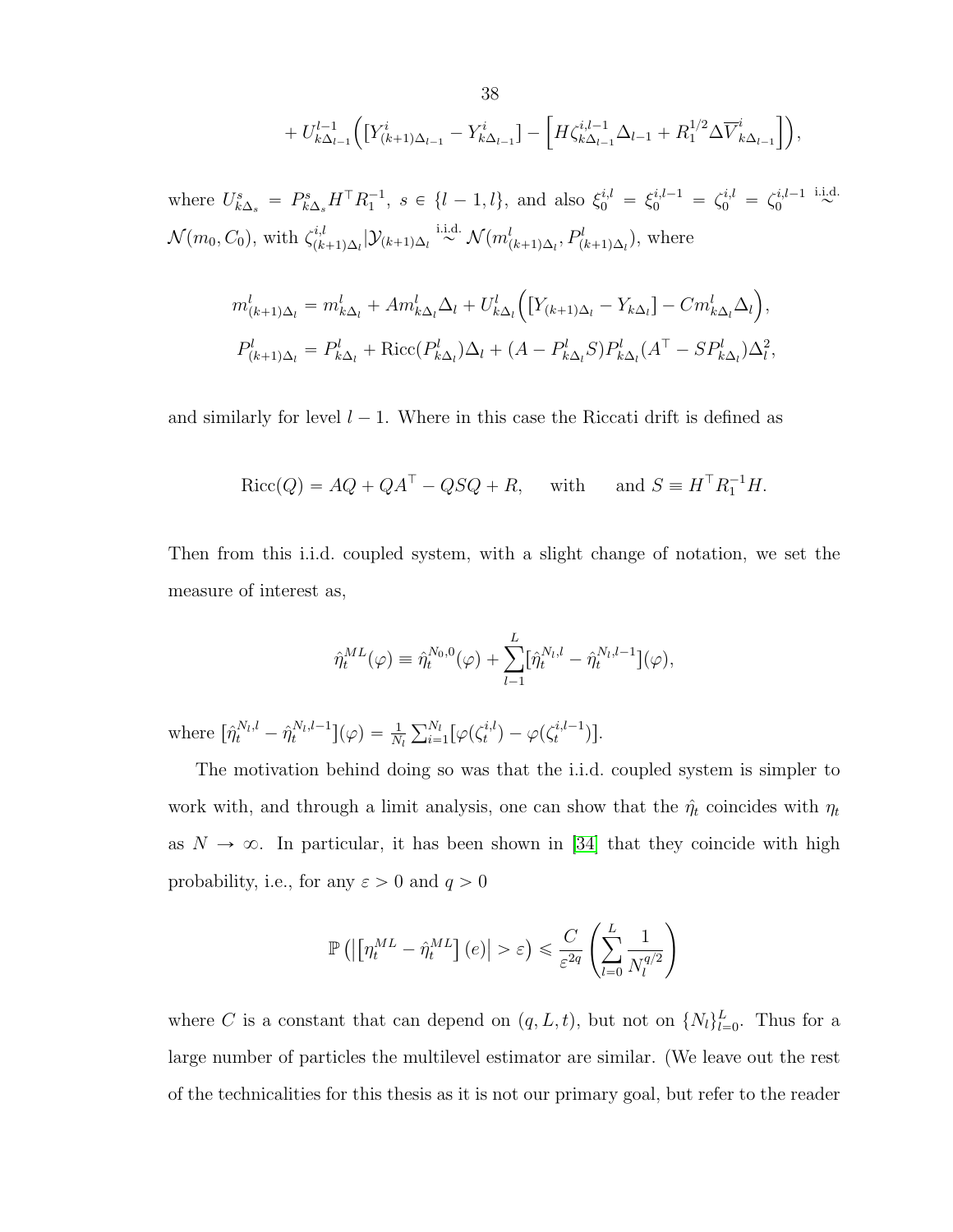to [\[34\]](#page-56-10)). Now provided this new ML estimator, we recall the main theorem from [\[34\]](#page-56-10) which is an error-to-cost rate of the MSE w.r.t. to the MLEnKBF.

<span id="page-38-1"></span>Theorem 2. For any  $T \in \mathbb{N}$  fixed and  $t \in [0, T - 1]$  there exists a  $C < +\infty$  such that for any  $(L, N0, N_1, \ldots, N_L) \in \mathbb{N} \times \{2, 3, \ldots\}^{L+1},$ 

$$
\mathbb{E}\left[\left\|\left[\hat{\eta}_{t}^{ML}-\eta_{t}\right](e)\right\|_{2}^{2}\right] \leqslant C\left(\sum_{l=0}^{L}\frac{\Delta_{l}}{N_{l}}+\sum_{l=1}^{L}\sum_{q=1,q\neq l}^{L}\frac{\Delta_{l}\Delta_{q}}{N_{l}N_{q}}+\Delta_{L}^{2}\right).
$$

*Proof.* The proof of the above theorem for  $(F1)$  can be found in [\[34\]](#page-56-10).

## <span id="page-38-0"></span>Algorithm 2 (MLEnKBF) Multilevel Estimation of the Ensemble Kalman–Bucy Filter

1. Input:

- Target level  $L \in \mathbb{N}$
- Start level  $l_* \in \mathbb{N}$  such that  $l_* < L$
- Number of particles on each level  $\{N_l\}_{l=l_*}^L$
- The time parameter  $T \in \mathbb{N}$
- Initial independent ensembles  $\left\{ \{\tilde{\xi}_0^{i,l*}\}_{i=1}^{N_{l*}} \right\}$  $\frac{N_{l_*}}{i=1},\cdots,\{\tilde{\xi}^{i,L}_0$  $\{ \begin{array}{c} i,L \ 0 \end{array} \}_{i=1}^{N_L}$  $i=1$
- 2. Initialize: Set  $l = l_*$ . For  $(i, k) \in \{1, \dots, N_l\} \times \{0, \dots, T\Delta_l^{-1} 1\}$ , set  $\{\xi_0^{i,l}$  $i, l$ <sub> $0$ </sub> $\}_{i=1}^{N_l}$  =  $\{\tilde{\xi}_0^{i,l}$  $\left\{ \begin{smallmatrix} i,l \ 0 \end{smallmatrix} \right\}^{N_l}_{i=1}$  $\frac{N_l}{i=1}$  . Then using [\(2.23\)](#page-26-1), return  $\eta_T^{N_l,l}$  $T^{N_l, l}(\varphi).$
- 3. **Iterate:** For  $l \in \{l_* + 1, \dots, L\}$  and  $(i, k) \in \{1, \dots, N_l\} \times \{0, \dots, T\Delta_l^{-1} 1\},$ set  $\{\xi_0^{i,l-1}\}_{i=1}^{N_l} = \{\xi_0^{i,l}$  $\{\tilde{\xi}_0^{i,l}\}_{i=1}^{N_l} = \{\tilde{\xi}_0^{i,l}$  $\{i,l\}_{i=1}^{N_l}$  $\frac{N_l}{i=1}$  (the one which corresponds to the case used in Step 2.). Then using  $(2.23)$ , return  $\eta_T^{N_l, l-1}$  $\int_T^{N_l, l-1} (\varphi) \; \& \; \eta_T^{N_l, l}$  $T^{N_l, l}(\varphi).$
- 4. Output: Return the multilevel estimation of the EnKBF:

$$
\eta_T^{ML}(\varphi) = \eta_T^{N_{l*},l*}(\varphi) + \sum_{l=l_{*}+1}^{L} \{ \eta_T^{N_l,l}(\varphi) - \eta_T^{N_l,l-1}(\varphi) \}.
$$
\n(3.5)

)

The above theorem can be understood as that, in order to attain an MSE of order  $\mathcal{O}(\epsilon^2)$ , the cost associated with this is of order  $\mathcal{O}(\epsilon^{-2} \log(\epsilon)^2)$ . So by considering the MLEnKBF this provides a reduction in cost compared to the EnKBF, which, to attain an MSE of the same magnitude, the associated cost is more expensive, i.e.,

 $\Box$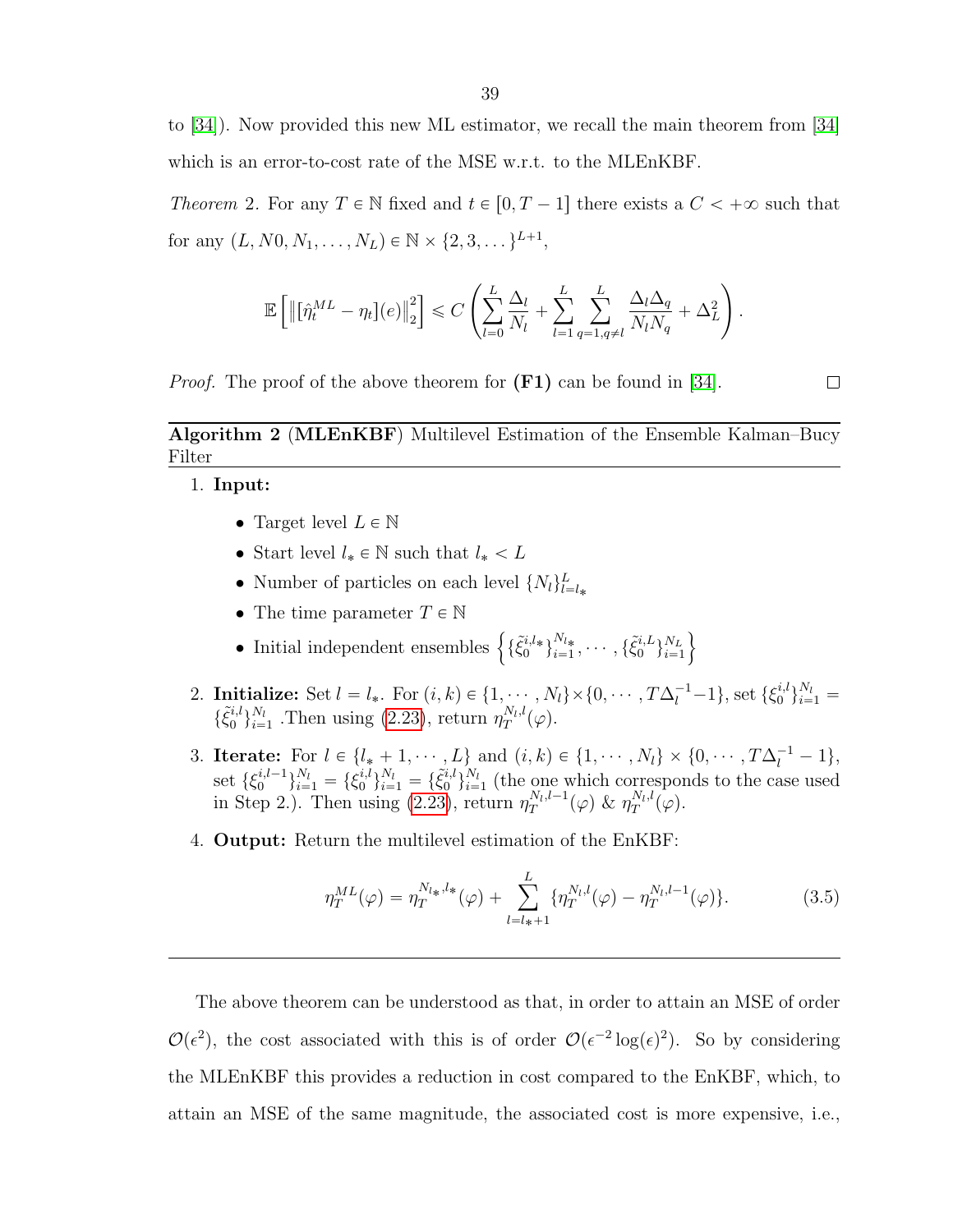$\mathcal{O}(\epsilon^{-3})$ . This is relevant to mention because, as we will see in the numerics, we will use this error-to-cost rate to compare the unbiased estimators and the MLEnKBF.

We emphasis that the result from Theorem [2](#page-38-1) is specific to the vanilla variant of the MLEnKBF, i.e. (F1), which is for the following modified ideal i.i.d. coupled system

<span id="page-39-2"></span><span id="page-39-1"></span>
$$
\zeta_{(k+1)\Delta_l}^{i,l} = \zeta_{k\Delta_l}^{i,l} + A\zeta_{k\Delta_l}^{i,l}\Delta_l + R_1^{1/2} [\overline{W}_{(k+1)\Delta_l}^i - \overline{W}_{k\Delta_l}^i] \qquad (3.6)
$$
\n
$$
+ U_{k\Delta_l}^l \Big( \big[ Y_{(k+1)\Delta_l}^i - Y_{k\Delta_l}^i \big] - \frac{1}{2} \Big[ C\zeta_{k\Delta_l}^{i,l}\Delta_{l-1} + Cm_{k\Delta_l}^l\Delta_l \Big] \Big),
$$
\n
$$
\zeta_{(k+1)\Delta_{l-1}}^{i,l-1} = \xi_{k\Delta_{l-1}}^{i,l-1} + A\zeta_{k\Delta_{l-1}}^{i,l-1}\Delta_{l-1} + R_1^{1/2} [\overline{W}_{(k+1)\Delta_{l-1}}^i - \overline{W}_{k\Delta_{l-1}}^i] \qquad (3.7)
$$
\n
$$
+ U_{k\Delta_{l-1}}^{l-1} \Big( \big[ Y_{(k+1)\Delta_{l-1}}^i - Y_{k\Delta_{l-1}}^i \big] - \frac{1}{2} \Big[ C\zeta_{k\Delta_{l-1}}^{i,l-1}\Delta_{l-1} + Cm_{k\Delta_{l-1}}^{l-1}\Delta_{l-1} \Big] \Big).
$$

For  $(F2)$  the new coupled system is given by the equations  $(3.6)$  -  $(3.7)$ .

Remark. As conducted in [\[34,](#page-56-10) [46\]](#page-57-7), the numerical experiments were tested using the originally stated ensemble Kalman–Bucy filters, while the theory was derived for the i.i.d. coupled particle systems. As stated in those previous works, our reason for this is that the recursion of the MLEnKBF make it difficult to derive exact multilevel rates, so instead, one can consider a simpler system and use a limiting argument, which is to say as  $N \to \infty$  these systems behave similarly and coincide. This can be found in [Prop. 2.1., [\[34\]](#page-56-10)].

#### <span id="page-39-0"></span>3.2 Unbiased Estimators

In this section, we present the method and algorithm of the main topic of this thesis: unbiased techniques applied to the EnKBF. Analogously as the MLEnKBF is not an exact application of the MLMC, the unbiased EnKBF is not an exact application of the debiasing schemes to the EnKBF. The main reason for this is that our debiasing scheme applies a double randomization, similar to the one proposed and implemented in [\[32\]](#page-56-8). Double randomization is possible for the EnKBF because there are two kinds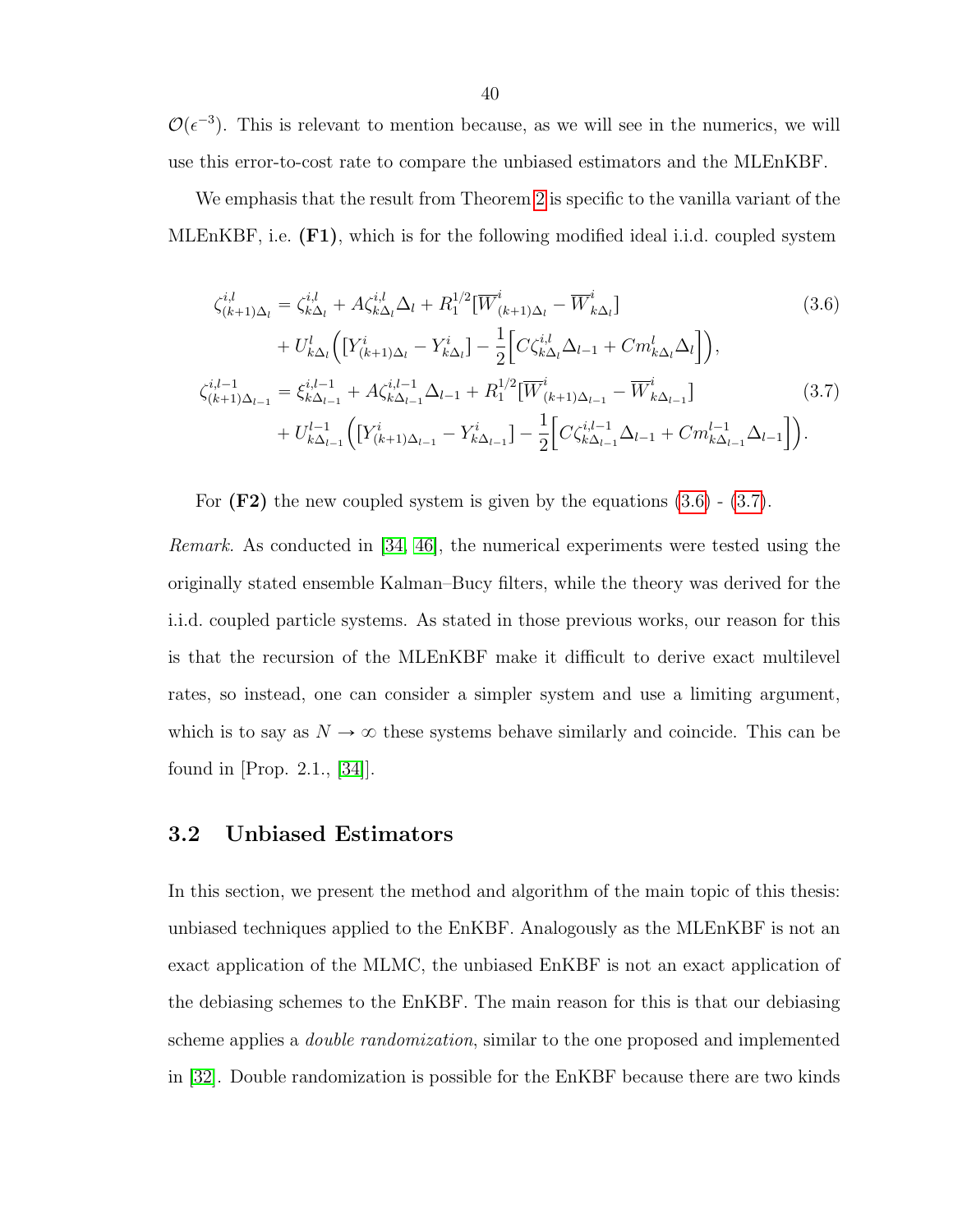of levels of discretization or two degrees of freedom. The first kind is the time discretization level, parametrized by l. The second kind of level depends on the number of particles of the ensemble  $N_p$ . We consider it a level of discretization given that regardless on the number of particles, as long as it is finite, the time discretized EnKBF (or even in the continuous EnKBF) is biased, this changes when we take the number of particles limit to infinity. The estimator proposed here can be understood as the application of two steps, each of them associated with a different randomization. In the first step, we randomize on the number of particles, obtaining unbiased estimators time discretized EnKBF, which are in turn used to secure unbiased estimators of the EnKBF.

Let  $\{N_p\}_{p\in\mathbb{N}_0}$  be an increasing sequence of positive integers with  $N_0 > 1$  such that  $\lim_{p\to\infty} N_p = \infty$ . Furthermore, let  $\eta_t^{N_p,0}$  $t_t^{N_p,0}(e)$  [\(3.4\)](#page-36-2) be a EnKBF of ensemble size  $N_p$ , and also be an estimator of  $\eta_t^0(e) = m_t^0$ . Similarly  $[\eta_t^{N_p,l} - \eta_t^{N_p,l-1}]$  $\binom{N_p, l-1}{t}$  (e) [\(3.3\)](#page-36-1) is a EnKBF estimator of  $[\eta_t^l - \eta_t^{l-1}](e) = m_t^l - m_t^{l-1}$ . We recall that  $e(\xi) = \xi$ . Note that here we are trying to estimate the time discretized levels, and that the time discretized EnKBF estimators are biased. In order to obtain unbiased estimators of the time continuous EnKBF, we resort to using an additional randomization associated to the number of the ensemble. This randomization is different and independent on the randomization applied to the levels of the time discretization.

The following proposition (Proposition  $(2.1)$  from [\[34\]](#page-56-10)) will help us to establish the consistency of the estimators

Proposition 1. For any  $(l, t, k_1) \in \mathbb{N}_0 \times \mathbb{R}^+$  × ␣  $0, 1, \ldots, \triangle_l^{-1}$ **(a)** , almost surely

$$
\lim_{N \to \infty} [\eta_{t+k_1\Delta_l}^{N,l} - \eta_{t+k_1\Delta_l}](e) = 0.
$$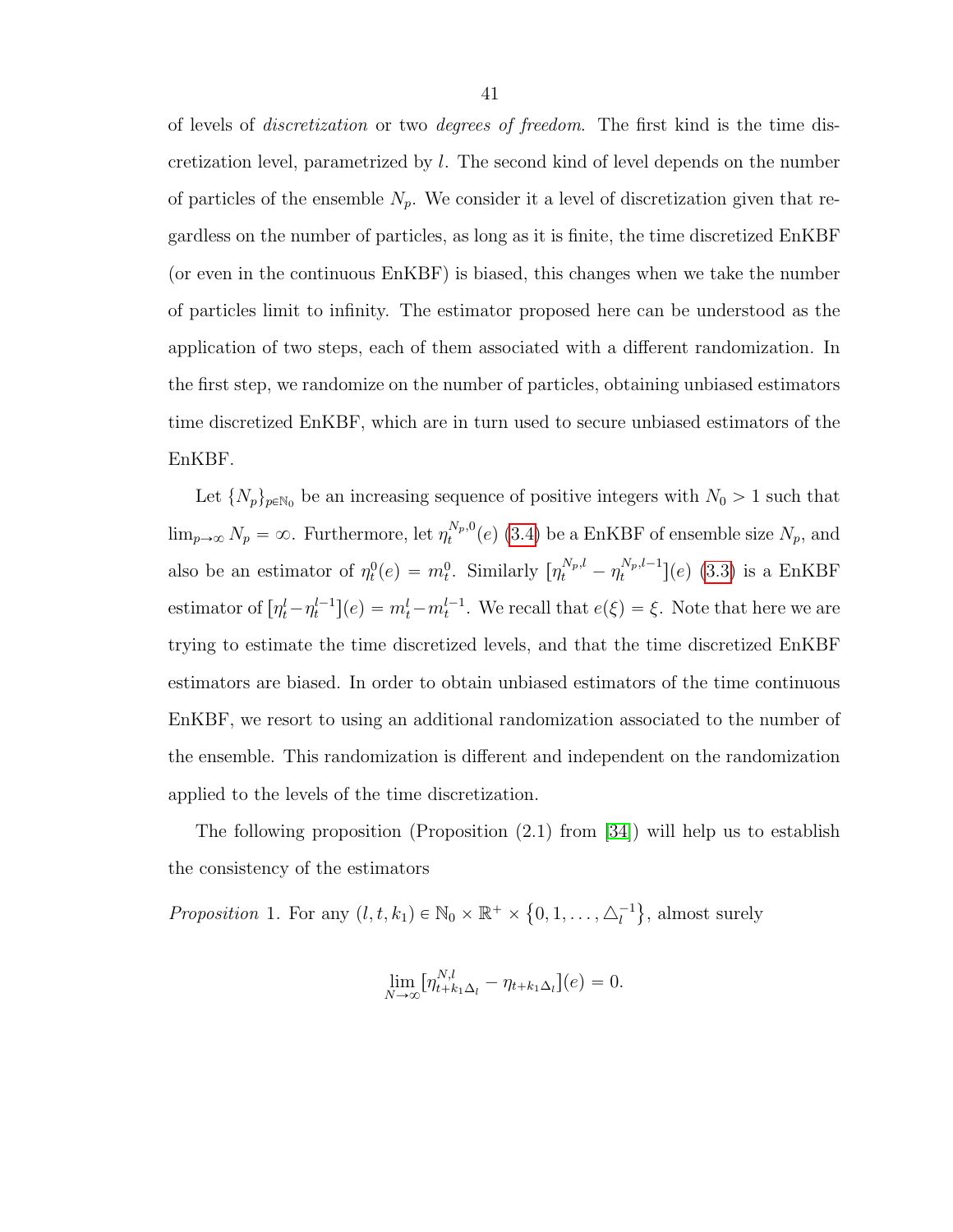This result can be rearranged to obtain consistent estimators, i.e.

$$
\lim_{p \to \infty} \eta_t^{N_p,0}(e) = \eta_t^0(e), \quad \lim_{p \to \infty} \left\{ \left[ \eta_t^{N_p,l} - \eta_t^{N_p,l-1} \right](e) \right\} = \left[ \eta_t^l - \eta_t^{l-1} \right](e),
$$
  

$$
\forall (l, t, k_1) \in \mathbb{Z}^+ \times \mathbb{R}^+ \left\{ 0, 1, \dots, \triangle_l^{-1} \right\}.
$$

almost surely.

Let  $\mathbb{P}_P(p) : \mathbb{N}_0 \to (0, 1)$ , and  $\mathbb{P}_L(l) : \mathbb{N}_0 \to (0, 1)$  be strictly positive probability measures. Now we define the random quantity that includes both degrees of freedom  $p$  and  $l$ :

$$
\Xi_{l,p} \equiv \begin{cases} \frac{1}{\mathbb{P}_P(p)\mathbb{P}_L(l)} \left[ \eta_t^{N_{0:p},0} - \eta_t^{N_{0:p-1},0} \right](\varphi), & \text{if } l = 0, \\ \frac{1}{\mathbb{P}_P(p)\mathbb{P}_L(l)} \left( \left[ \eta_t^{N_{0:p},l} - \eta_t^{N_{0:p},l-1} \right](\varphi) - \left[ \eta_t^{N_{0:p-1},l} - \eta_t^{N_{0:p-1},l-1} \right](\varphi) \right), & \text{otherwise.} \end{cases}
$$

for all  $(l, p) \in \mathbb{N}_0 \times \mathbb{N}_0$ , with the convention  $N_{-1} = 0$  and  $\eta_t^{N_{0:-1},l}(\varphi) = 0$ , where the Monte Carlo estimators  $\eta_t^{N_{0:p},0}$  $t^{N_{0:p},0}(\varphi)$  of  $\eta_t^0(\varphi)$ , and  $[\eta_t^{N_{0:p},l} - \eta_t^{N_{0:p},l-1}]$  $\left[\begin{matrix}N_{0:p},l-1\\t\end{matrix}\right](\varphi)$  of  $\left[\eta_t^l-\eta_t^{l-1}\right]$ ‰  $(\varphi)$ will be discussed below. This quantity has telescoping properties in degrees of freedom  $p$  and  $l$ .

Let us set  $\Xi_l = \Xi_{l,P}$ , where P is a random variable with p.m.f.  $\mathbb{P}_P(p)$ . From section [2.4.1](#page-27-0) we get

$$
\mathbb{P}_L(l)\mathbb{E}\left[\Xi_l\right] = \begin{cases} \eta_t^0(\varphi) & \text{if } l = 0\\ \left[\eta_t^l - \eta_t^{l-1}\right](\varphi) & \text{otherwise} \end{cases}
$$

,

which is a single term estimator in the level  $l$ , with finite variance provided that the second moment is finite, i.e.

$$
\mathbb{E}\left[\Xi_l^2\right] = \sum_{p \in \mathbb{N}_0} \mathbb{P}_P(p) \mathbb{E}\left[\Xi_{l,p}^2\right] < +\infty.
$$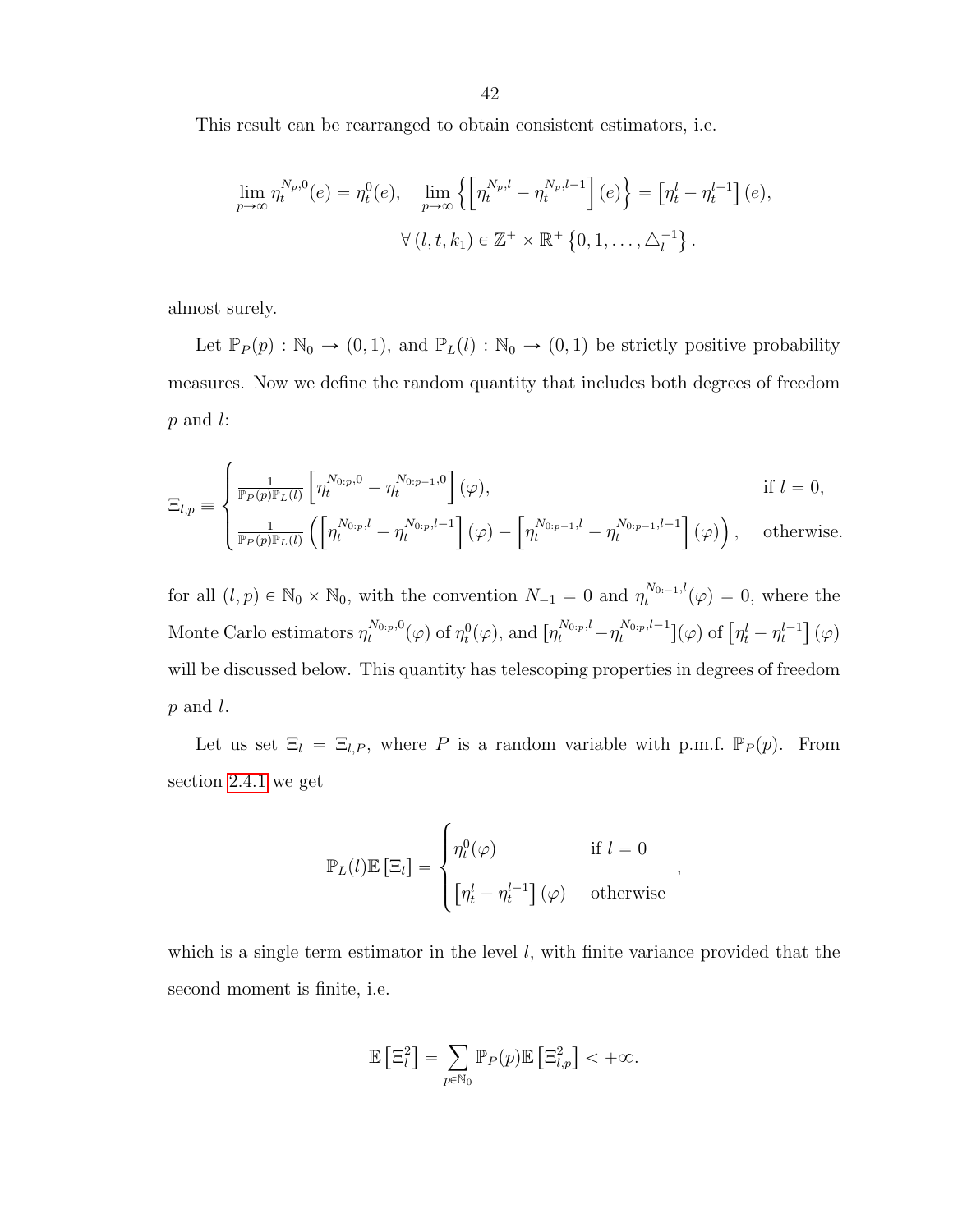Let us define  $\Xi \equiv \Xi_L(l)$  as a single term-type estimator in both degrees of freedom, where L is a random variable with p.m.f.  $\mathbb{P}_L(l)$ . Additionally, it attains a finite variance if the second moment is finite

$$
\mathbb{E}\left(\Xi^2\right) = \sum_{(p,l)\in\mathbb{N}_0\times\mathbb{N}_0} \mathbb{P}_P(p)\mathbb{P}_L(l)\mathbb{E}\left[\Xi^2_{l,p}\right] < +\infty.
$$

Now we consider the computation of the estimators  $\eta_t^{N_{p:0},0}$  $\int_t^{N_{p:0},0} (\varphi) \text{ and } [\eta_t^{N_{p:0},l} - \eta_t^{N_{p:0},l-1}]$  $\bigl[ \begin{smallmatrix} N_{p:0},t-1 \ t \end{smallmatrix} \bigr] (\varphi),$ which is analogous to the one presented in [\[32\]](#page-56-8). Let us start with  $\eta^{N_{p:0},0}(\varphi)$ . To form our approximation with  $N_0$  samples we run the EnKBF with  $N_0$  samples. Next we run the EnKBF independently of the first EnKBF with  $N_1 - N_0$  samples, and continue this process with  $N_2 - N_1, \ldots, N_p - N_{p-1}$  samples, for any  $p \ge 2$ . Now we can define

$$
\eta_t^{N_{0:p},0}(\varphi) \equiv \sum_{q=0}^p \left( \frac{N_q - N_{q-1}}{N_p} \right) \eta_t^{N_q - N_{q-1},0}(\varphi),
$$
  

$$
\eta_t^{N_{0:p-1},0}(\varphi) \equiv \sum_{q=0}^{p-1} \left( \frac{N_q - N_{q-1}}{N_{p-1}} \right) \eta_t^{N_q - N_{q-1},0}(\varphi),
$$

where, as defined before

$$
\eta_t^{N_q - N_{q-1},0}(\varphi) = \frac{1}{N_q - N_{q-1}} \sum_{i=N_{q-1}+1}^{N_q} \varphi\left(\xi_t^{i,0}\right),\,
$$

where the values  $\{\xi_t^{n,0}$  $\{n,0\}\}_{n=1}^{N_0}$  $\frac{N_0}{n=1}$  are generated from the first EnKBF,  $\{\xi_t^{n,0}\}$  $\{n,0\}_{n=1}^{N_1}$  $\sum_{n=N_0+1}^{N_1}$  secondly and so on. A similar procedure is performed to obtain the estimator  $\left[\eta_t^{N_{p,0},l}-\right]$  $\eta_t^{N_{p:0},l-1}$  $\mathbb{E}_{t}^{N_{p:0},t-1}$   $(\varphi)$ , we generate  $p+1$  mutually independent EnKBFs with number of particles  $N_0, N_1 - N_0, \ldots, N_p - N_{p-1}$ . For each EnKBF we use equations [\(3.1\)](#page-35-0) and [\(3.2\)](#page-35-1) to compute the levels  $\{l, l - 1\}$  of the vanilla and deterministic variants, respectively; building them correlated. Where  $\{(\xi_t^{n,l})\}$  $\{t^{n,l}, \xi_t^{n,l-1}\}_{n=1}^{N_0}$  are the  $N_0$  particles of the first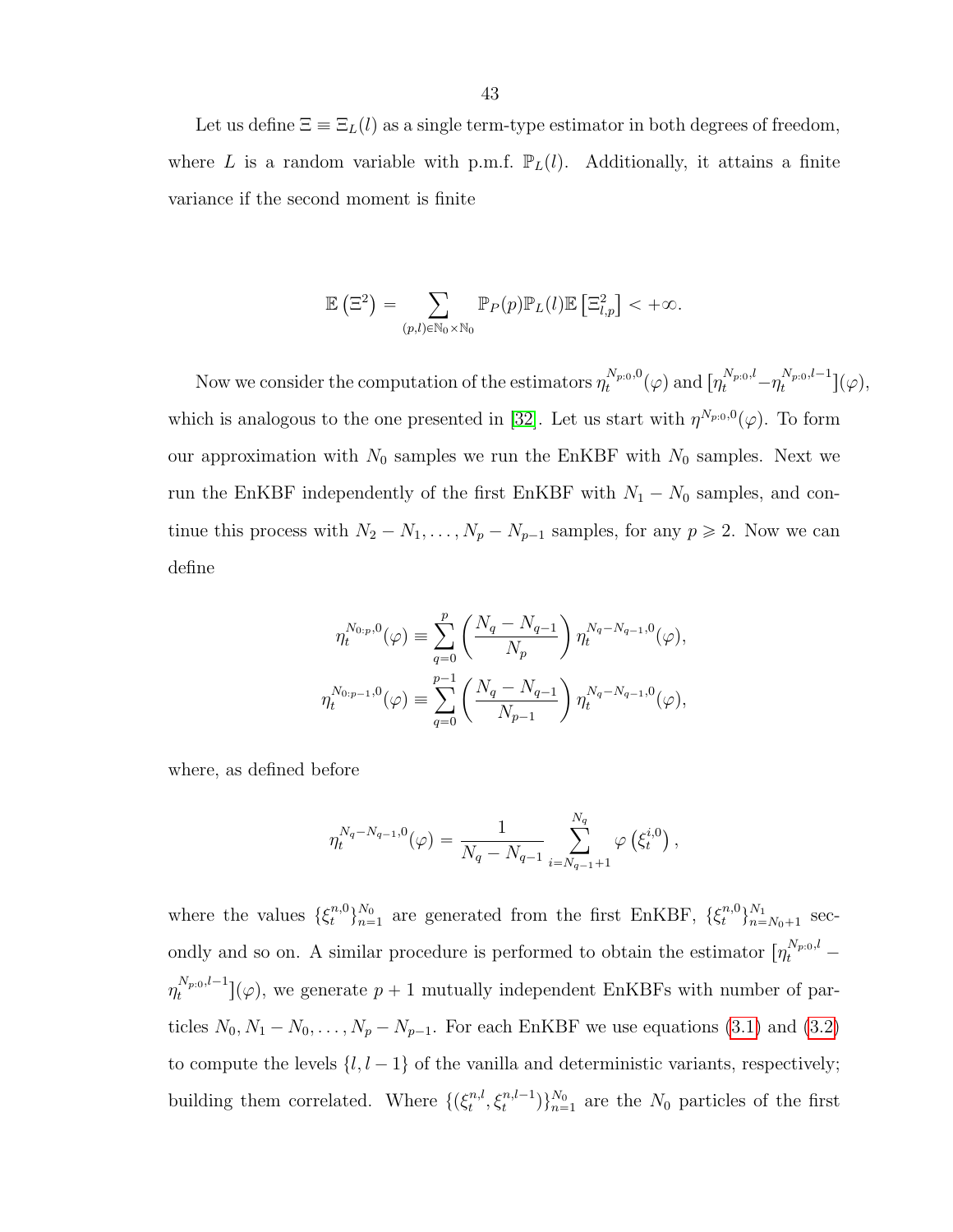ensemble,  $\{\left(\xi_t^{n,l}\right)$  $\{t^{n,l}, \xi_t^{n,l-1}\}_{n=N_0+1}^{N_1}$  of the second and so on. Now we construct

<span id="page-43-2"></span><span id="page-43-1"></span>
$$
\left[\eta_t^{N_{0:p},l} - \eta_t^{N_{0:p},l-1}\right](\varphi) \equiv \sum_{q=0}^p \left(\frac{N_q - N_{q-1}}{N_p}\right) \left[\eta_t^{N_q - N_{q-1},l} - \eta_t^{N_q - N_{q-1},l-1}\right](\varphi), \quad (3.8)
$$

$$
\left[\eta_t^{N_{0:p-1},l} - \eta_t^{N_{0:p-1},l-1}\right](\varphi) \equiv \sum_{q=0}^{p-1} \left(\frac{N_q - N_{q-1}}{N_{p-1}}\right) \left[\eta_t^{N_q - N_{q-1},l} - \eta_t^{N_q - N_{q-1},l-1}\right](\varphi),\tag{3.9}
$$

where the estimates

$$
\left[\eta_t^{N_q - N_{q-1},l} - \eta_t^{N_q - N_{q-1},l-1}\right](\varphi) = \frac{1}{N_q - N_{q-1}} \sum_{i=N_{q-1}+1}^{N_q} \left(\varphi\left(\xi_t^{i,l}\right) - \varphi\left(\xi_t^{i,l-1}\right)\right),
$$

are sampled only once and used for [\(3.8\)](#page-43-1) and [\(3.9\)](#page-43-2). We will give a detailed procedure on how to compute estimator in algorithm [3.](#page-44-0) Furthermore, we will consider an additional debiasing scheme, where we use a coupled sum type of unbiased estimator in the number of particles. The details of its implementation will also be provided in algorithm [3.](#page-44-0) As mentioned on [2.4.1,](#page-27-0) the choice of the probability measures  $\mathbb{P}_L(l)$  affects the error-to-cost rate, in the case of the double randomization the measure  $\mathbb{P}_P(p)$ plays a similar role. The choice of the measures and the practical implementation of the algorithm will discussed in the following section.

Remark. With the above discussion on the unbiased estimator, we note that we do not prove that our estimator is unbiased and has finite variance. This is for two reasons, firstly because of the difficulty, and secondly, the multilevel analysis only derived in [\[34\]](#page-56-10) holds only the i.i.d. filter, not the EnKBF described in [3.1.1](#page-36-0) Therefore, we leave this for future work.

## <span id="page-43-0"></span>3.3 Numerical Results

In this section, we will describe our algorithm and its practical implementation along with the numerical results obtained. A brief discussion over the choice of the parameters of the algorithm is also presented. The computation of the expected cost of the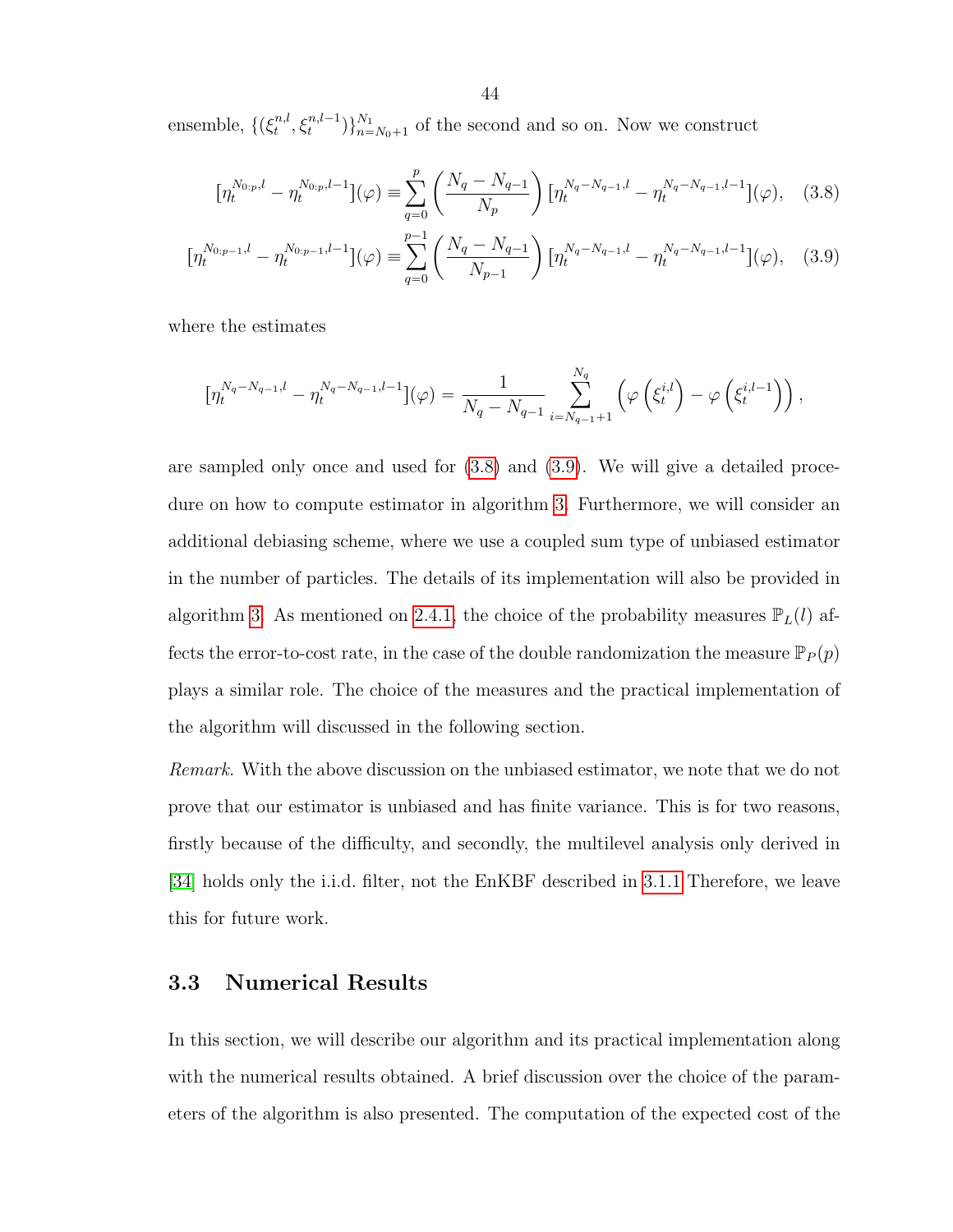## <span id="page-44-0"></span>Algorithm 3 Unbiased Estimate of the Ensemble Kalman-Bucy Filter

- 1: **Input:** Two positive probability mass functions  $\mathbb{P}_L$  and  $\mathbb{P}_P$  on  $\mathbb{N}_0$ . For  $i =$  $1, \dots, M$ , run Step 2. independently:
- 2: Iterate: Sample  $(l_i, p_i) \in \mathbb{N}_0^2$  from  $\mathbb{P}_L \otimes \mathbb{P}_P$ .
	- I. If  $l_i = 0$ . For  $s \in \{0, \ldots, p_i\}$ , independently generate an EnKBF with  $N_s$   $N_{s-1}$  samples where  $0 = N_{-1} < N_0 < \cdots < N_{p_i}$  are given(e.g.  $N_{p_i} = N_0 2^{p_i}$ ,  $N_0 \in \{2, 3, \dots\}$  fixed). Return

$$
\Xi_{l_i,p_i} = \frac{1}{\mathbb{P}_L(l_i)\mathbb{P}_P(p_i)} \Big(\eta_t^{N_{0:p_i},0}(\varphi) - \eta_t^{N_{0:p_i-1},0}(\varphi)\Big),
$$

II. Otherwise for  $s \in \{0, \ldots, p_i\}$ , independently generate coupled EnKBFs with  $N_s - N_{s-1}$  samples where  $0 = N_{-1} < N_0 < \cdots < N_{p_i}$  are given (e.g.  $N_{p_i} =$  $N_0 2^{p_i}, N_0 \in \{2, 3, \dots\}$  fixed). Return

$$
\Xi_{l_i,p_i} = \frac{1}{\mathbb{P}_L(l_i)\mathbb{P}_P(p_i)} \Big\{ \Big(\eta_t^{N_{0:p_i},l_i}(\varphi) - \eta_t^{N_{0:p_i},l_i-1}(\varphi) \Big) - \Big(\eta_t^{N_{0:p_i-1},l_i}(\varphi) - \eta_t^{N_{0:p_i-1},l_i-1}(\varphi) \Big) \Big\},
$$

For the coupled sum estimator we instead return

$$
\Xi_{l_i,p_i} = \sum_{s=0}^{p_i} \frac{1}{\sum_{q=s}^{\infty} \mathbb{P}_L(l_i) \mathbb{P}_P(q)} \Big\{ \Big( \eta_t^{N_{0:s},l_i}(\varphi) - \eta_t^{N_{0:s},l_i-1}(\varphi) \Big) - \Big( \eta_t^{N_{0:s-1},l_i}(\varphi) - \eta_t^{N_{0:s-1},l_i-1}(\varphi) \Big) \Big\},
$$

3: Output: Return the unbiased estimator

<span id="page-44-1"></span>
$$
\widehat{\eta_t(\varphi)} = \frac{1}{M} \sum_{i=1}^{M} \Xi_{l^i, p^i}.
$$
\n(3.10)

unbiased estimator Ξ is

cost = 
$$
\sum_{(l,p)\in\mathbb{N}_0\times\mathbb{N}_0}\mathbb{P}_L(l)\mathbb{P}_P(p)\cos t_{l,p} = \sum_{(l,p)\in\mathbb{N}_0\times\mathbb{N}_0}\mathbb{P}_L(l)\mathbb{P}_P(p)\mathcal{O}(t2^{p+l}).
$$

In most of the practical cases (see, for example, [\[32,](#page-56-8) [26\]](#page-56-2)) is extremely difficult or impossible to obtain measures  $\mathbb{P}_L$  or  $\mathbb{P}_P$  such that the variance and the expected cost are finite. In such cases, it is opted by setting a measure that leaves the variance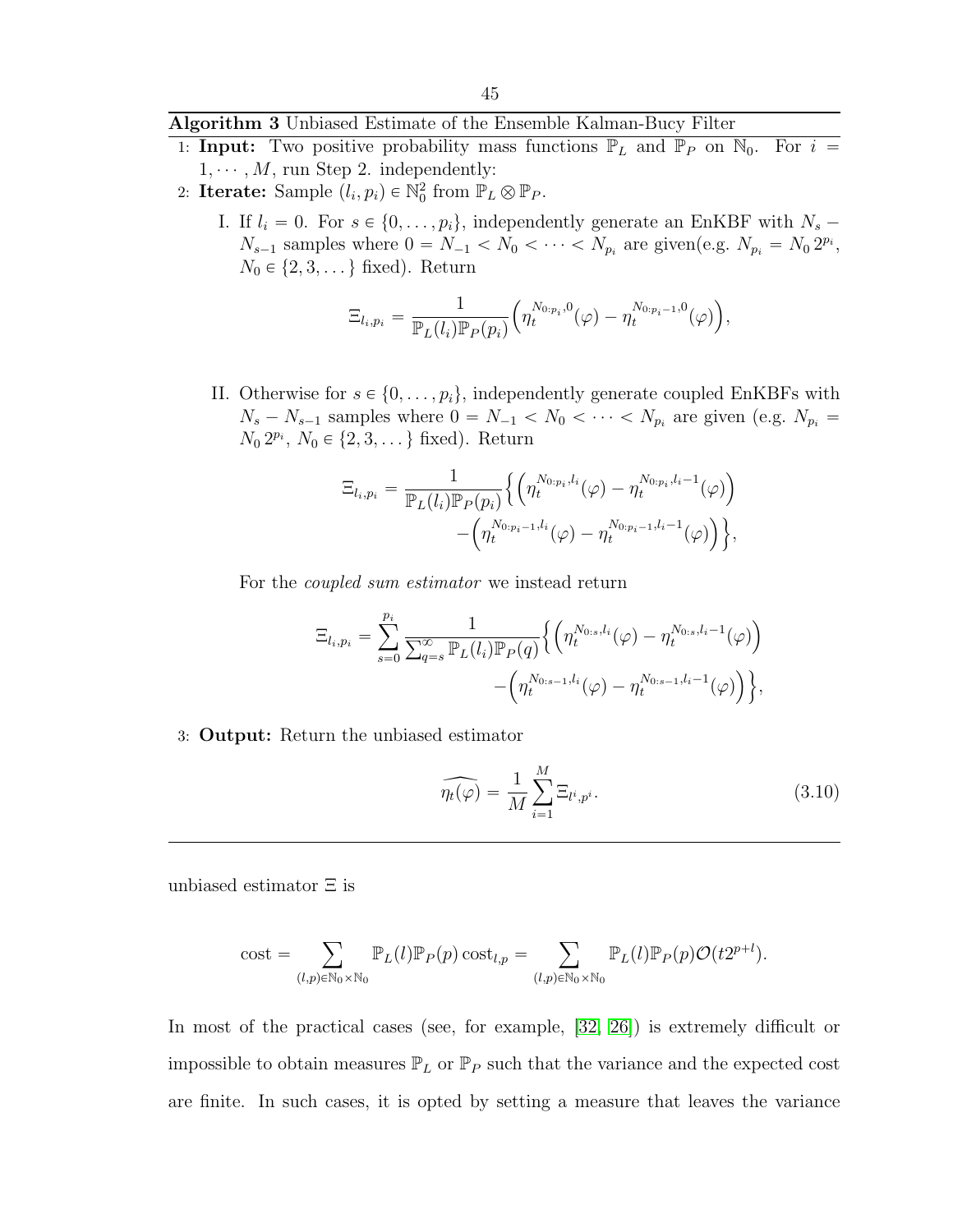finite. In [\[32\]](#page-56-8) the authors find one configuration with finite variance in which for a MSE=  $\mathcal{O}(\epsilon^2)$ , the cost is  $\mathcal{O}(\epsilon^{-2} \log(\epsilon)^{2+\delta})$  for any  $\delta > 0$ , and even though we have this rate, the expected cost is still infinite. In this case an error-to-cost rate is established, nevertheless, a bound for the maximum cost is desired. This leads to the truncation of the level measures  $\mathbb P$  in practical computations of the unbiased estimators.

Let  $(p_{max}, l_{max}) \in \mathbb{N}_0 \times \mathbb{N}_0$  be the truncation level and  $\widetilde{\mathbb{P}}_P(p)$  :  $\{0, 1, \ldots, p_{max}\} \rightarrow$  $p(0, 1)$  and  $\tilde{\mathbb{P}}_L(l)$  :  $\{0, 1, \ldots, l_{max}\} \to (0, 1)$  be the truncated probability measures. The (truncated) unbiased estimator is defined as  $\widetilde{\Xi}\equiv \Xi_{\widetilde{L}, \widetilde{P}},$  with  $\widetilde{L}\sim \widetilde{\mathbb{P}}_L$  and  $\widetilde{P}\sim \widetilde{\mathbb{P}}_P$ . Its computation follows exactly algorithm [3](#page-44-0) replacing the measures  $\mathbb{P}_P(p)$  and  $\mathbb{P}_L(l)$  by  $\widetilde{\mathbb{P}}_P(p)$  and  $\widetilde{\mathbb{P}}_L(l)$ , respectively. There are some implications of the truncation in the cost, bias and variance of the estimator, the fist one, is that none of them diverges, the maximum cost of computing, say, a fixed  $M < \infty$  number of samples is bounded, as intended. Unfortunately, the estimator is no longer unbiased. Nevertheless, given the telescoping property of the estimator, the bias can be controlled with the truncation levels  $p_{max}$  and  $l_{max}$ .

It is known that the unbiased estimators and MLMC schemes are closely related [\[28\]](#page-56-4). In the truncated setting, this similarity is more recognizable, given that we have to control the bias and the variance.

In the following we show the results of the numerical tests and discuss the choice of the different parameters of the model such as the initial number of particles  $N_0$  for the first level  $p = 0$ , the initial time discretization  $l^*$ , and the truncated measures. The tests were carried out with a d-dimensional Ornstein-Uhlenbeck signal process  $X =$  $\{X_t\}_{t\geq0}$  with d-dimensional linear observations  $Y = \{Y_t\}_{t\geq0}$  and additive Gaussian noise, i.e. the state space model is

$$
dX_t = AX_t dt + R^{\frac{1}{2}} dW_t, \quad \forall t \ge 0,
$$
  

$$
dY_t = HX_t dt + R_1^{\frac{1}{2}} dV_t,
$$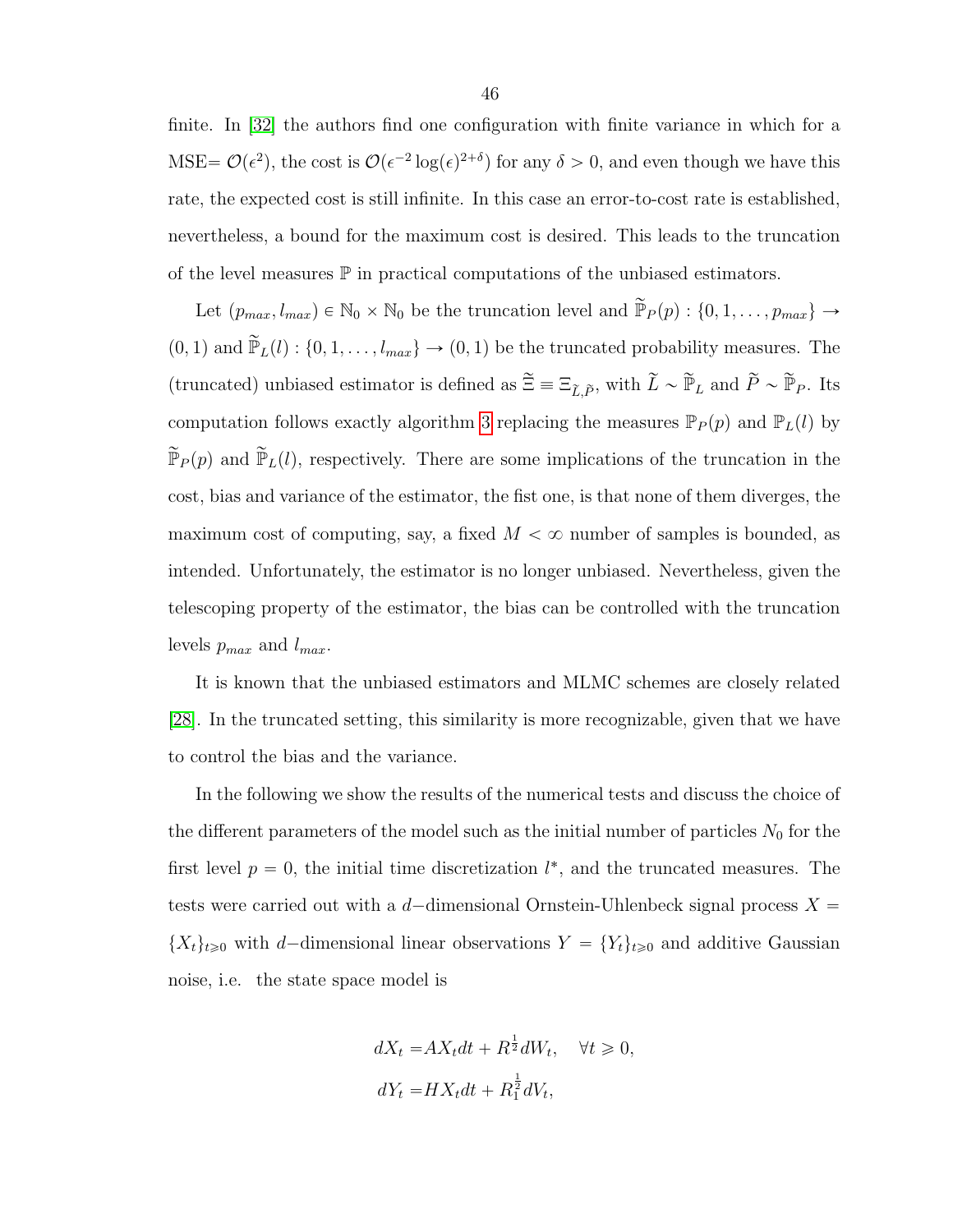with initial conditions  $X_0 \sim \mathcal{N}(6, I_d)$ , where  $I_d$  is the d-dimensional identity matrix, and where the matrices  $A, R, H$  and  $R_1$  are generated randomly. We simulate exactly from the process X in the discretization  $\{\Delta_l k\}_{k=0}^{T/q}$  $\frac{d^{1/q}}{k=0}$ , certain regularity conditions on the matrices are necessary so we can simulate exactly [\[47\]](#page-57-8). In this section we consider the function  $\varphi(\xi) = e(\xi) = \xi$ . In fig. [3.1](#page-46-0) we can see a realization of the signal process, its correspondent KBF and some EnKBF samples. The observations (not displayed) that generated the dynamics for the figure will be used in two of the tests below  $(d = 2, T = 30$  and  $T = 80)$ , additionally, the plot gives us an idea of the variation of the EnKBF with respect to the KBF.



<span id="page-46-0"></span>Figure 3.1: On display is the first dimension of a two dimensional signal process (blue) along a span of time  $t \in (0, 100)$ . The corresponding KBF (light green) and realizations of the EnKBF are also showed (the remaining colors).

The telescoping property of the estimator ensures that  $\mathbb{E}(\widetilde{\Xi}) = \mathbb{E}$  $\eta_t^{N_{pmax},l_{max}}(e)$ , thus, for a given MSE =  $\epsilon^2$  we control the bias in the following way

 $\mathbf{r}$ 

ji<br>Li

$$
|\text{bias}| = \left\| \mathbb{E} \left( \eta_t^{N,l}(e) - \eta_t(e) \right) \right\| = \left\| \mathbb{E} \left( \eta_t^{N,l}(e) - \eta_t^{l}(e) \right) + \mathbb{E} \left( \eta_t^{l}(e) - \eta_t(e) \right) \right\|,
$$
  

$$
\leq k_1 \Delta_l + k_2 \left( \frac{1}{N} \right) = \frac{\epsilon}{\sqrt{2}},
$$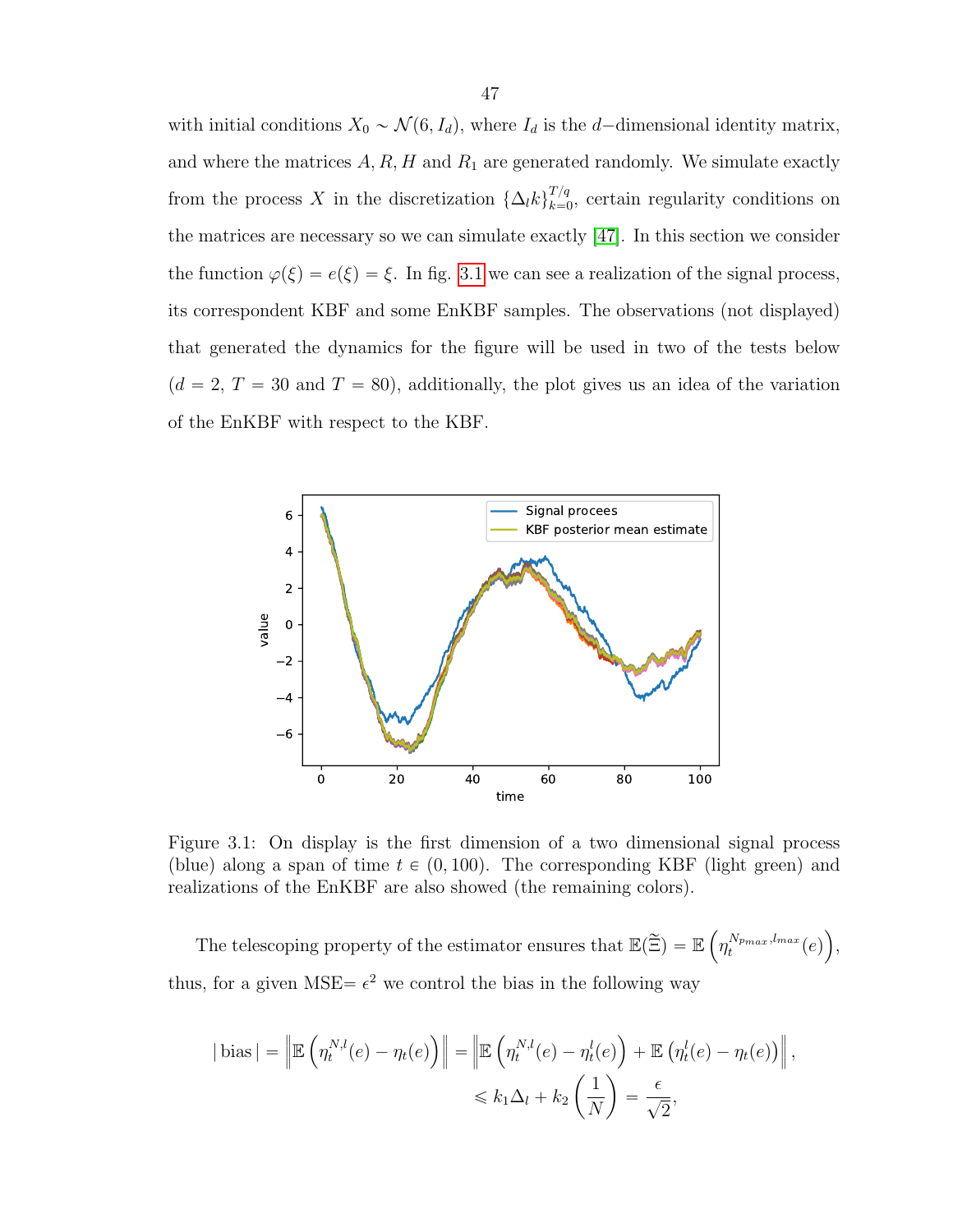where  $\|\cdot\|$  is the euclidean norm and  $k_1 \in \mathbb{R}^+$   $k_2 \in \mathbb{R}^+$  are constants that do not depend on  $l$  or  $N$ , respectively.

The results  $\Vert$ E $\left( \eta_t^{N,l} \right)$  $\eta_t^{N,l}(e) - \eta_t^l(e)$  $\Big\}\Big\| \leqslant \frac{k_2}{N}$  $\frac{k_2}{N}$  and  $\mathbb{E}$  (  $\eta_t^l(e) - \eta_t(e)$  $\|\leq k_1\Delta_l\|$  are assumed, and numerically checked in order to obtain the constants  $k_1$  and  $k_2$ . A figure with the numerical bounds can be seen in [3.2.](#page-47-0) For a specific setting, we can observe that the numerical rates coincide with the rates of the assumed relations, i.e. the slopes of the figures are approximately one. We obtain these results via Richardson extrapolation. Analogously to the MLEnKBF procedure, we choose the truncation levels  $(p_{max}, l_{max})$  so bias<sup>2</sup>  $\leq \epsilon^2/2$ .



<span id="page-47-0"></span>Figure 3.2: Bias in terms of the number of particles (left) and the discretization level (right). The dimension considered is  $d = 2$  with final time  $T = 30$ .

The variance of the estimator  $\widehat{\eta_t(\varphi)}$  [\(3.10\)](#page-44-1) is proportional to  $M^{-1}$ , we can control it by estimating the variance of  $\tilde{\Xi}$ , which can be computed in parallel with  $\widehat{\eta_t(\varphi)}$ , i.e., the samples used to compute the sample variance can be used for the estimator. The parallel calculation of the variance along the estimator can be seen as a advantage of the unbiased technique with respect to the MLEnKBF. This because we need to estimate some constants related to the variance of the MLEnKBF, such constants have to be estimated before the implementation of the algorithm.

Two different setting were considered to compute the relation of the cost and the error,  $d = 2$  with  $T = 30$  and  $d = 2$  with  $T = 80$ , we can see them in fig. [3.3](#page-48-0) and [3.4](#page-49-0) respectively. In the figure we can see four types of lines, each of them with its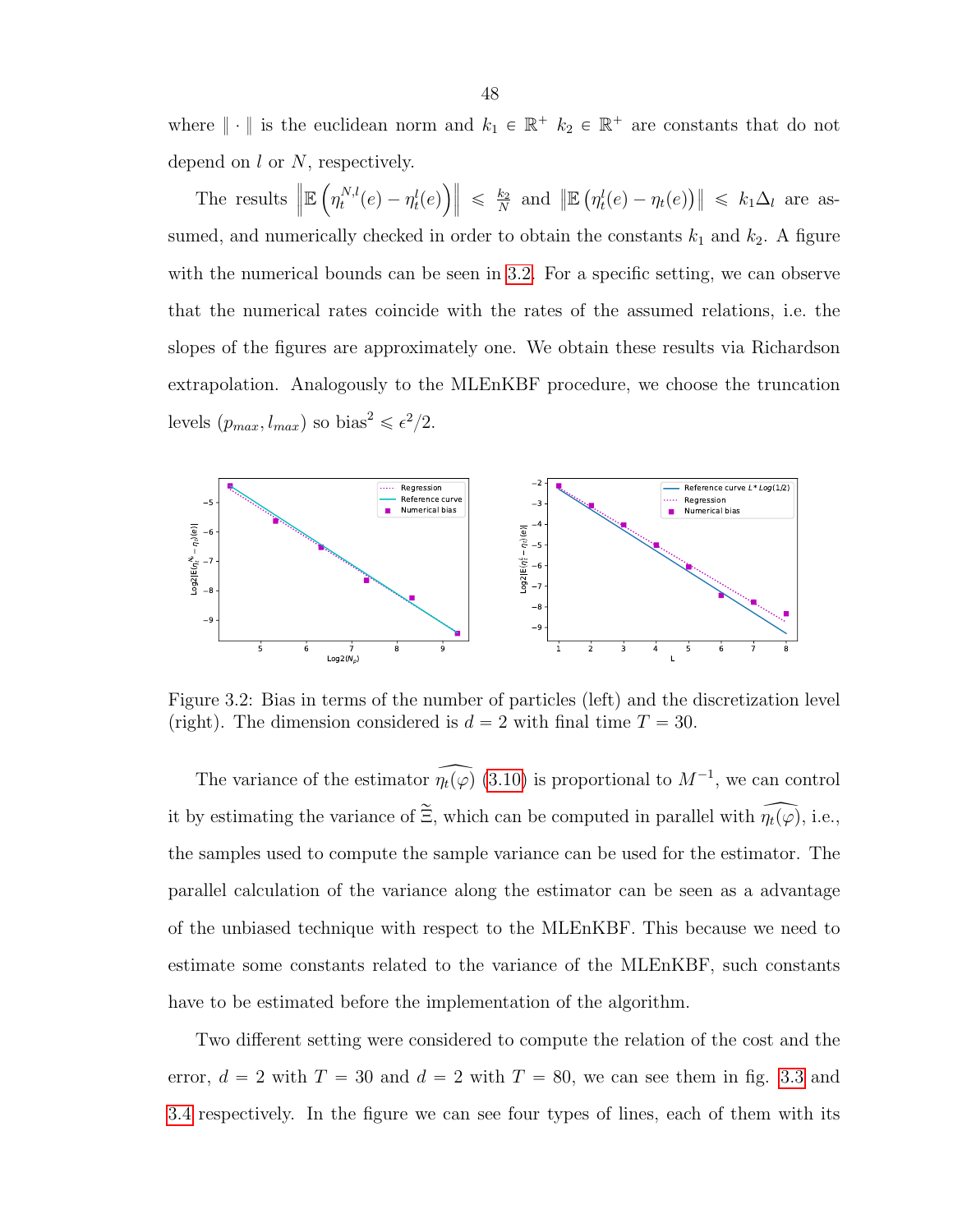respective rate m. Three of the curves correspond to different algorithms and one of them is plotted as a reference (blue, dashed) that represents the error-to-cost relation targeted by the MLEnKBF, i.e. MSE=  $\mathcal{O}(\epsilon^2)$ , cost=  $\mathcal{O}(\epsilon^{-2} \log(\epsilon)^2)$ .

The first observation we make is that the unbiased estimators, coupled sum and single term, have similar rates and costs, such rates change across the different settings, but we cannot say that there is a substantial difference. Similar rates are expected for the unbiased estimators since, in theory, both algorithms have the same rates (for more details on the rates, we refer the reader to [\[26\]](#page-56-2)). Similar costs are also expected since for these settings, the maximum level of truncation was relatively small,  $p_{max} = 3$ . On the other hand, there is a significant difference in the cost of the MLEnKBF compared to the unbiased methods; the unbiased EnKBF are approximately 60 times more expensive. This can be explained by the variance introduced by the randomization, which is proportional to the cost for a given truncation. Regarding the error-to-costs rates of the MLEnKBF compared to the unbiased EnKBF, we observe that they are similar across the different configurations. We notice that there is a slight improvement in the rates of fig. [3.4](#page-49-0) of the DEnKBF compared to VEnKBF. In summary, the only consistent difference across the settings, of the MLEnKBF with respect to the unbiased EnKBF, is the cost, which is much higher for the unbiased EnKBF. We also note that the rates are similar to the rate of the reference curve.



<span id="page-48-0"></span>Figure 3.3: Error-to-cost rate for the Vanilla (left) and Deterministic (right) EnKBF. The dimension considered is  $d = 2$  with final time  $T = 30$ .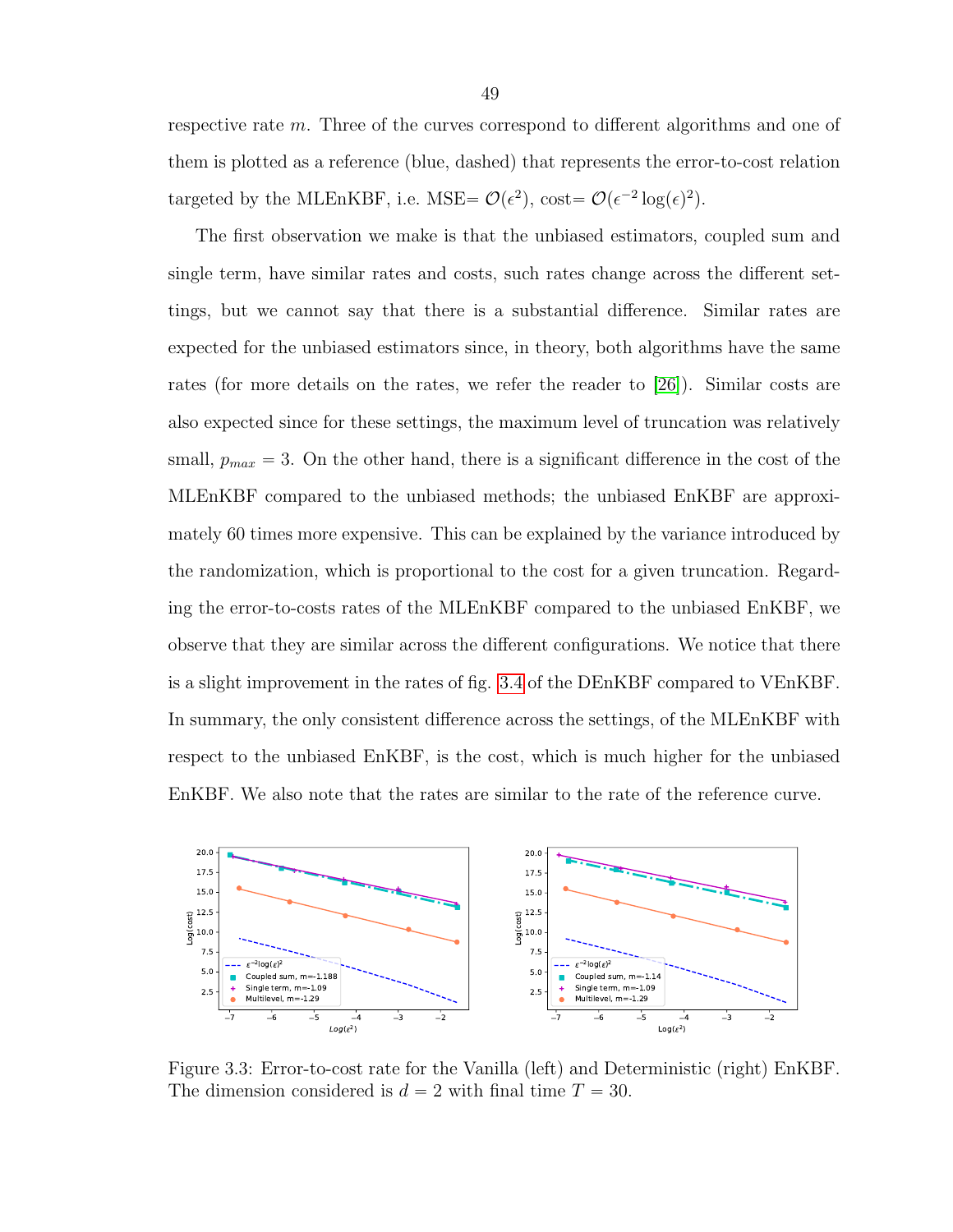

<span id="page-49-0"></span>Figure 3.4: Error-to-cost rate for the Vanilla (left) and Deterministic (right) EnKBF. The dimension considered is  $d = 2$  with final time  $T = 80$ .

Now we discuss the choice of the parameters of the algorithm. We choose a geometrical sequence for the number of particles in the ensemble  $N_p = N_0 2^p$  following the results in [\[32\]](#page-56-8). In this thesis we considered truncated measures in the form  $\widetilde{\mathbb{P}}_P(p) \propto 2^{-\alpha p}$  and  $\widetilde{\mathbb{P}}_L(l) \propto 2^{-\alpha l}$  with  $\alpha \in \{3/2, 2\}$ . We chose specifically the geometric probability distributions following the resemblance of the unbiased estimators with the MLMC methods.

For the computations that generated [3.3](#page-48-0) and [3.4](#page-49-0) we used  $\alpha = 3/2$ , furthermore we computed the variance and the estimator with the same samples. Numerically, these two values  $\{3/2, 2\}$  performed better than the other options, it is noted that a optimization of this value is not possible for the moment because we ignore the structure of the variance of  $\Xi_{l,p}$ , this result can be pursued in future work.

The second moment of the truncate unbiased estimator is

$$
\mathbb{E}(\tilde{\Xi}^2) = \sum_{(p,l)=(0,0)}^{p_{max},l_{max}} \mathbb{P}_{\tilde{P}}(p) \mathbb{P}_{\tilde{L}}(l) \mathbb{E}\left[\Xi_{l,p}^2\right],\tag{3.11}
$$

Relatively high values of  $\alpha$ , i.e.  $\alpha \geq 2$ , make the sampling of levels close to  $(p_{max}, l_{max})$ highly unlikely, and since  $\Xi_{l,p}\infty(\mathbb{P}_{\tilde{P}}(p)\mathbb{P}_{\tilde{L}}(l))^{-1}$ , this terms are significant in the computation of the second moment. For this reason, the sample variance (computed along the estimator) might not be a good estimator of the variance. In order to avoid this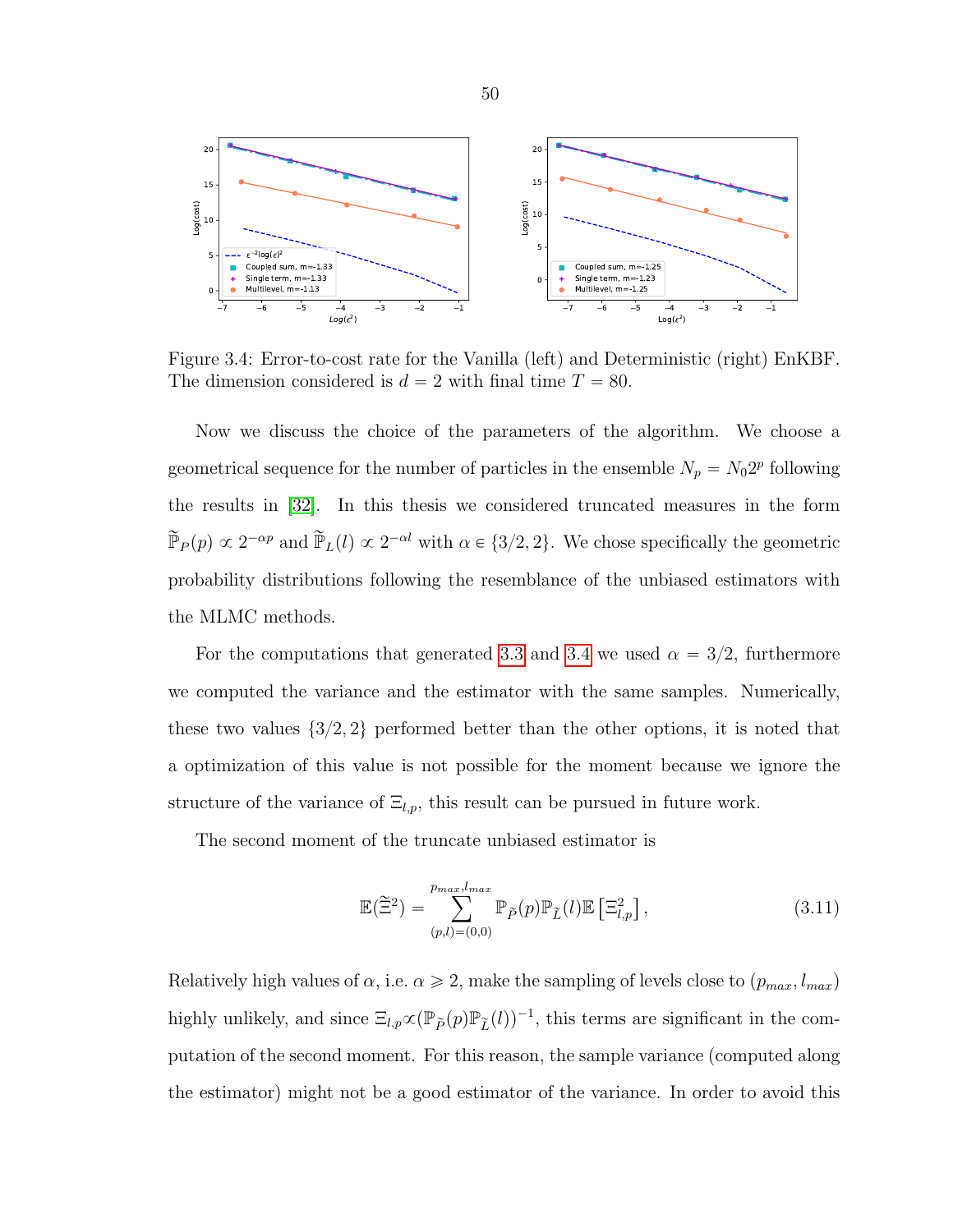scenario, we compute the variance of 100 i.i.d. realizations of  $\widehat{\eta_t(\varphi)}$  for  $\alpha = 2$  and the single term unbiased DEnKBF configuration. In fig. [3.5](#page-50-0) we show the cost-to-rate relation of the previously described estimator. We have three curves in the figure, two of them with its respective rates  $m$ . The upper line represents the unbiased estimator and the line in the middle represents the MLEnKBF, the comments for this figure a similar to the ones for figs. [3.3](#page-48-0) and [3.4.](#page-49-0) We remark that the difference of the costs of the methods with  $\alpha = 2$  is smaller. The unbiased EnKBF cost is about 45 times the one of the MLEnKBF, making this estimator slightly better, with the caveat that we might not have a good estimation of the variance in individual samplings.

![](_page_50_Figure_1.jpeg)

<span id="page-50-0"></span>Figure 3.5: Error-to-cost rate of the Deterministic EnKBF with  $\alpha = 2$ . The dimension considered is  $d = 2$  with final time  $T = 30$ .

The choice of  $N_0$  is quite important since it defines the base number of particles, i.e., the number of particles in level zero. A smaller number  $N_0$  reduces the cost for a given variance, thus it must be taken as smallest as possible so that the EnKBF converges. A similar comment can be made for the base level of the time discretization  $l^*$ , where again, the EnKBF can numerically diverge for low  $l^*$ . This phenomenon is widely documented and it is termed catastrophic divergence [\[48,](#page-57-9) [49,](#page-57-10) [50\]](#page-57-11).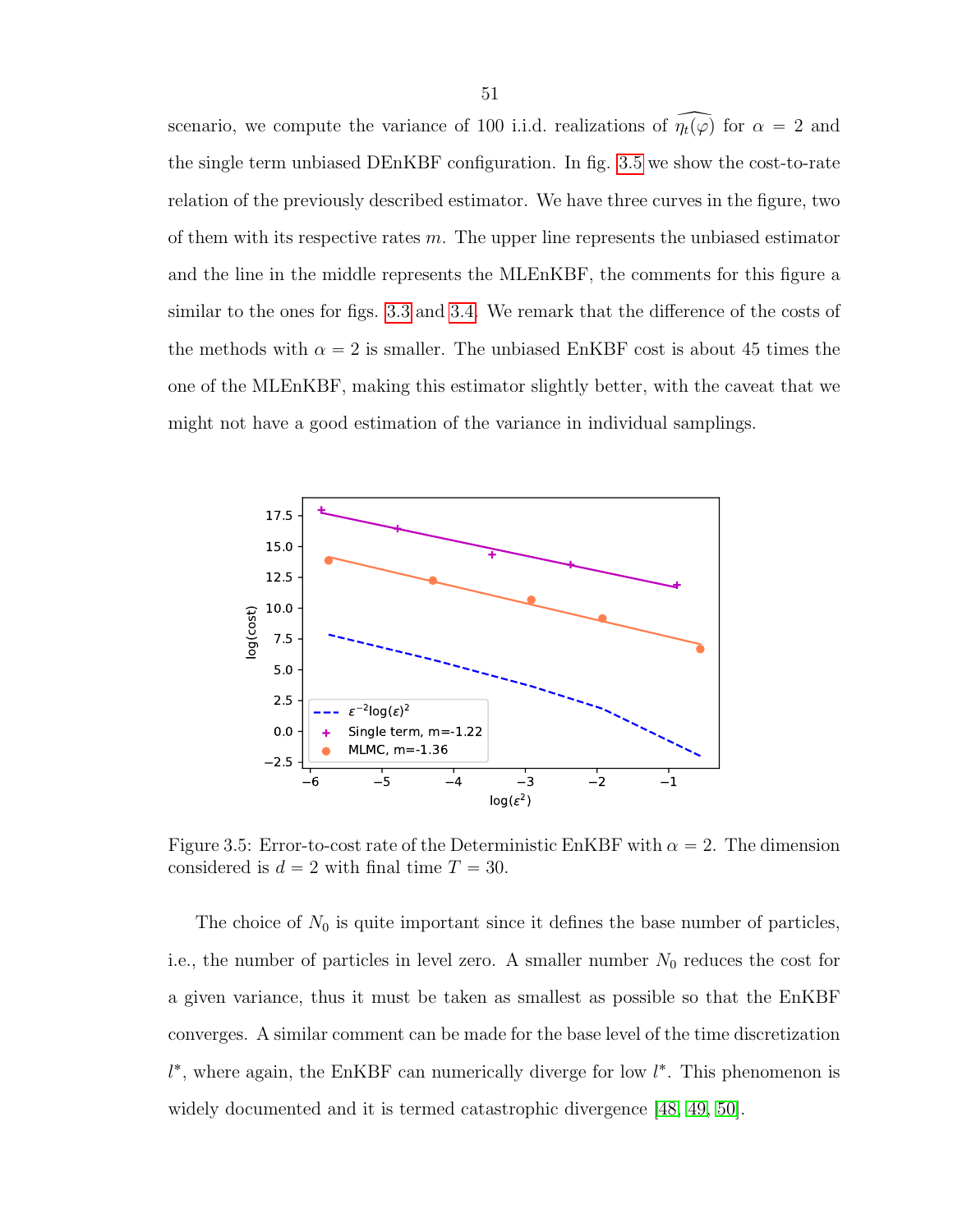In conclusion, in this chapter we presented the unbiased methods for different variants of the EnKBF, the VEnKBF and the DEnKBF. Numerical tests were made to compare the performance of the unbiased EnKBF relative to the MLEnKBF (the comparison of them MLEnKBF with the EnKBF is already inverstigated and it can be found in [\[34\]](#page-56-10)). It is found that the main difference between these two methods is the complexity cost, being much greater for the unbiased methods. Nevertheless, in the unbiased EnKBF case, the estimation of the parameters related to the variance can be done with the same samples that will form the main estimator  $\hat{\eta_t}$ , thus sparing additional computations. The error-to-cost rates of the unbiased EnKBF and the MLEnKBF change overall depending on the setting (e.g. final time, EnKBF variant), but for each specific configuration are similar and comparable with the subcanonical relation MSE=  $\mathcal{O}(\epsilon^2)$  and cost= $\mathcal{O}(\epsilon^{-2} \log(\epsilon)^2)$ .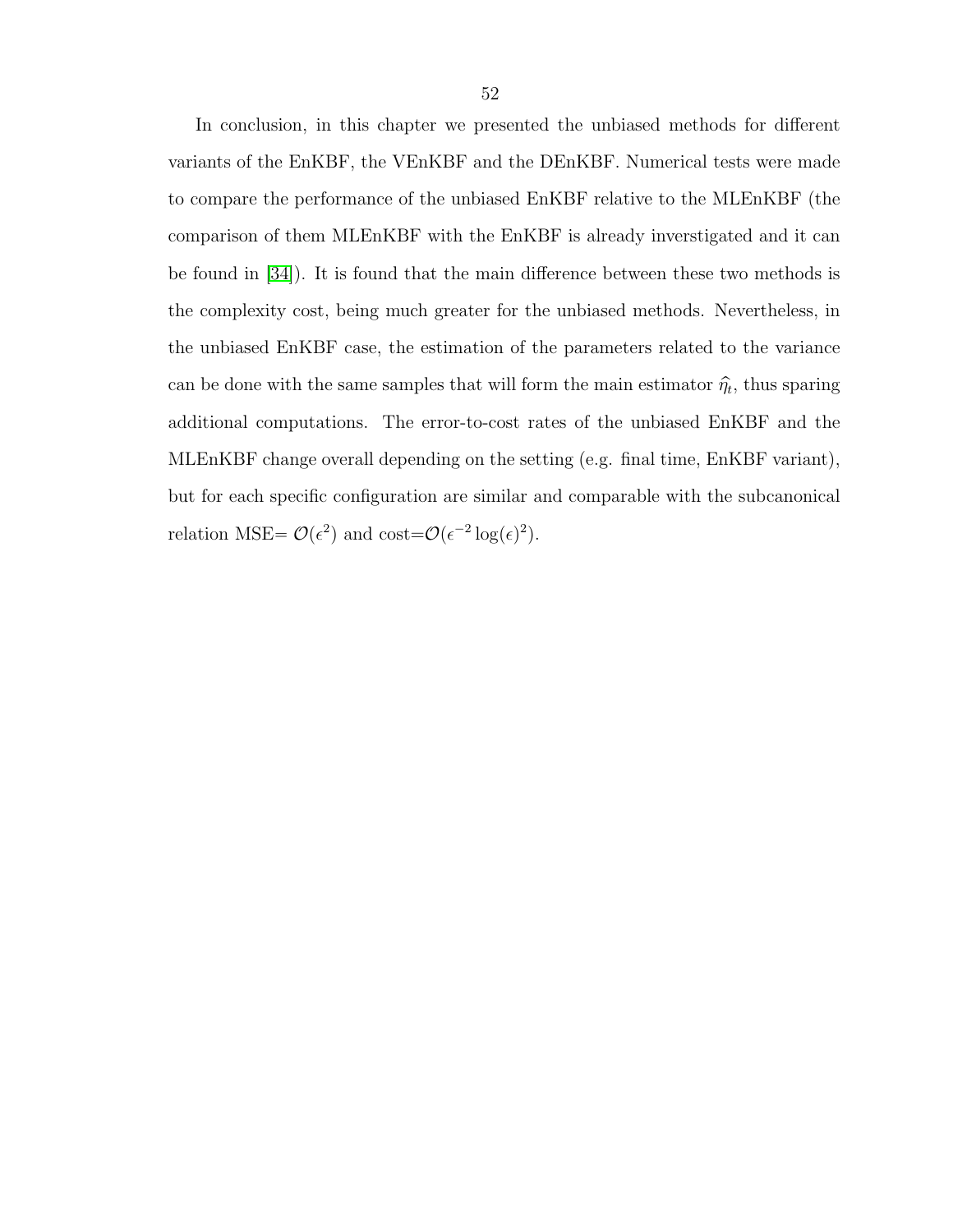## <span id="page-52-0"></span>Chapter 4

## Concluding Remarks

Ensemble Kalman Filters (EnKBF) are essential methods in the computation of filters due to their low computational cost and stability in high dimensions. The success of the EnKF is followed by its continuous-time analogous, the Ensemble Kalman-Bucy Filter, which is helpful in linear signaling processes or, more generally, in the context of the continuous-time observations. Debiasing techniques are relatively recent techniques that aim to reduce the error-to-cost rate of Monte Carlo estimators by building unbiased estimators. In this work, we integrate the unbiased methodology with the EnKBF and propose an algorithm to (in practice) obtain unbiased estimators-like with arbitrary bias. We observe that the error-to-cost rate of this algorithm is similar to the rate of a previously studied method (for a MSE=  $\mathcal{O}(\epsilon^2)$  a cost= $\mathcal{O}(\epsilon^{-2} \log(\epsilon)^2)$  is necessary), the MLEnKBF, where the latter shows improvement overall with respect the plain EnKBF (to observe the rates and costs you can go to [\[34\]](#page-56-10) in the conclusions section). We applied the debiasing methodology to two variants of the EnKBF, the Vanilla and Deterministic EnKBF. There is no strong sign in the numerical test to differentiate these two variants, given that both produced similar results.

In general, the complexity cost to attain a certain MSE=  $\mathcal{O}(\epsilon^2)$  is much higher for the unbiased EnKBF compared to the MLEnKBF. This disadvantage might be alleviated by the parallelazing property of the Unbiased estimators, given that additional processors are available. Estimating the error for this kind of estimator usually takes several samples of associated quantities (e.g., the variance of the EnKBF at certain levels MLEnKBF); such quantities might not be implemented in the computations of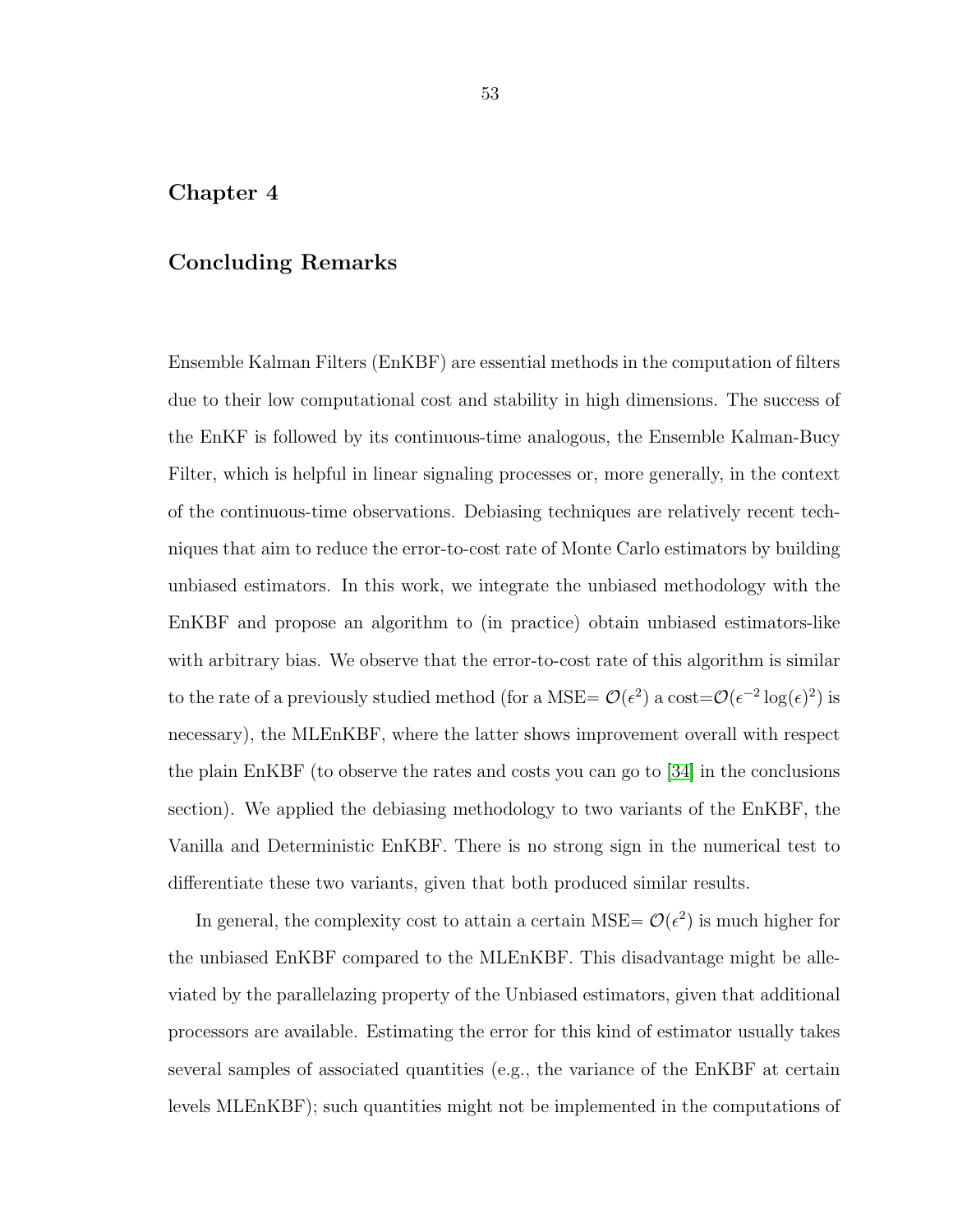the estimators. On the other hand, the unbiased EnKBF methodology allows computing quantities related to the variance that play a role in the stopping criteria of the algorithm, in this way sparing additional computations.

## <span id="page-53-0"></span>4.1 Future Research Work

There are two main ways in which we can expand our work. The first one is theoretical, in which several results are needed, the most important being a demonstration of the unbiasedness of the estimator and the computation of bounds that ensure the convergence of the variance. Specifically, the variance of each specific level is desired in order to optimize the double randomization.

The second way in which we can expand is in the structure o the estimators, e.g., the specific classes of the unbiased algorithm, the probability measures considered, the sampling method for  $\eta_{k\Delta}^{N_{0:p},l}$  $\sum_{k\Delta_l}^{N_{0:p},i}$ , among others. In general, there are many details to tweak that might improve the algorithm's performance. In order to reduce the variance, the coupled sum and independent sum estimators can be implemented in the time discretization degree of freedom. These kinds of algorithms are known to have a smaller variance compared to the single term estimator but are harder to implement and need additional memory to store the Brownian motions of each particle. Finally, another direction that we can pursue is related to the parallelization of the algorithm and implementation in a supercomputer with several processors available.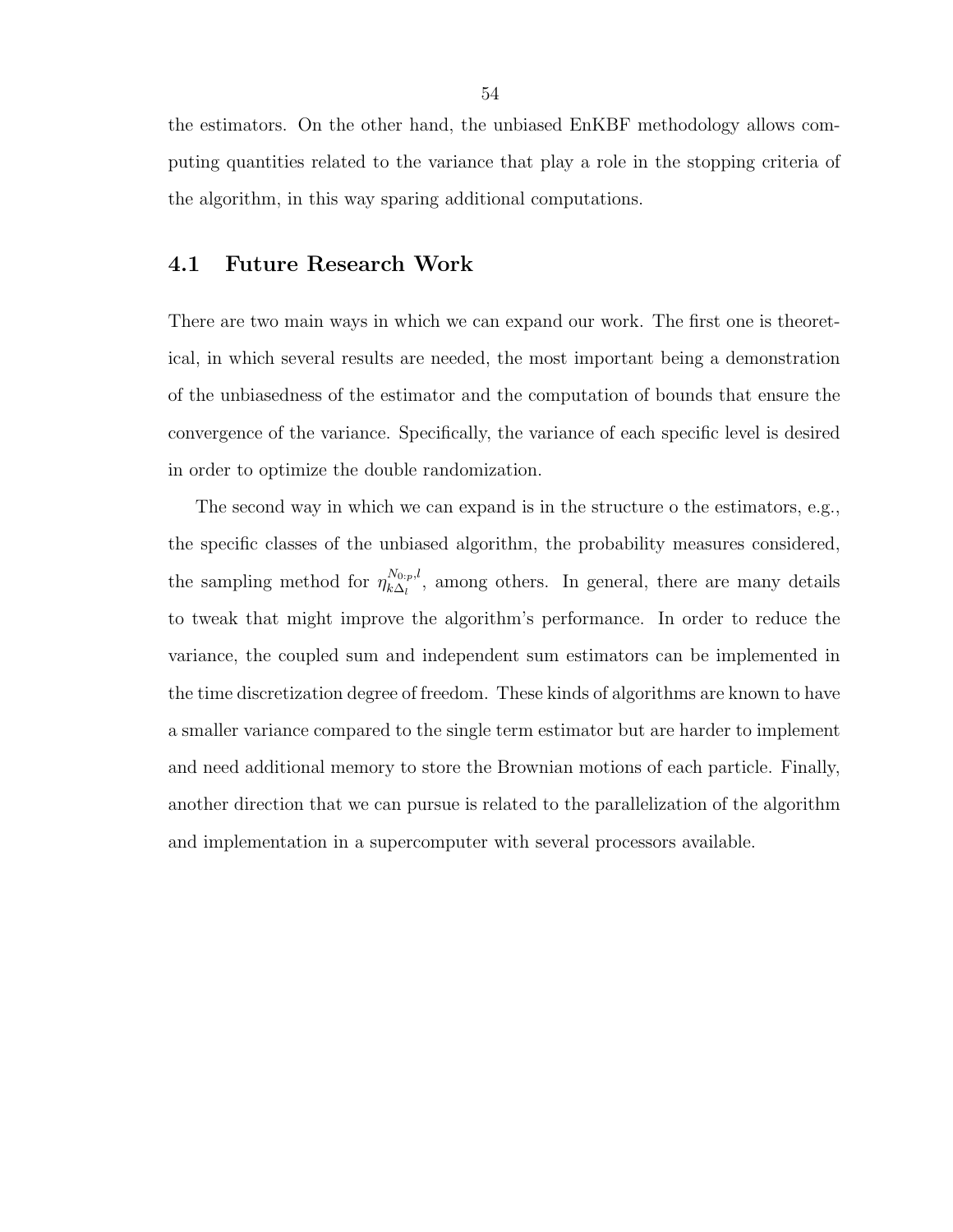## REFERENCES

- <span id="page-54-0"></span>[1] K. Law, A. Stuart, and K. Zygalakis, Data Assimilation: A Mathematical Introduction. Cham: Springer International Publishing, 2015.
- <span id="page-54-1"></span>[2] A. Bain and D. Crisan, Fundamentals of stochastic filtering. New York: Springer, 2009.
- <span id="page-54-2"></span>[3] S. Reich and C. Cotter, Probabilistic Forecasting and Bayesian Data Assimilation. Cambridge: Cambridge University Press, 2015.
- <span id="page-54-3"></span>[4] D. Crisan, "The stochastic filtering problem: a brief historical account," Journal of Applied Probability, vol. 51, no. A, p.  $13-22$ ,  $2014$ .
- <span id="page-54-4"></span>[5] A. Jazwinski, Stochastic Processes and Filtering Theory. New York: Dover Publications, 2007.
- <span id="page-54-5"></span>[6] N. Gordon, D. Salmond, and A. Smith, "Novel approach to nonlinear/nongaussian bayesian state estimation," IEE Proceedings F Radar and Signal Processing, vol. 140, no. 2, p. 107, 1993.
- <span id="page-54-6"></span>[7] L. D. Stone, R. L. Streit, T. L. Corwin, and K. L. Bell, Bayesian multiple target tracking, 2nd ed. New York: Artech House, 2013.
- <span id="page-54-7"></span>[8] P. Bauer, A. Thorpe, and G. Brunet, "The quiet revolution of numerical weather prediction," no. 2, pp. 47–55, 2015.
- <span id="page-54-8"></span>[9] W. H. Aeberhard, J. Mills Flemming, and A. Nielsen, "Review of state-space models for fisheries science," Annual Review of Statistics and Its Application, vol. 5, no. 1, pp. 215–235, 2018.
- <span id="page-54-9"></span>[10] P. Date and K. Ponomareva, "Linear and non-linear filtering in mathematical finance: a review," IMA Journal of Management Mathematics, vol. 22, no. 3, pp. 195–211, 2011.
- <span id="page-54-10"></span>[11] D. Suleiman, A. Awajan, and W. Al Etaiwi, "The use of hidden markov model in natural arabic language processing: a survey," Procedia Computer Science, vol. 113, no. 1877-0509, pp. 240–247, 2017.
- <span id="page-54-11"></span>[12] A. Majda and X. Wang, Nonlinear Dynamics and Statistical Theories for Basic Geophysical Flows. Cambridge: Cambridge University Press, 2006.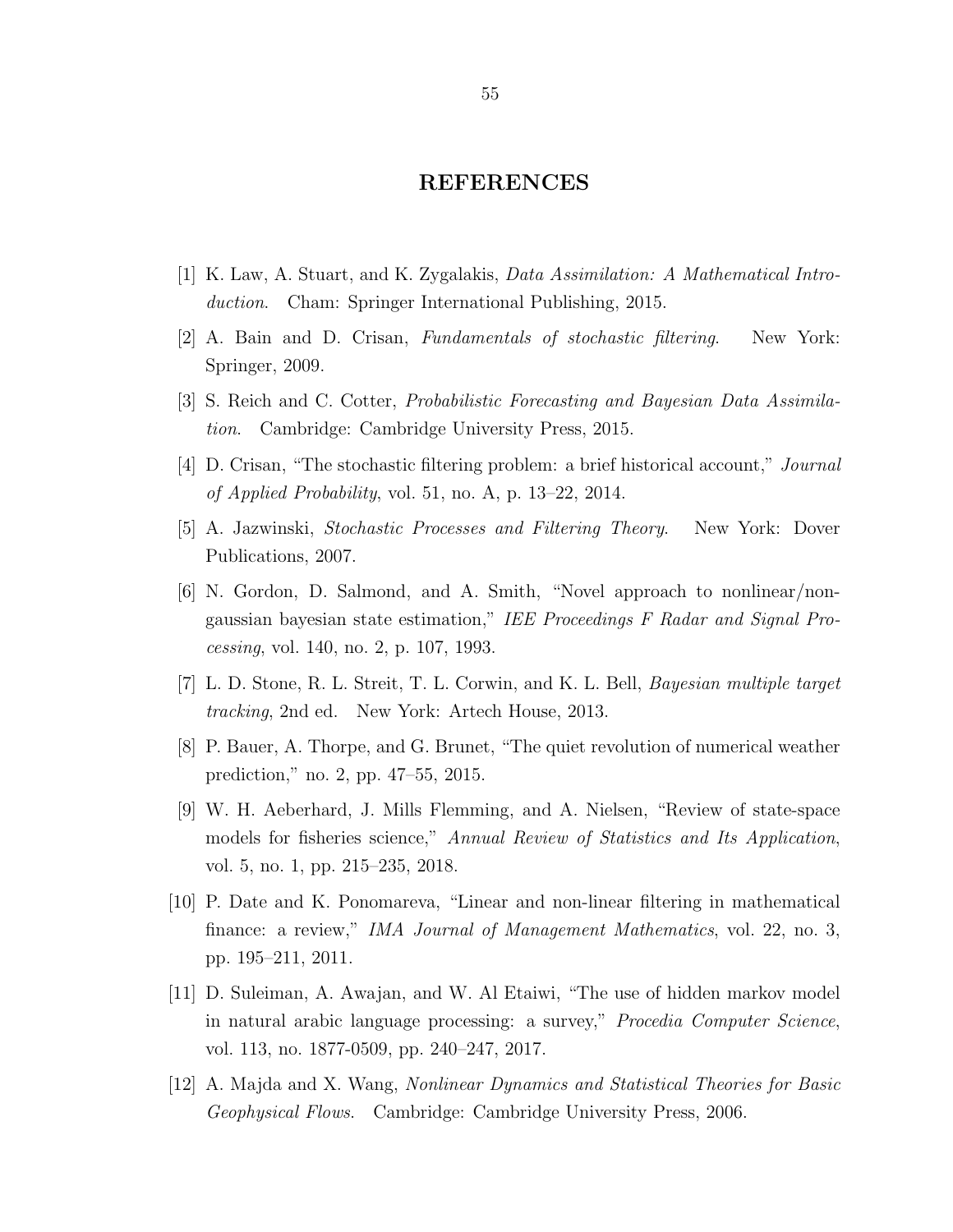- <span id="page-55-0"></span>[13] D. Crisan and T. Lyons, "A particle approximation of the solution of the kushner–stratonovitch equation," Probability Theory and Related Fields, vol. 115, no. 4, pp. 549–578, 1998.
- <span id="page-55-1"></span>[14] A. Beskos, A. Jasra, N. Kantas, and A. Thiery, "On the convergence of adaptive sequential Monte Carlo methods," The Annals of Applied Probability, vol. 26, no. 2, pp. 1111 – 1146, 2016.
- <span id="page-55-2"></span>[15] A. Beskos, D. Crisan, A. Jasra, K. Kamatani, and Y. Zhou, "A stable particle filter for a class of high-dimensional state-space models," Advances in Applied Probability, vol. 49, no. 1, p. 24–48, 2017.
- <span id="page-55-3"></span>[16] P. Bickel, B. Li, and T. Bengtsson, "Sharp failure rates for the bootstrap particle filter in high dimensions," in *Pushing the limits of contemporary statistics: Con*tributions in honor of Jayanta K. Ghosh. Beachwood: Institute of Mathematical Statistics, 2008, pp. 318–329.
- <span id="page-55-4"></span>[17] G. Evensen, Data assimilation: the ensemble Kalman filter. Berlin: Springer, 2009.
- <span id="page-55-5"></span>[18] E. Kalnay, Atmospheric Modeling, Data Assimilation and Predictability. Cambridge: Cambridge Univ. Press, 2003.
- <span id="page-55-6"></span>[19] A. J. Majda and J. Harlim, Filtering Complex Turbulent Systems. Cambridge: Cambridge University Press, 2012.
- <span id="page-55-7"></span>[20] K. A. Lisæter, J. Rosanova, and G. Evensen, "Assimilation of ice concentration in a coupled ice–ocean model, using the ensemble kalman filter," Ocean Dynamics, vol. 53, no. 4, pp. 368–388, 2003.
- <span id="page-55-8"></span>[21] G. Evensen, J. Hove, H. Meisingset, E. Reiso, K. S. Seim, and Espelid, "Using the EnKF for Assisted History Matching of a North Sea Reservoir Model," ser. SPE Reservoir Simulation Conference, vol. All Days, 2007.
- <span id="page-55-9"></span>[22] A. Seiler, G. Evensen, J.-A. Skjervheim, J. Hove, and J. Vabø, "Using the ensemble kalman filter for history matching and uncertainty quantification of complex reservoir models," Large-Scale Inverse Problems and Quantification of Uncertainty, 2010.
- <span id="page-55-10"></span>[23] G. Nævdal, L. Johnsen, S. Aanonsen, and E. Vefring, "Reservoir monitoring and continuous model updating using ensemble kalman filter," SPE Journal, vol. 10, no. 1, pp. 66–74, 2005.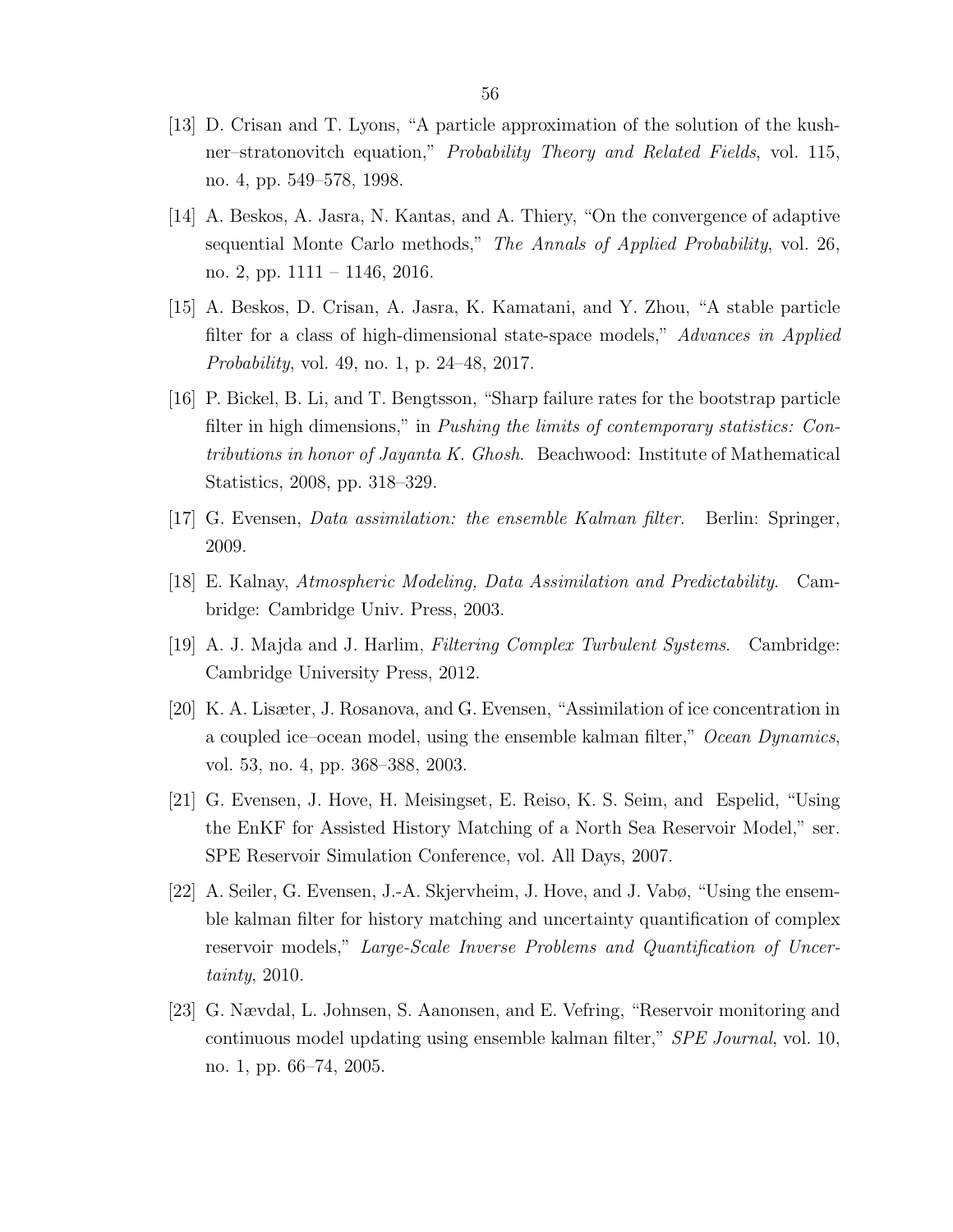- <span id="page-56-0"></span>[24] J. I. Allen, M. Eknes, and G. Evensen, "An ensemble kalman filter with a complex marine ecosystem model: hindcasting phytoplankton in the cretan sea," Annales Geophysicae, vol. 21, no. 1, pp. 399–411, 2003.
- <span id="page-56-1"></span>[25] A. N. Bishop and P. D. Moral, "On the mathematical theory of ensemble (lineargaussian) kalman-bucy filtering," arXiv e-prints, 2020.
- <span id="page-56-2"></span>[26] C.-H. Rhee and P. W. Glynn, "Unbiased estimation with square root convergence for sde models," Operations Research, vol. 63, no. 5, pp. 1026–1043, 2015.
- <span id="page-56-3"></span>[27] M. B. Giles, "Multilevel monte carlo path simulation," Oper. Res., vol. 56, no. 3, p. 607–617, may 2008.
- <span id="page-56-4"></span>[28] M. Vihola, "Unbiased estimators and multilevel monte carlo," Operations Research, vol. 66, no. 2, pp. 448–462, 2018.
- <span id="page-56-5"></span>[29] N. K. Chada, J. Franks, A. Jasra, K. J. Law, and M. Vihola, "Unbiased inference for discretely observed hidden markov model diffusions," SIAM/ASA Journal on Uncertainty Quantification, vol. 9, no. 2, pp. 763–787, 2021.
- <span id="page-56-6"></span>[30] J. Heng, J. Houssineau, and A. Jasra, "On Unbiased Score Estimation for Partially Observed Diffusions," arXiv e-prints, 2021.
- <span id="page-56-7"></span>[31] J. Heng, A. Jasra, K. J. H. Law, and A. Tarakanov, "On Unbiased Estimation for Discretized Models," arXiv e-prints, 2021.
- <span id="page-56-8"></span>[32] A. Jasra, K. Law, and F. Yu, "Unbiased Filtering of a Class of Partially Observed Diffusions," *arXiv e-prints*, 2020.
- <span id="page-56-9"></span>[33] P. W. Glynn and C.-H. Rhee, "Exact estimation for markov chain equilibrium expectations," Journal of Applied Probability, vol. 51, no. A, p. 377–389, 2014.
- <span id="page-56-10"></span>[34] N. K. Chada, A. Jasra, and F. Yu, "Multilevel Ensemble Kalman-Bucy Filters," arXiv e-prints, 2020.
- <span id="page-56-11"></span>[35] R. Johnson and C. Nunez, "The Kalman-Bucy filter revisited," Discrete and Continuous Dynamical Systems, vol. 34, no. 10, pp. 4139–4153, 2014.
- <span id="page-56-12"></span>[36] N. Chopin and O. Papaspiliopoulos, An Introduction to Sequential Monte Carlo. Gewerbestrasse: Springer International Publishing, 2020.
- <span id="page-56-13"></span>[37] G. Burgers, P. J. van Leeuwen, and G. Evensen, "Analysis scheme in the ensemble kalman filter," Monthly Weather Review, vol. 126, no. 6, p. 1719–1724, 1998.
- <span id="page-56-14"></span>[38] G. Evensen, "The ensemble kalman filter: Theoretical formulation and practical implementation," Ocean Dynamics, vol. 53, no. 4, pp. 343–367, 2003.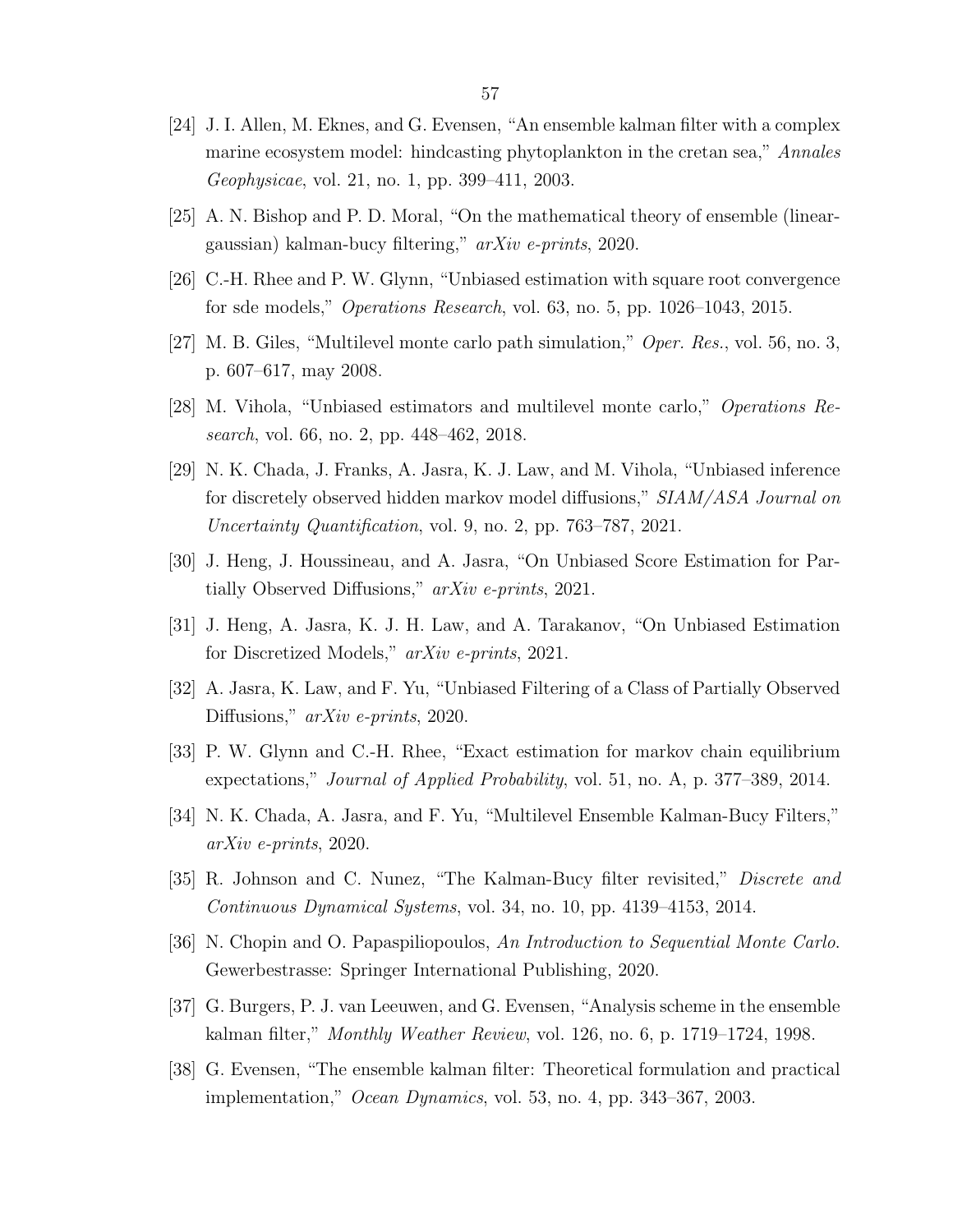- <span id="page-57-0"></span>[39] X. T. Tong, A. J. Majda, and D. Kelly, "Nonlinear stability and ergodicity of ensemble based Kalman filters," Nonlinearity, vol. 29, no. 2, p. 657, 2016.
- <span id="page-57-1"></span>[40] P. Del Moral, A. Kurtzmann, and J. Tugaut, "On the stability and the uniform propagation of chaos of a class of extended ensemble kalman–bucy filters," SIAM Journal on Control and Optimization, vol. 55, no. 1, pp. 119–155, 2017.
- <span id="page-57-2"></span>[41] D. T. B. Kelly, K. J. H. Law, and A. M. Stuart, "Well-posedness and accuracy of the ensemble kalman filter in discrete and continuous time," Nonlinearity, vol. 27, no. 10, pp. 2579–2603, 2014.
- <span id="page-57-3"></span>[42] P. Del Moral, Feynman-Kac Formulae: Genealogical and Interacting Particle Systems With Applications, 05 2004, vol. 100.
- <span id="page-57-4"></span>[43] P. Sakov and P. R. Oke, "A deterministic formulation of the ensemble kalman filter: an alternative to ensemble square root filters," Tellus A: Dynamic Meteorology and Oceanography, vol. 60, no. 2, pp.  $361-371$ ,  $2008$ .
- <span id="page-57-5"></span>[44] J. H. Blanchet, P. W. Glynn, and Y. Pei, "Unbiased Multilevel Monte Carlo: Stochastic Optimization, Steady-state Simulation, Quantiles, and Other Applications," arXiv e-prints, 2019.
- <span id="page-57-6"></span>[45] A. Jasra, K. J. H. Law, and D. Lu, "Unbiased Estimation of the Gradient of the Log-Likelihood in Inverse Problems," arXiv e-prints, 2020.
- <span id="page-57-7"></span>[46] H. Ruzayqat, N. K. Chada, and A. Jasra, "Multilevel Estimation of Normalization Constants Using the Ensemble Kalman-Bucy Filter," arXiv e-prints, 2021.
- <span id="page-57-8"></span>[47] D. T. Gillespie, "Exact numerical simulation of the ornstein-uhlenbeck process and its integral," Phys. Rev. E, vol. 54, no. 2, pp. 2084–2091, 1996.
- <span id="page-57-9"></span>[48] J. Harlim and A. Majda, "Catastrophic filter divergence in filtering nonlinear dissipative systems," Communications in Mathematical Sciences, vol. 8, no. 1, pp. 27–43, 2010.
- <span id="page-57-10"></span>[49] G. A. Gottwald and A. J. Majda, "A mechanism for catastrophic filter divergence in data assimilation for sparse observation networks," Nonlinear Processes in Geophysics, vol. 20, no. 5, pp. 705–712, 2013.
- <span id="page-57-11"></span>[50] D. Kelly, A. J. Majda, and X. T. Tong, "Concrete ensemble kalman filters with rigorous catastrophic filter divergence," Proceedings of the National Academy of Sciences, vol. 112, no. 34, pp. 10589–10594, 2015.